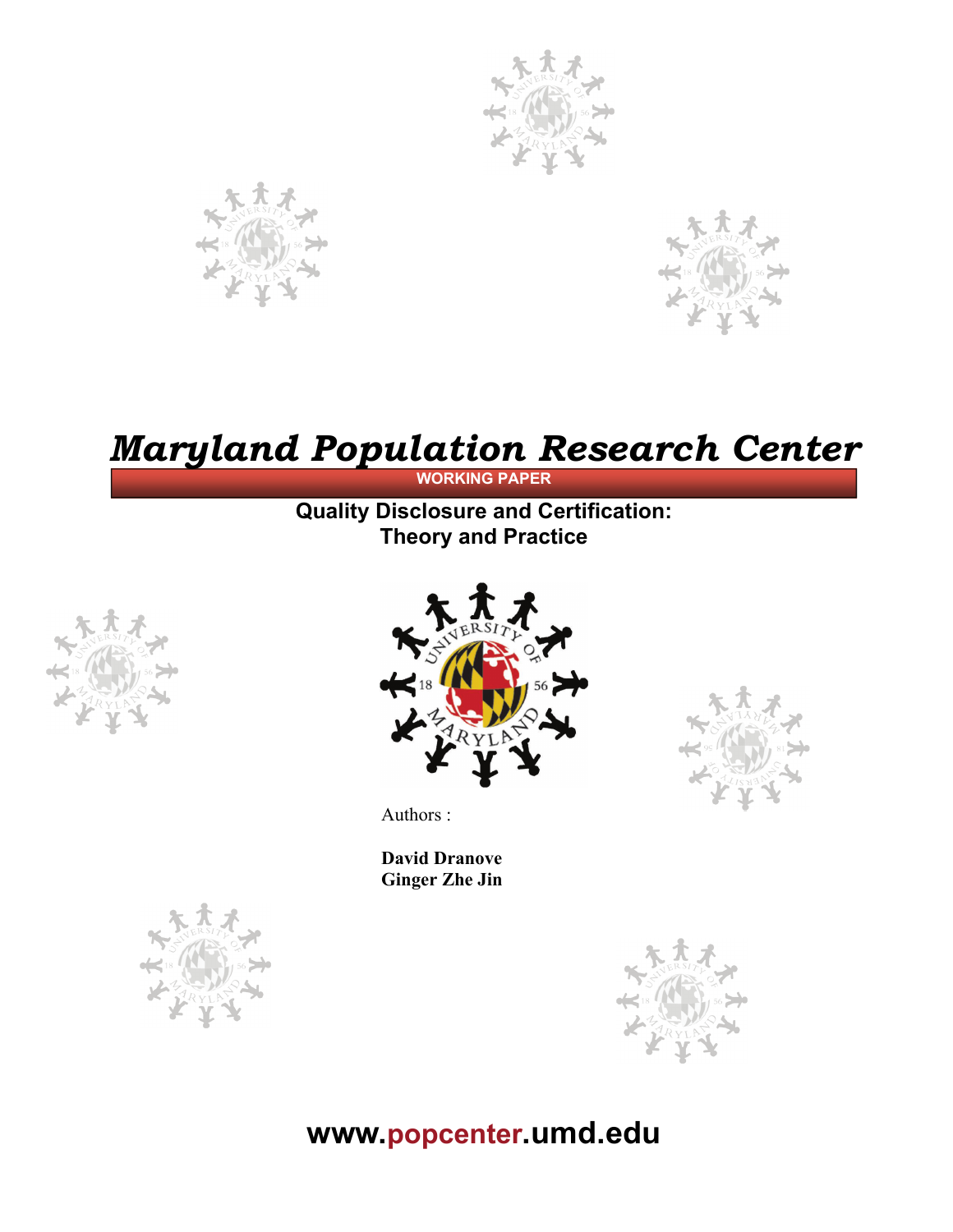#### NBER WORKING PAPER SERIES

#### QUALITY DISCLOSURE AND CERTIFICATION: THEORY AND PRACTICE

David Dranove Ginger Zhe Jin

Working Paper 15644 http://www.nber.org/papers/w15644

NATIONAL BUREAU OF ECONOMIC RESEARCH 1050 Massachusetts Avenue Cambridge, MA 02138 January 2010

Accepted at the Journal of Economic Literature. The views expressed herein are those of the authors and do not necessarily reflect the views of the National Bureau of Economic Research.

© 2010 by David Dranove and Ginger Zhe Jin. All rights reserved. Short sections of text, not to exceed two paragraphs, may be quoted without explicit permission provided that full credit, including © notice, is given to the source.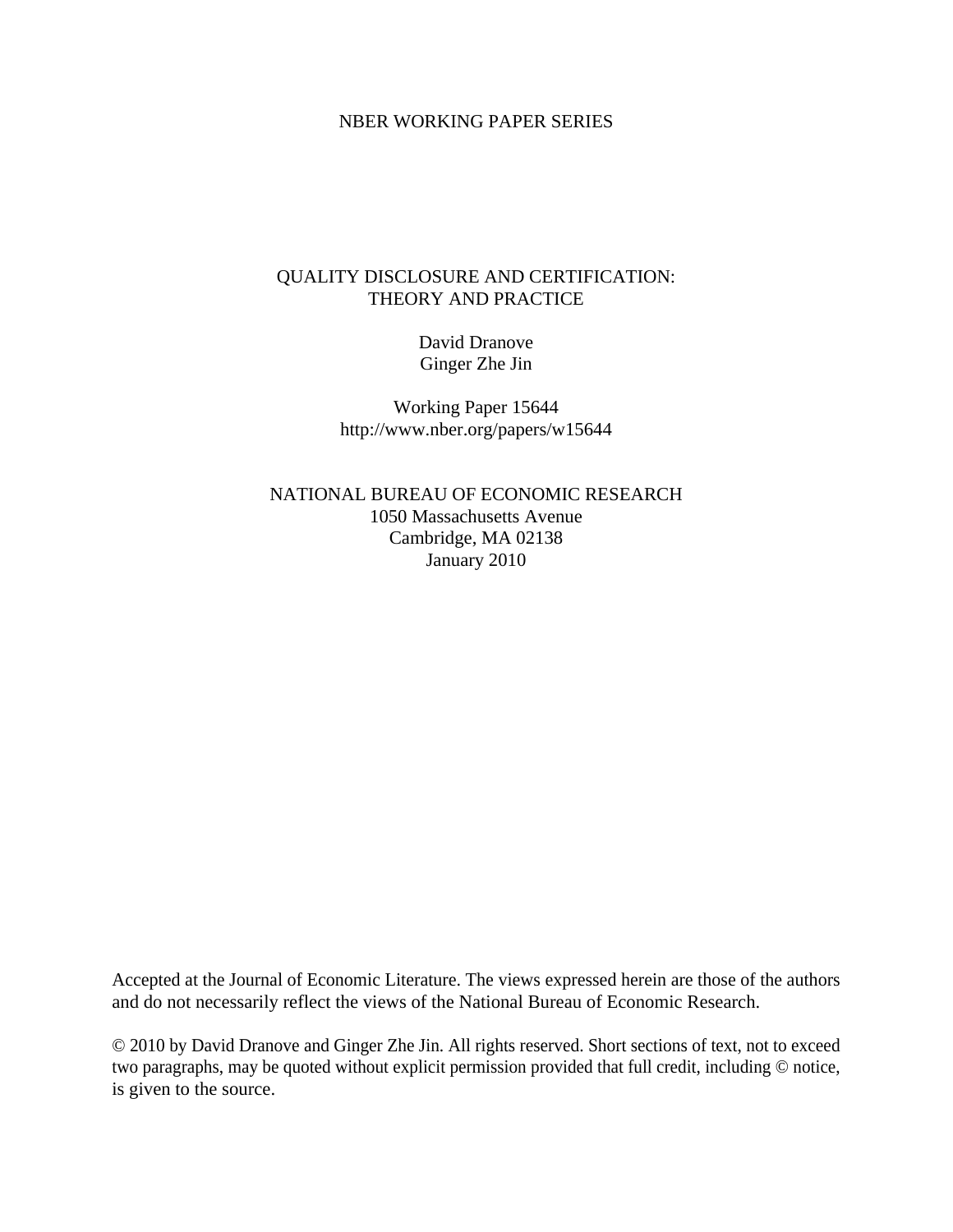Quality Disclosure and Certification: Theory and Practice David Dranove and Ginger Zhe Jin NBER Working Paper No. 15644 January 2010 JEL No. D18,D8,L15,L51

#### **ABSTRACT**

This essay reviews the theoretical and empirical literature on quality disclosure and certification. After comparing quality disclosure with other quality assurance mechanisms and describing a brief history of quality disclosure, we address three key theoretical issues: (i) Why don't sellers voluntarily disclose through a process of "unraveling?" (ii) When should government mandate disclosure? and (iii) Do certifiers necessarily report unbiased and accurate information? We further review empirical evidence on these issues, with a particular focus on healthcare, education, and finance. The empirical review covers quality measurement, the effect of third party disclosure on consumer choice and seller behavior, as well as the economics of certifiers.

David Dranove Management & Strategy Department Kellogg School of Management Northwestern University 2001 Sheridan Road Evanston, IL 60208-2001 d-dranove@kellogg.northwestern.edu

Ginger Zhe Jin University of Maryland Department of Economics 3105 Tydings Hall College Park, MD 20742-7211 and NBER jin@econ.umd.edu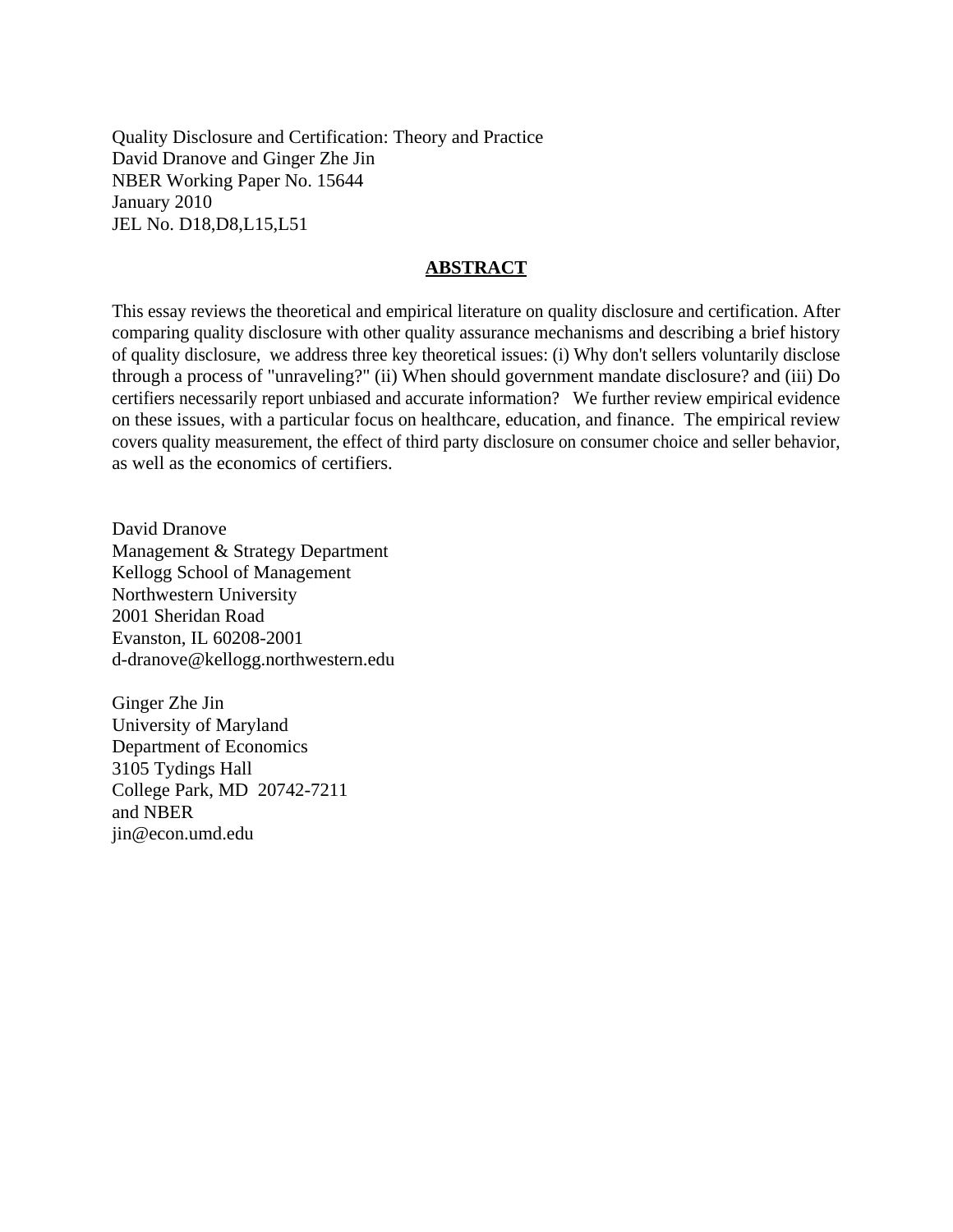#### **Quality Disclosure and Certification: Theory and Practice**

#### **I. Introduction**

A young couple expecting their first child might consult healthgrades.com hospital rankings to help choose where to deliver their baby. A year later, the couple decides they need an SUV and consults performance specifications provided by manufacturers and reads *Consumer Reports* to learn about reliability. Soon thereafter, the couple obtains test score results from several school districts to help choose where to raise their family. When their child is in high school they peruse *US News and World Reports* rankings of universities. Once their child is off to college, they plan for retirement by investing in AAA-rated corporate bonds and browse through Medicare's Nursing Home Compare to help plan for their parents' final years.

Literally from cradle to grave, consumers rely on quality disclosure to make important purchases. Although disclosure has a long history that we describe below, it has attracted considerable attention in the past few years, especially in the areas of healthcare, education, and finance. President Obama has made quality reporting a key component of his healthcare reform effort. President Bush's No Children Left Behind initiative relies on testing and disclosure to evaluate and, potentially, punish, underperforming public schools. Many states have similar programs. And much of the finger pointing for the recent crisis on Wall Street has been directed at corporate bond rating agencies that seemed to ignore systematic risk while giving firms clean bills of health. Many policy analysts in these and other industries believe that we need more and better disclosure.

In this essay, we review the theoretical and empirical literature on disclosure. Section I compares quality disclosure with other quality assurance mechanisms and offers a brief history of disclosure. In section II, we address three key theoretical issues: (i) Why don't sellers voluntarily disclose through a process of "unraveling?" (ii) How would government-mandated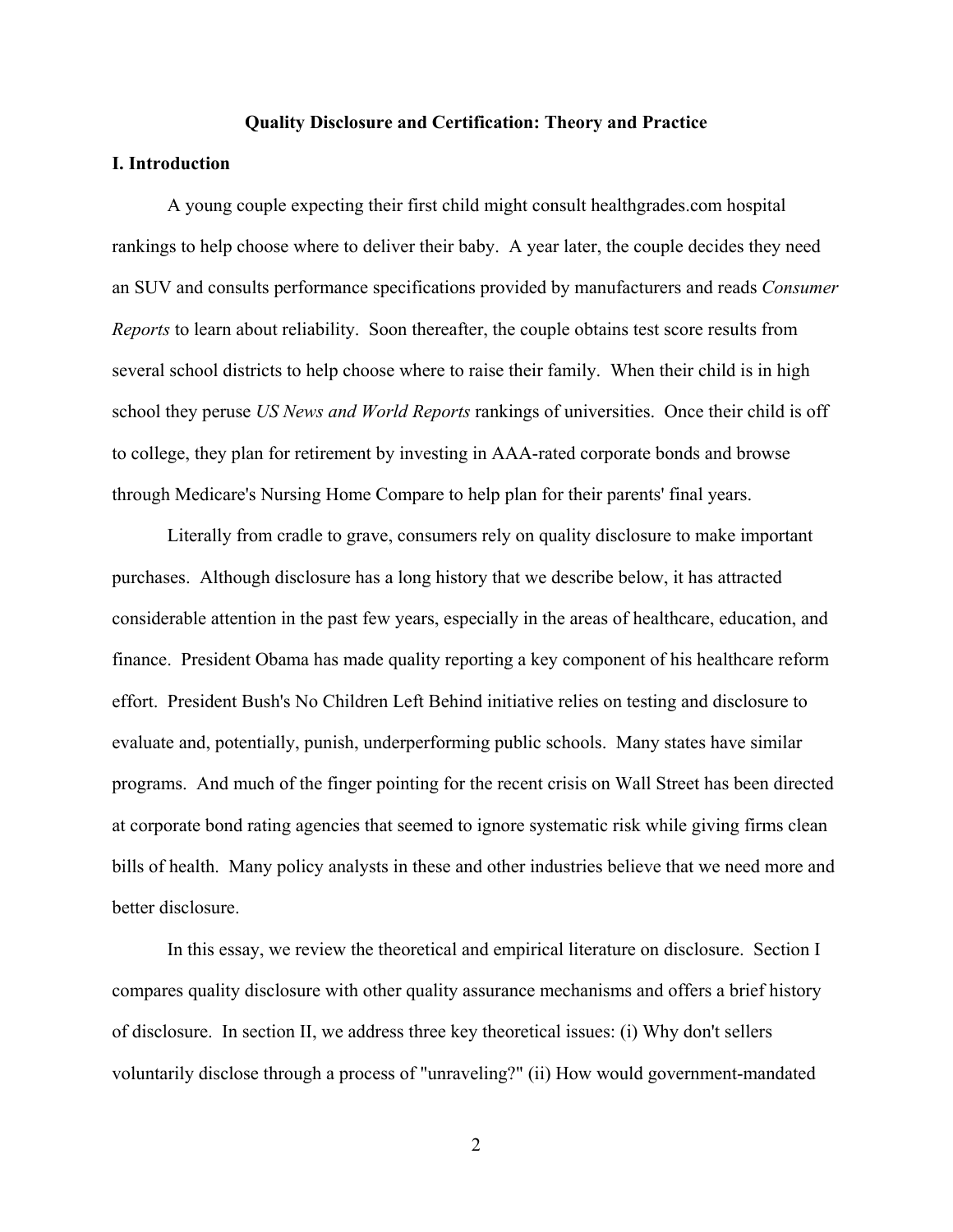disclosure differ from voluntary disclosure in costs and benefits? and (iii) Do certifiers necessarily report unbiased and accurate information? Section III discusses empirical evidence on disclosure with a particular focus on healthcare, education, and finance. We begin with a practical question: How is quality measured and reported? We then present evidence that unraveling often does not occur in practice, thereby creating a need for third party disclosure. We review whether third party disclosure helps consumers make better choices and whether it encourages sellers to improve quality. We also identify situations where sellers exploit private information so as to boost their ratings at the expense of consumers. We conclude the review of empirical evidence by examining the behavior of certifiers. Section IV concludes with suggestions for further research.

#### **I.1 Disclosure versus other quality assurance mechanisms**

 We define quality disclosure as an effort by a certification agency to systematically measure and report product quality for a nontrivial percentage of products in a market. While we are mainly interested in third-party disclosure, we also include direct quality disclosure by sellers, provided that the disclosed information can be independently verified. This definition distinguishes disclosure from broader marketing efforts by sellers that do not contain verifiable product information. It also distinguishes disclosure from forums such as town squares, barber shops, or, more recently, Internet sites such as Angie's List where individuals share word-ofmouth reviews of local service providers without systematic editing and scoring. The latter distinction is admittedly blurry; ratings such as Amazon.com's customer reviews have elements of both a "town square" forum and a systematic report card.

Quality disclosure can take many forms. Sellers may voluntarily report product attributes. For example, a hospital may disclose that the majority of its medical staff is board certified. Or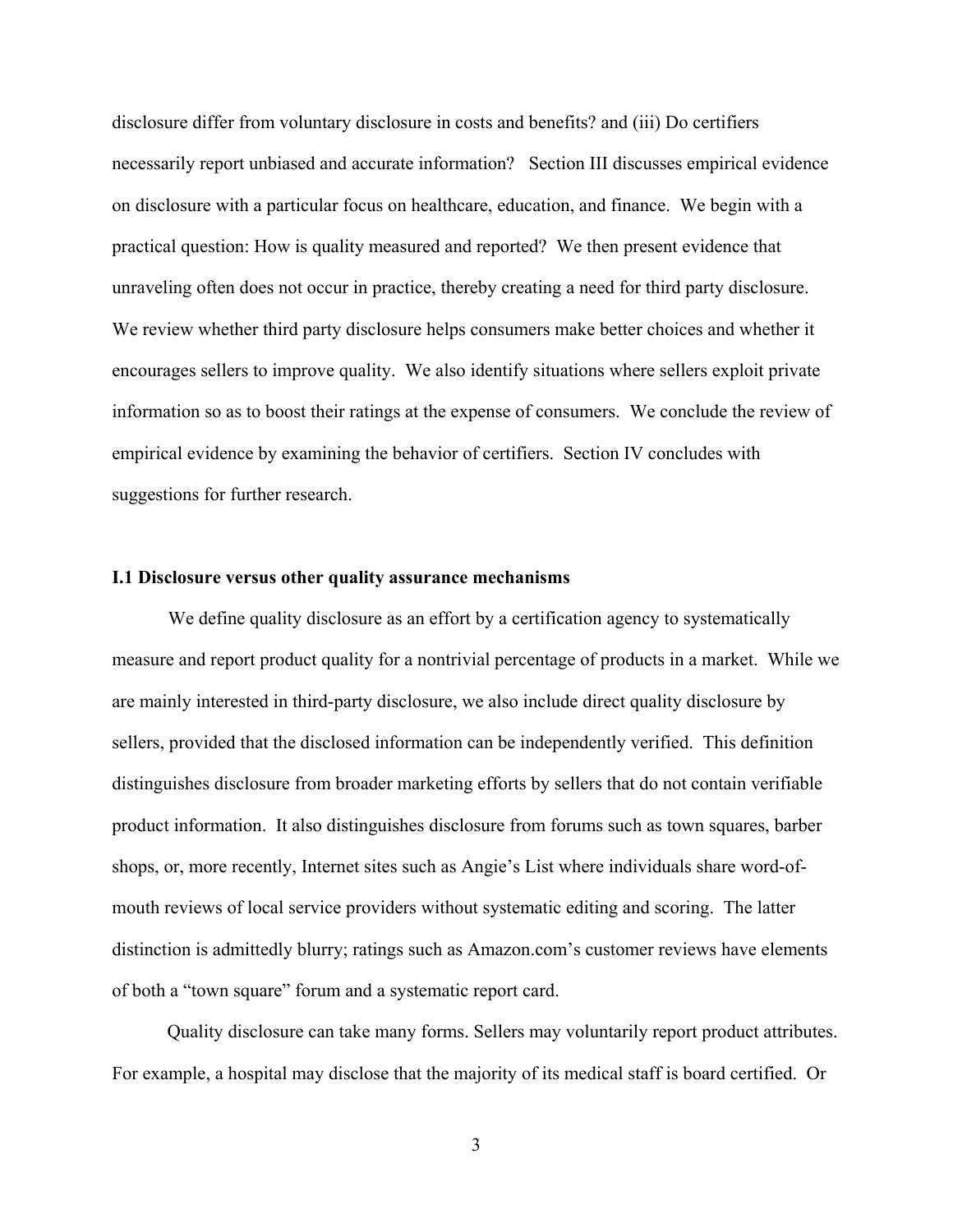an auto manufacturer may report performance specifications. An industry concerned about the lemons problem may establish a certification agency to collect and disseminate product information. Examples include the Joint Commission on the Accreditation of Healthcare Organizations (JCAHO), which reports the frequency of "sentinel events" (instances of poor quality) at member hospitals; and the Motion Picture Association of America, which is responsible for the familiar G/PG/R/M movie rating system. In these cases, sellers have the choice of disclosing or not disclosing quality information via the certification agency. Those that choose to disclose often pay a fee to cover the cost of certification.

Many industries face mandatory disclosure, whereby a regulatory body requires sellers to disclose certain product attributes in a standard format. In some cases, sellers must provide verifiable information to a designated agency (e.g. automobile manufacturers measure fuel economy and report the results to U.S. Environmental Protection Agency). In other cases, government officials inspect the product on site (e.g. a local health board inspects restaurant hygiene). Mandatory disclosure often focuses on health and safety issues and ignores other product attributes that might influence demand. For example, the U.S. Food and Drug Administration requires food manufacturers to report nutritional information but does not evaluate taste. In recent years, U.S. government agencies have expanded disclosure to include many other factors that can influence demand, including mortality rates for hospitals, on-time arrival rates for airlines, graduation rates for high schools, and consumer satisfaction with Medicare Advantage health insurance plans. There are similar disclosure requirements in many other nations. The targeted audience has also shifted from government officials who might fine or even shut down a business that failed inspection to the consumers whose demands will determine the fate of low scoring firms. By posting results online and publicizing them through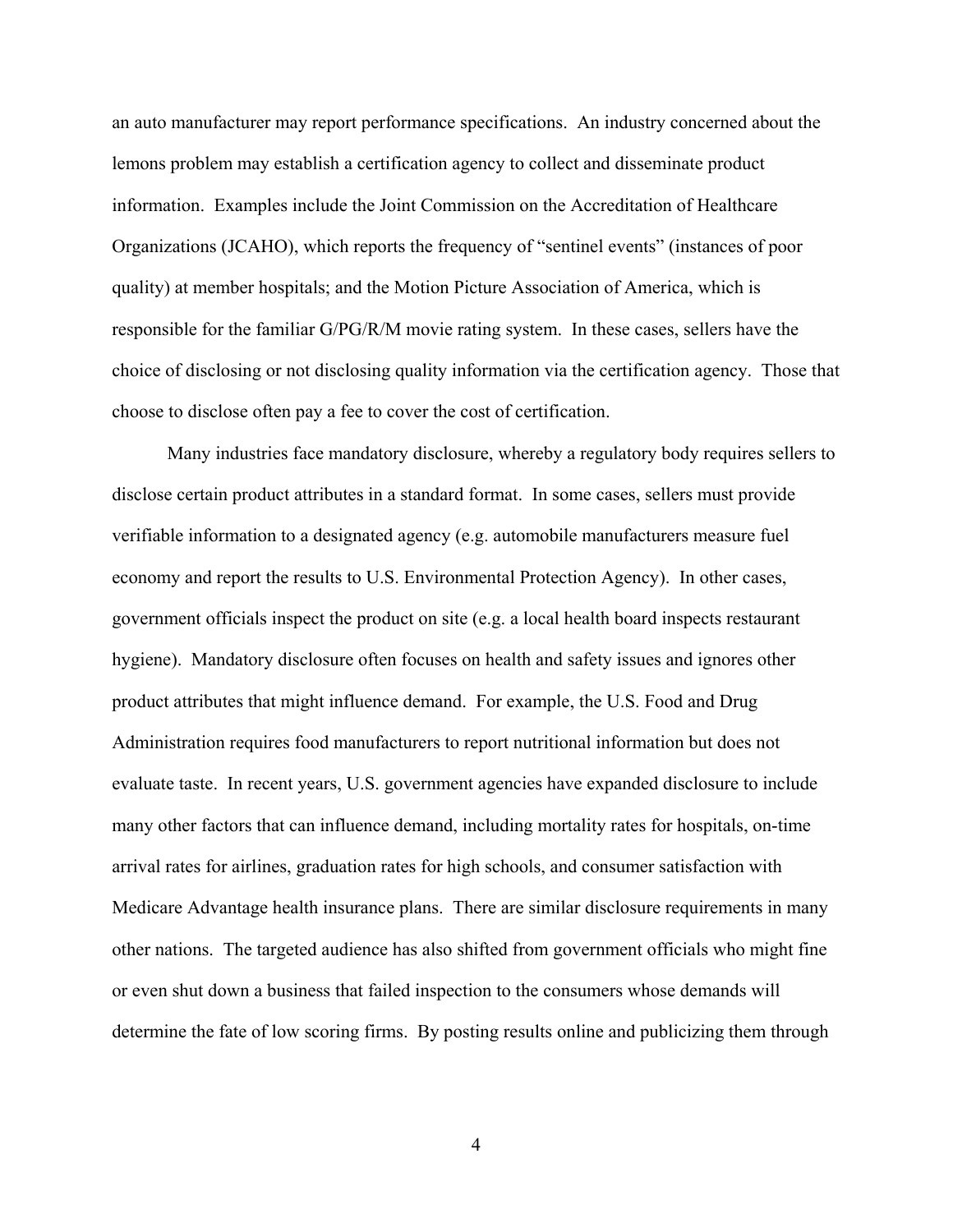the media, government certifiers hope to ensure that consumers can access the disclosed information with little cost and in a timely manner.

In addition to industry-sponsored voluntary disclosure and government-enforced mandatory disclosure, many private third-party certifiers adopt disclosure regimes to satisfy market demand for quality information.<sup>[1](#page-6-0)</sup> Examples include the Leapfrog Group's hospital quality ratings, Moody's bond ratings, *Consumer Reports*' evaluation of consumer products, an d *U.S. News & World Report*'s ranking of colleges. Some of these third-parties (e.g. Leapfrog) must obtain data directly from sellers and therefore require seller participation. Others may use public information (e.g., *U.S News*) to evaluate the products and do not require seller participation. In some cases, certifiers may be financially affiliated with sellers, introducing a conflict of interest. Stock analysts working for a brokerage firm that underwrites initial public offerings are often cited as an example of such conflict.

 Aside from disclosure, there are many other well-known mechanisms for informing consumers about product attributes. We will call these "quality assurance" mechanisms, though in some cases they provide information about horizontal product attributes rather than vertical quality dimensions. Table 1 gives examples of the mechanisms used to help assure quality in a wide array of markets. All of these markets can be considered credence goods and many are experience goods, in that consumers may find it difficult to evaluate quality of all of these goods prior to purchase but may be able to assess quality of some of them after purchase.

#### **Table 1 about here**

As suggested by Table 1, brand and experience are perhaps the most common quality assurance mechanisms, but they are rarely sufficient. One limitation is that even with experience, consumers may find it difficult to link *ex-post* product failure with a product defect;

<span id="page-6-0"></span> $1$  Demand for quality information is usually stronger for credence goods because consumers have difficulty assessing their quality via search or experience.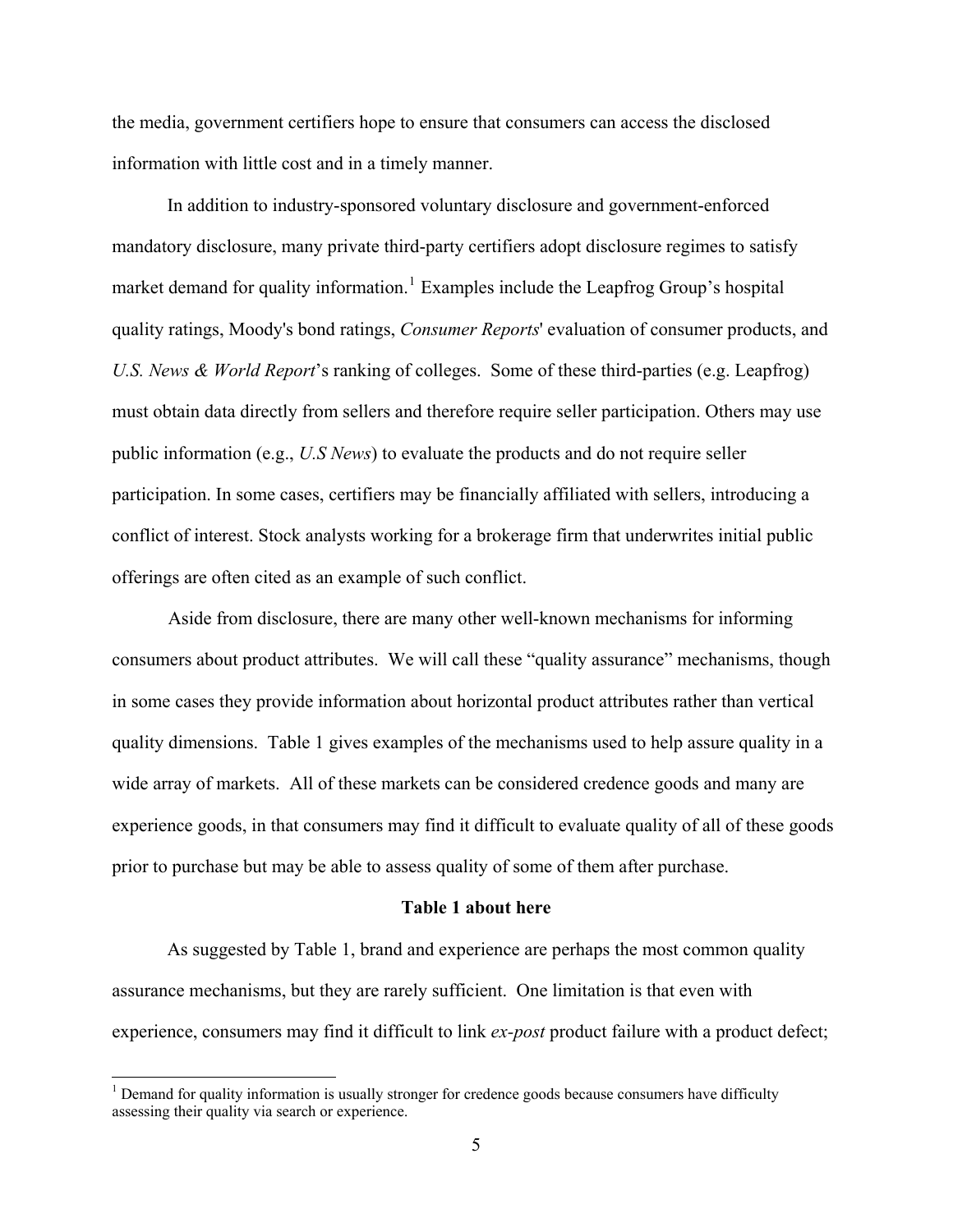think of a automobile owner establishing the reason for premature brake wear or whether a hospital patient determining whether the medical staff is responsible for an adverse outcome. Experience and word-of-mouth are also of limited value when products are infrequently purchased, such as open heart surgery and executive education. Disclosure has the potential to overcome these limitations because certifiers may have better expertise evaluating the product and they can aggregate experiences from many idiosyncratic consumers.

Branding, another common quality assurance mechanism, is usually initiated and maintained through the seller's marketing efforts. It is unclear whether branding acts as a "bond" in which the seller sinks an investment in branding to signal its high quality or whether branding makes it easier for consumers to recall their positive experiences when making repeat purchases.<sup>[2](#page-7-0)</sup> In any event, consumers may find third-party disclosure more trustworthy than brands.

In some cases, sellers may offer warranties, especially if the value of the product is large relative to the cost to consumers of exercising the warranty. Thus, we see warranties for automobiles and televisions, but not for diapers or light bulbs. Warranties are also uncommon for professional services because consumers have difficulty gauging service quality even after consumption.<sup>[3](#page-7-1)</sup> Warranties for hospital care are almost unheard of, for example. Compared with disclosure, warranties often focus on narrow aspects of product performance, such as complete failure, and may not assure gradations of quality.

While most quality assurance mechanisms directly assure product quality, licensing focuses on inputs (e.g. training or staffing) rather than outputs. Licensing is usually done by a government agency, but some industries do their own credentialing. A good example is JCAHO hospital credentialing. Many insurers refuse to reimburse for services performed at non-

<span id="page-7-0"></span><sup>&</sup>lt;sup>2</sup> See Bagwell (2007) for a summary of advertising literature.

<span id="page-7-1"></span><sup>&</sup>lt;sup>3</sup>As an exception, plaintiffs' attorneys in some litigation cases work on a strict contingency basis.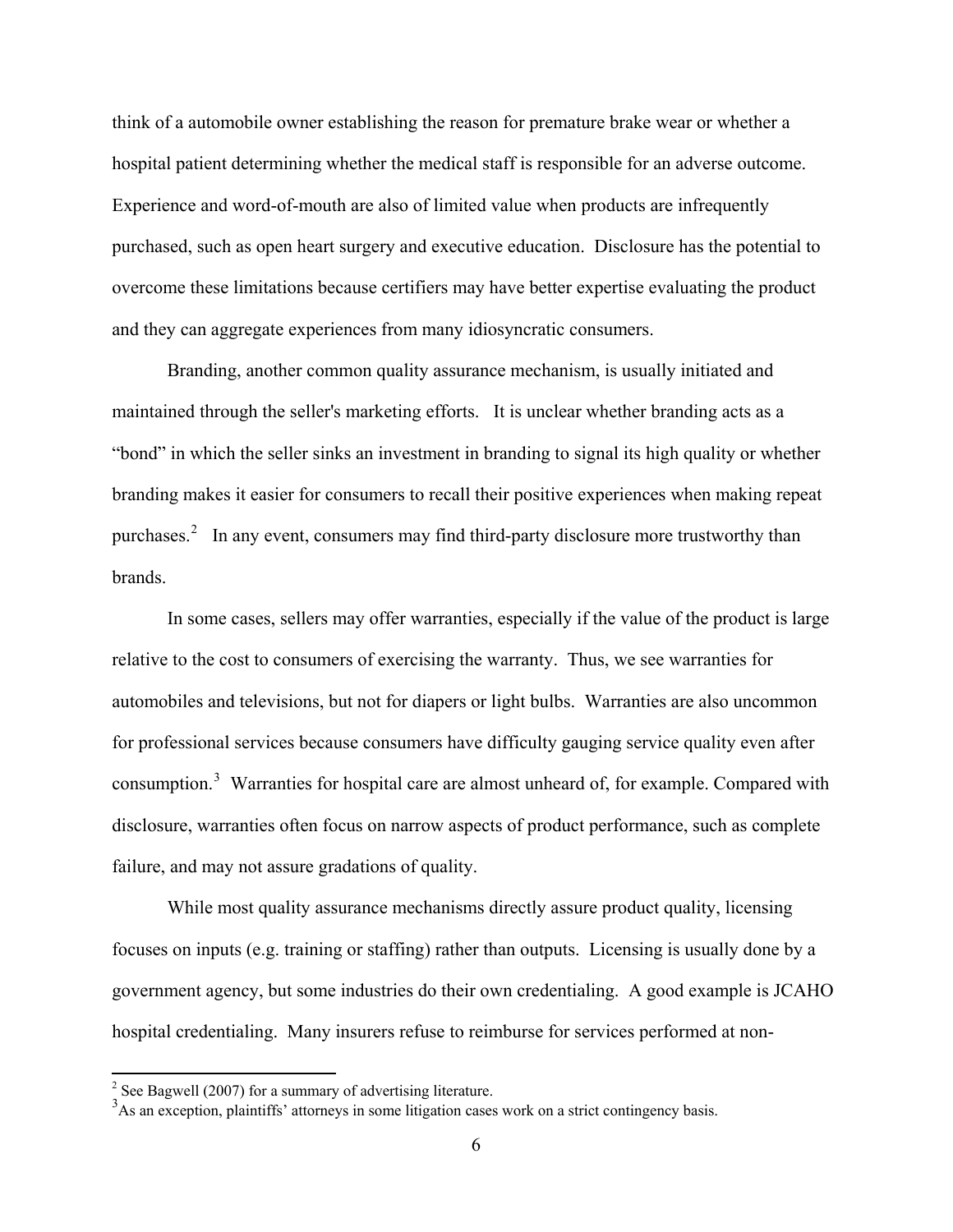credentialed hospitals. Sometimes government agencies may also establish a minimum quality standard that measures quality directly but does not differentiate quality above the minimum standard. Economists have long debated whether licensing or minimum quality standards serve to control entry, assure quality, or both. $4\,$  $4\,$  In comparison, disclosure does not have a direct impact on entry, though the disclosed information may motivate consumers to shy away from low quality products and eventually drive out low-quality sellers.

Another way to look at Table 1 is to identify the credibility and source of the quality assurance mechanism. Warranties and brands are offered and established by individual firms as a way to assure consumers of their own quality. Assuming they are enforceable, the effectiveness of warranties is self-explanatory. Brands have credibility because they are developed over time on the basis of experience and often require considerable expense to maintain. Industries often assure quality of member firms, through disclosure, credentialing, or lobbying for licensing laws. Although these may serve as entry barriers, they may also limit the ability of member firms to free ride off of the industry's overall positive reputation.<sup>[5](#page-8-1)</sup>

Aside from disclosure by an industry group, certifying firms are usually independent of the individual firms they assess. The JCAHO may certify hospitals, but individual members do not otherwise provide industry-wide quality reports. An obvious explanation is the potential conflict of interest. One interesting exception occurs when financial analysts evaluate stock offerings in their own names, even though they are employed by investment banks involved in the offerings. This practice could endure if the analyst's own name is separable from the employer and the analyst develops a reputation of unbiasedness and accuracy.

To summarize, disclosure has three distinguishing features: First, disclosure systematically measures and disseminates information about product quality, which makes it

 4 Stigler (1971).

<span id="page-8-1"></span><span id="page-8-0"></span> $<sup>5</sup>$  Dranove (1988).</sup>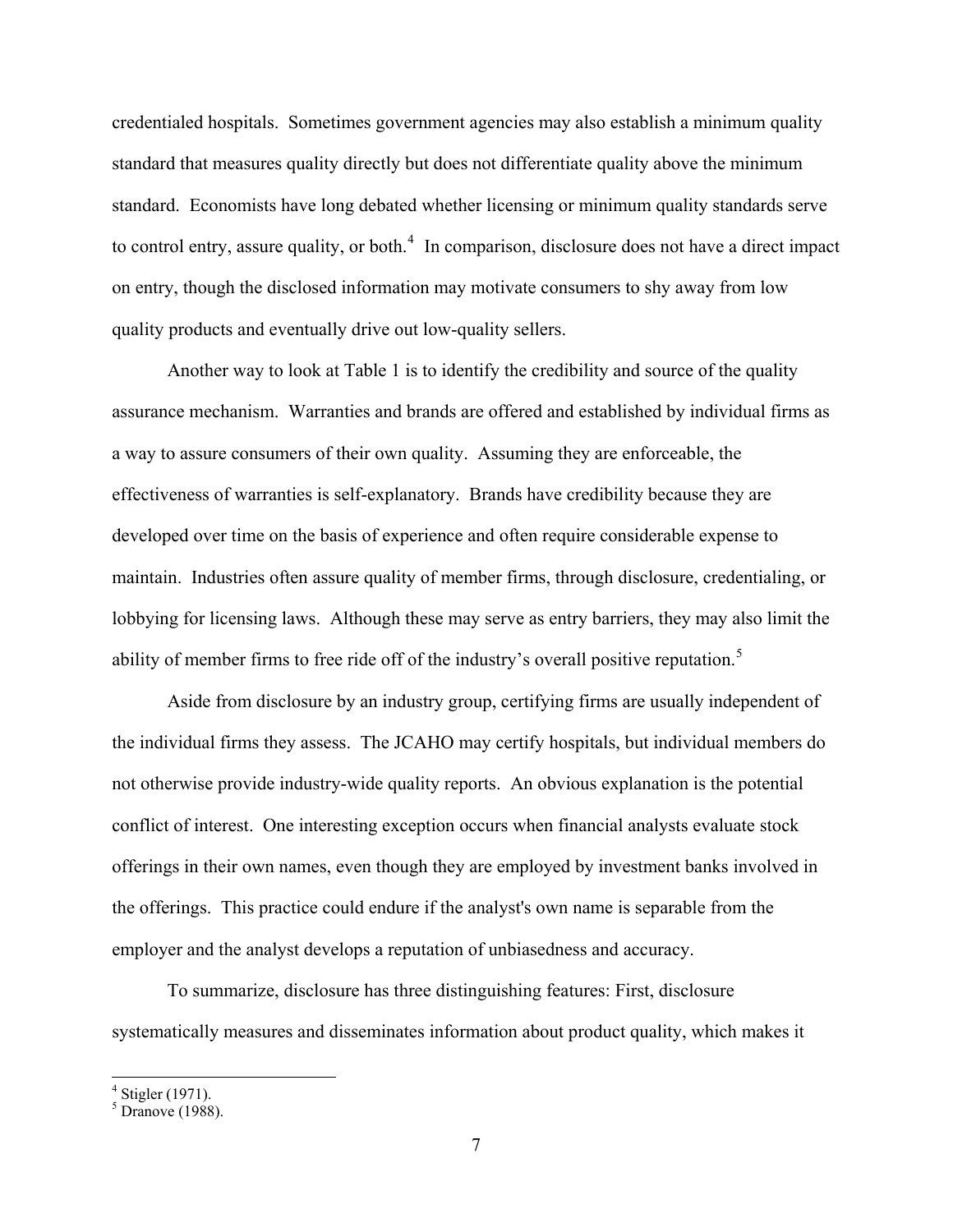attractive when other mechanisms for quality assurance are inadequate and the value of quality information when aggregated across all consumers is large relative to the costs of information collection.<sup>[6](#page-9-0)</sup> Second, disclosure is usually conducted via third-party certifier(s) that identify themselves separately from manufacturers. This may give consumers an impression that the disclosed information is more trustworthy than seller advertising.<sup>[7](#page-9-1)</sup> Third, disclosure standardizes quality assessment so that results are readily comparable across sellers. Instead of granting the power of licensing to government officials, disclosure empowers consumer with information with the expectation that consumer choice will provide sufficient incentives to assure quality.

 Disclosure both complements and substitutes for other quality assurance mechanisms. In lemons markets, disclosure provides more precise and comparable information than word of mouth, warranties and brand names. Positive reviews may be especially helpful to companies that lack a strong brand. The conventional wisdom is that strong reviews in *Consumer Reports* were critical to the successful 1970s invasion by Japanese automakers into the American car market. By the same token, negative reviews can bring down established brands, as occurred after Ralph Nader's *Unsafe at Any Speed* chronicled problems with the Chevrolet Corvair. Firms in lemons markets may even band together and voluntarily disclose quality as a way to prevent an Akerlof-style adverse selection death spiral. $8$  In the case of car safety, the 2000 mandated

<span id="page-9-0"></span><sup>6</sup> A glimpse at *Consumer Reports* and similar publications suggests that these factors are present in virtually all consumer goods markets where the goods are traded nationally or internationally, so that a single disclosure report can reach millions of potential consumers. Voluntary disclosure has traditionally been less common for local services where the costs of systematically collecting and disseminating information may be prohibitive relative to the size of the audience. The Internet may be reducing these costs, however.

<span id="page-9-1"></span>When producers self-disclose quantifiable quality information, consumers might infer that such information can be verified by third parties and is therefore trustworthy. Whether certifier-provided information is indeed more trustworthy than producer disclosure or consumer experience depends on certifier incentives, an active research topic we will review in details in Sections 4 and 5.

<span id="page-9-2"></span><sup>8</sup> Cutler and Zeckhauser (1997).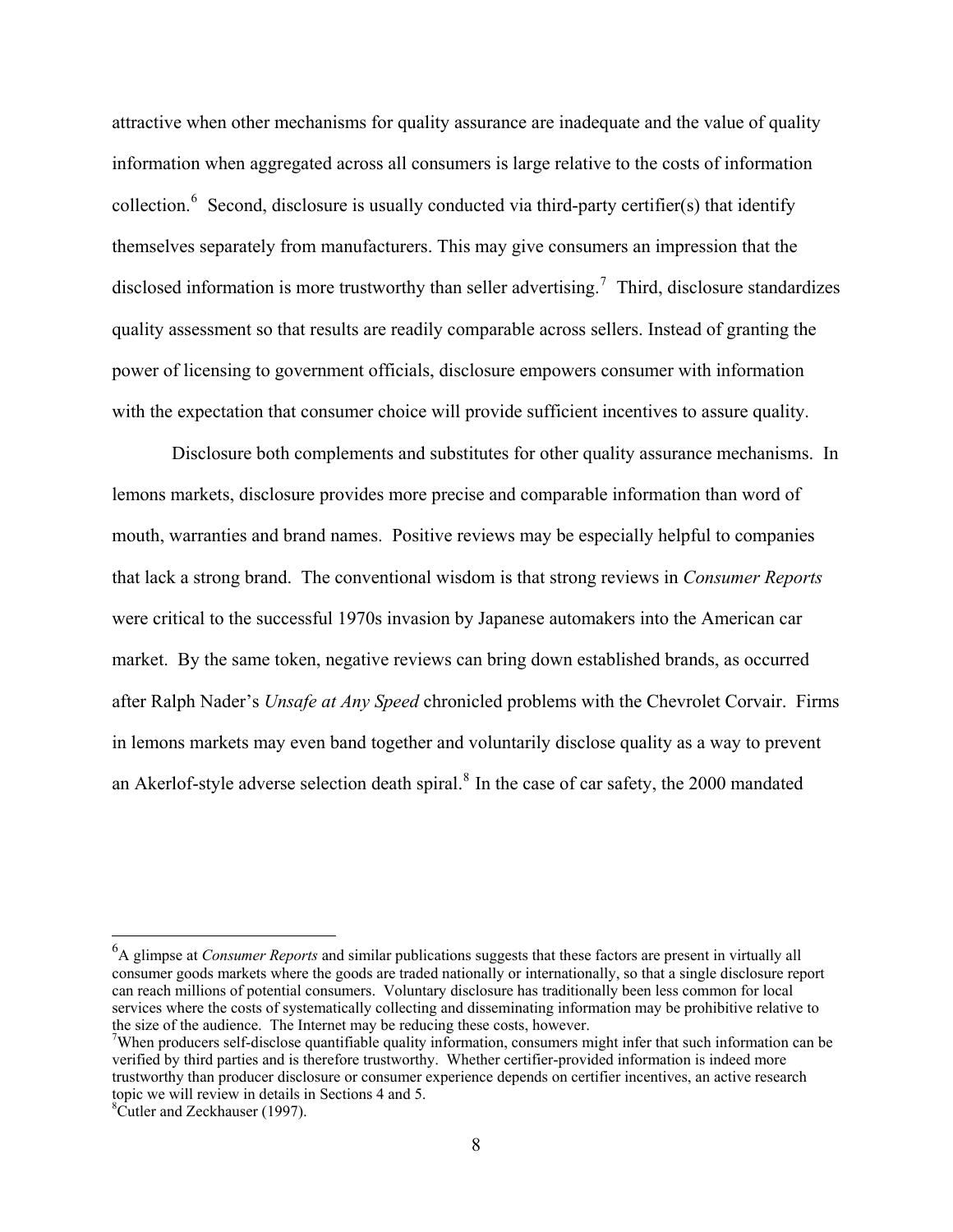disclosure of rollover risks<sup>[9](#page-10-0)</sup> has fostered the set up of minimum performance standards for auto rollovers in 2005. $10$ 

#### **I.2 A Brief History of Disclosure**

Quality assurance has a long history. The term branding is derived from the practice of marking livestock that dates back as far as  $2000 \text{ BC}$ .<sup>[11](#page-10-2)</sup> Averill Paints secured the first U.S. trademark (an eagle) in 1870 while Bass and Company (the brewer) and Lyle's Golden Syrup both claim to be Europe's oldest brand, sometime in the late  $19<sup>th</sup>$  century.<sup>[12](#page-10-3)</sup> Licensing in the United States can be traced to colonial days, when physicians had to obtain permission to practice from colonial governors.

Voluntary disclosure by industry participants emerged in the United States in the 19<sup>th</sup> century. The Chicago Board of Trade established a system for grading wheat (an example of voluntary disclosure) in 1848. In 1894, the National Board of Fire Underwriters established the Underwriters' Electrical Bureau (the predecessor to Underwriters Laboratories), which, in exchange for a fee, tested and reported on the safety of fittings and electrical devices. This gave high quality sellers a way to distinguish themselves from inferior competitors.

According to Fung, Graham and Weil (2007), U.S. government-mandated disclosure began with the 1906 Pure Food and Drug Act, which provided for inspection of meat products and monitoring of food and drug labeling. Since then, disclosure laws have spread to other markets. For example, the 1934 Securities and Exchange Act requires public companies to file unaudited financial statements quarterly and audited financial statements annually, the 1968

<span id="page-10-3"></span><span id="page-10-2"></span><span id="page-10-1"></span><span id="page-10-0"></span><sup>9</sup> Specified by the 2000 Transportation Recall Enhancement, Accountability, and Documentation Act. <sup>10</sup>Specified by the 2005 Safe, Accountable, Flexible, Efficient Transportation Equity Act: A Legacy for Users. <sup>11</sup>This information was obtained from Daye, D. and Van Auken, B., 2006, "History of Branding". [http://www.brandingstrategyinsider.com/2006/08/history\\_of\\_bran.html](http://www.brandingstrategyinsider.com/2006/08/history_of_bran.html) [Searched 1](http://en.wikipedia.org/wiki/Trademark#Oldest_trademarks)2/15/2008.<br><sup>12</sup>Source: Wikipedia. [http://en.wikipedia.org/wiki/Trademark#Oldest\\_trademarks](http://en.wikipedia.org/wiki/Trademark#Oldest_trademarks) and <http://en.wikipedia.org/wiki/Brand#History>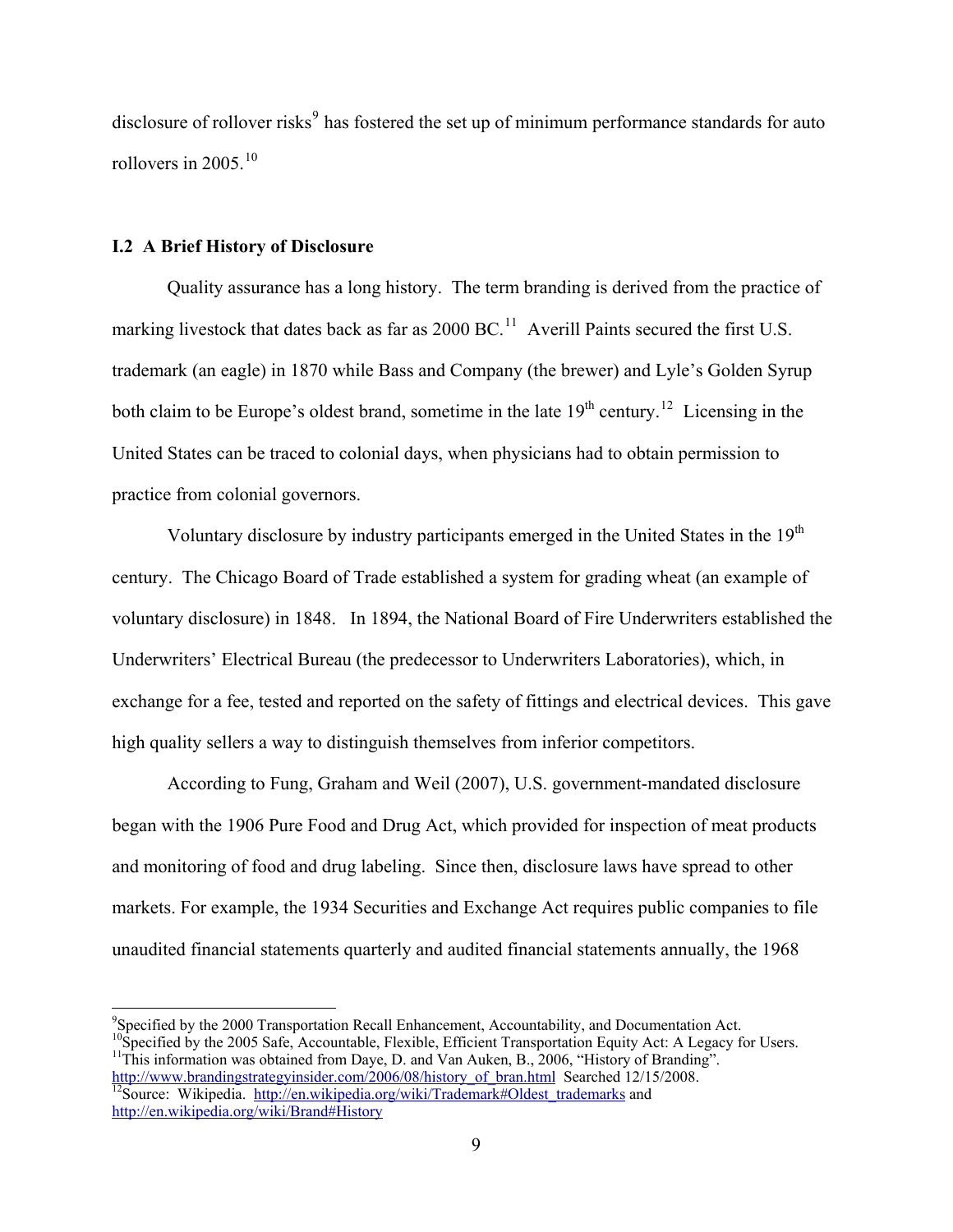Truth in Lending Act requires clear disclosure of key terms and all costs associated with a lending contract), and the 1986 Emergency Planning and Community Right-to-Know Act produces EPA's Toxics Release Inventory Report. Other examples include the 1990 Nutritional Labeling and Education Act, and the hospital and doctor report cards adopted by New York and Pennsylvania in early 1990s.

The 1906 Pure Food and Drug Act was a response to Upton Sinclair's *The Jungle*, Samuel Hopkins Adams' *The Great American Fraud* and other accounts of the meat packing and patent medicines industries. Horrific accounts of "Thalidomide babies" led to the 1962 FDA Amendments.<sup>[13](#page-11-0)</sup> Despite these high profile examples, Wilson (1982) argues that mandatory disclosure laws are difficult to enact because the potential benefits are diffused among millions of individual consumers whereas the costs are concentrated among a few highly motivated sellers who can better capture the regulatory system. Graham (2002) gives three detailed examples of how public attention, industry lobbying, and political compromise shape mandatory disclosure laws.

Disclosure does not necessarily require legislation. Market driven, third-party disclosure first occurred in 1909 when John Moody issued bond ratings, followed quickly by Poor's Publishing in 1916 and Standard Statistics in 1922.<sup>[14](#page-11-1)</sup> The first issue of *Consumers' Union Reports* (the predecessor to *Consumer Reports*) appeared in May 1936 and featured evaluations of milk, breakfast cereals, soap, and stockings. The Internet has profoundly affected quality disclosure. Not only does the Internet facilitate the dissemination of quality information, it has spawned quality-rating websites such as cnet.com (consumer electronics), imdb.com (movie reviews), and tripadvisor.com (hotels). Rather than rely on experienced certifier(s) attesting to product quality, most of these web sites aggregate the experiences of individual consumers.

<span id="page-11-1"></span><span id="page-11-0"></span><sup>&</sup>lt;sup>13</sup> Thalidomide was a sleeping pill. Some pregnant women who used Thalidomide gave birth to infants with horrible deformities. <sup>14</sup>The two companies merged in 1941, forming S&P, which was absorbed by McGraw-Hill in 1966.

<sup>10</sup>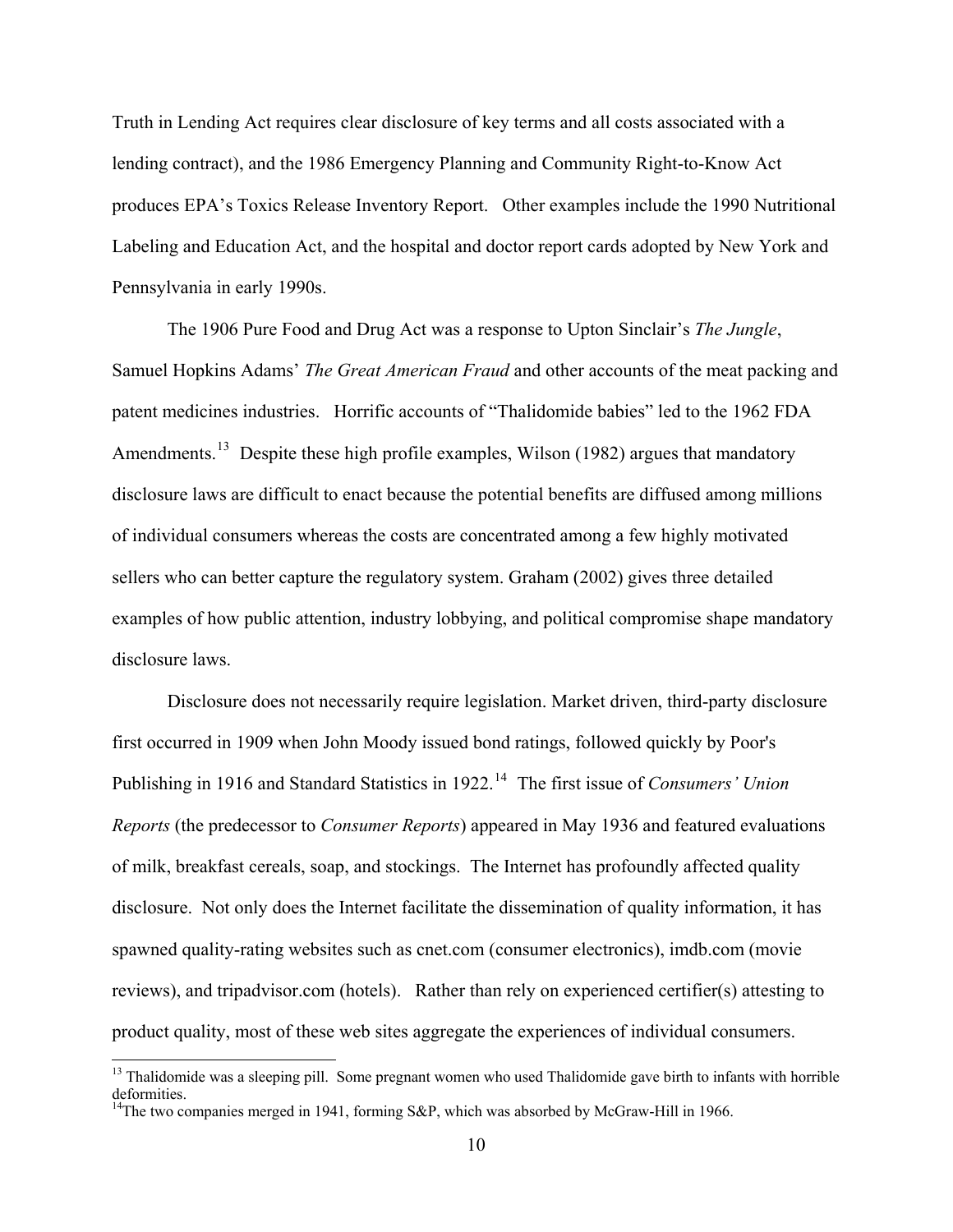#### **I.3 Central Questions**

The cursory history of disclosure raises numerous questions about the economics of disclosure:

· How do consumers respond to disclosure? Does the response depend on the source of the quality information (mandatory versus voluntary versus third party)? Does the response differ by the contents and presentation of the disclosed information? · How do sellers respond to disclosure? Why do some sellers disclose but not others? Why do some industries disclose but not others? Do sellers improve quality after a disclosure system is in place? Does disclosure drive out low quality sellers? · Do we need mandatory disclosure, or will the market provide sufficient quality assurance through voluntary or third-party disclosure?

· What is the economics of certifiers? Do they have incentives to be truthful and thorough? Does it matter if they collect revenue from sellers or buyers? How would competition, reputation, monitoring and the disclosure of conflicted interest affect certifier behavior?

 In the remainder of this essay we review the theory and evidence on disclosure and certification. Most of the theoretical work focuses on the incentives for firms to voluntarily disclose quality and for certifiers to provide unbiased certification about product quality. Several empirical papers also address voluntary disclosure. Much of the empirical literature identifies challenges facing the practice of disclosure, ranging from measurement problems to unintended consequences and certifier bias. In the final section, we present some preliminary thoughts on the potential directions of future research. Our review is by no means exhaustive, nor do our examples cover all the industries that have adopted or attempted to adopt quality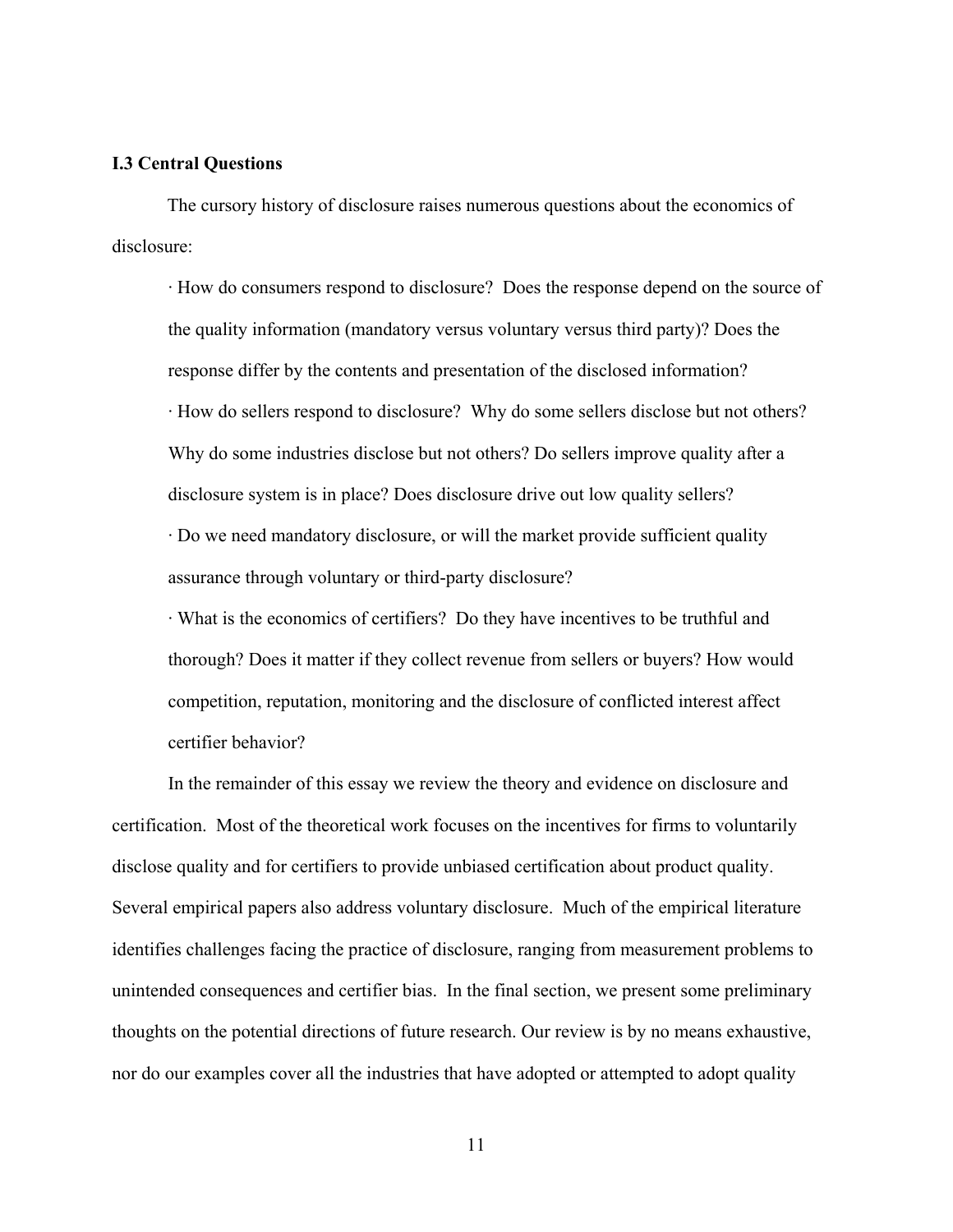disclosure in practice. Even so, we cite scores of studies; for easy reference Table 2 lists the citations by themes of insight.

#### **Table 2 about here**

#### **II. Theory**

 The theory of quality disclosure can be divided into two strands. The first strand examines seller incentives to disclose quality information to uninformed buyers and often assumes that a third-party certifier can verify seller information. In this strand of literature, the main tension is between consumers who want more quality information to guide their choice of product and low-quality sellers who would like to hide in a pool of high-quality sellers. In addition to redistributing the gains from trade between sellers and buyers, quality disclosure may also result in efficiency gains if better information leads to a better sorting between consumers and products, encourages sellers to improve quality, or forces low-quality sellers to exit the market. In contrast, the second strand of literature puts certifiers under scrutiny. It emphasizes that the interest of certifiers may not be aligned with that of buyers, and that certifiers can manipulate the information flow to the public. This introduces a number of complications, because seller behavior is likely to change in response to certifier behavior and competition among certifiers could generate additional incentives for both sellers and certifiers.

 Below we review the two strands of theory separately. In Sections II.1, we summarize the existing theories on seller incentive to voluntarily disclose quality information and then address the merits of mandatory disclosure. In Section II.2, we review theories regarding the role of third-party certifiers.

#### **II.1 Seller disclosure**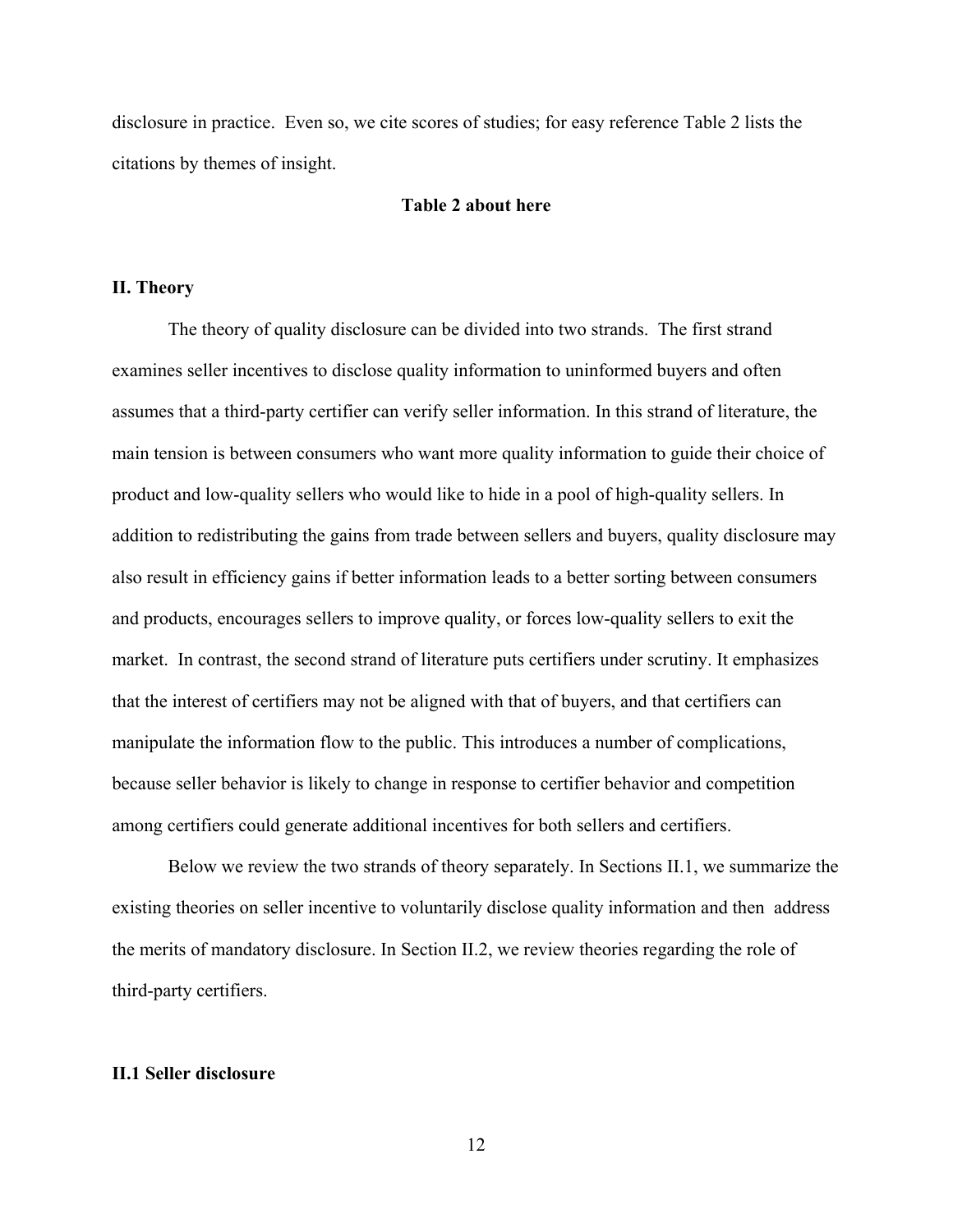The best known theory of quality disclosure is the so-called "unraveling result."<sup>[15](#page-14-0)</sup> The term "unraveling" refers to the process whereby the best quality firm is first to disclose as a way to distinguish itself from lower quality firms. Once the best firm discloses, the second best firm has the same incentive to disclose, and so forth until all but the worst firm discloses. According to Grossman (1981) and Milgrom (1981), if a seller possesses better information about product quality than consumers do and there is zero cost to verifiably disclose it, sellers will always disclose. This occurs because rational consumers will infer non-disclosure as having the lowest quality. It follows that sellers will voluntarily disclose quality unless consumers already have that information, implying that costly government-mandated disclosure is inefficient and nonnecessary.

 In reality, there are many markets in which voluntary disclosure is incomplete. This is not surprising, because the basic unraveling result requires several often strong assumptions:

· Products are vertically differentiated along a single, well-defined dimension of quality

- · Sellers have complete and private information about their own product quality
- · Disclosure is costless

1

- · Monopoly or competitive market with no strategic interaction among competing sellers
- · Consumers are willing to pay a positive amount for any enhancement of quality
- · Consumers are homogeneous
- · Consumers hold a rational expectation on the quality of non-disclosed products
- · The distribution of available quality is public information

While any violation of these assumptions could lead to a failure of unraveling, theoretical research has focused on the problems posed by disclosure costs, market structure, and the role of consumers.

<span id="page-14-0"></span><sup>&</sup>lt;sup>15</sup>The term "unraveling" is first used in Viscusi (1978) who provides an example in the context of labor markets.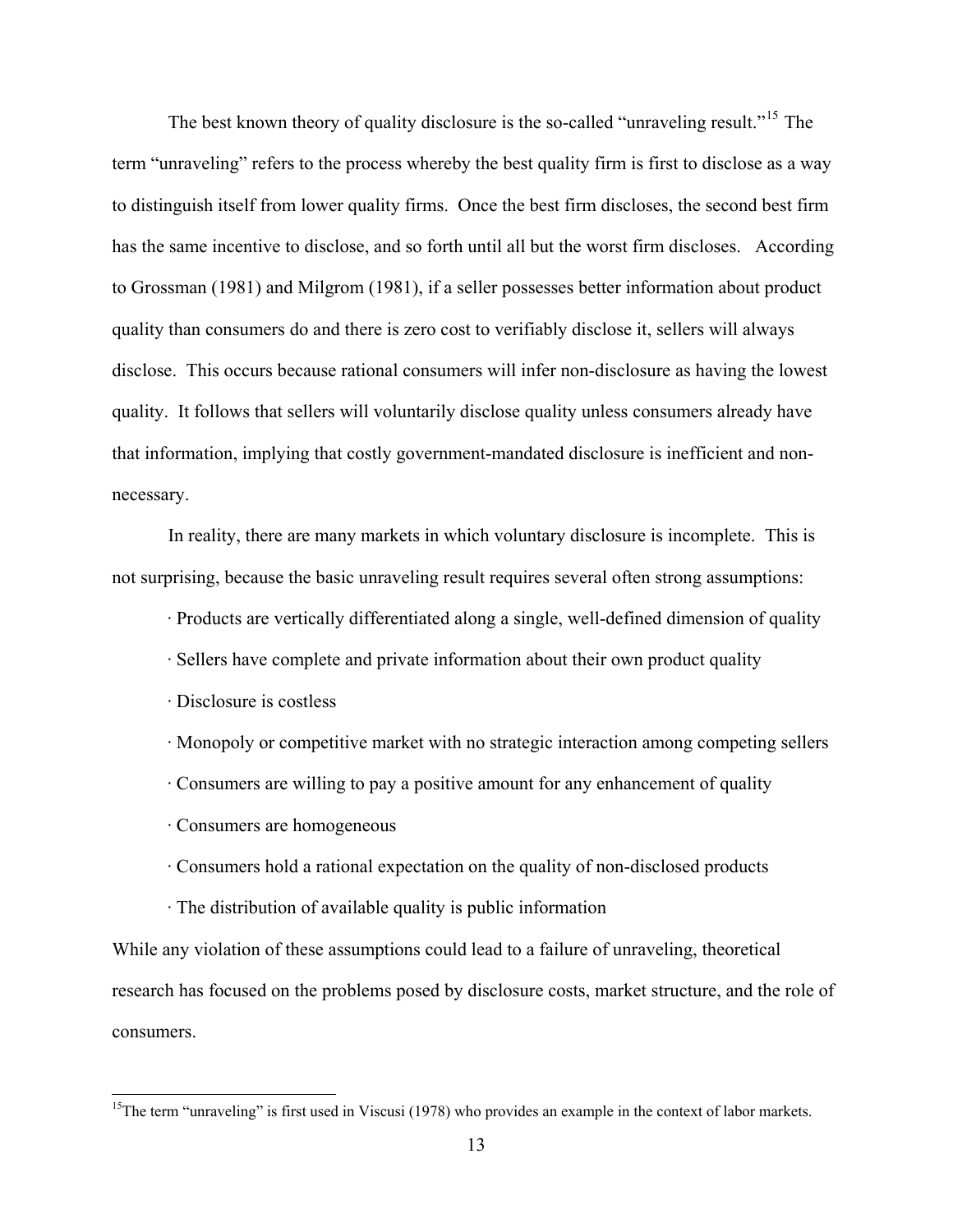Grossman and Hart (1980) and Jovanovic (1982) show that when disclosure is costly, only sellers with product quality above a specific threshold will disclose. Casual observation suggests that hospitals that are highly ranked by healthgrades.com and other rating services often advertise their rankings, while "average" hospitals remain silent.<sup>[16](#page-15-0)</sup> Though Jovanovic focuses on a market with a large number of sellers, it is easy to extend the logic to monopoly as in Grossman (1981) and Milgrom (1981) because disclosure incentives are driven by skeptical consumers instead of competition among sellers. Matthews and Postlewaite (1985) and Shavell (1994) show that if it is costly to acquire quality information, mandatory disclosure may motivate sellers to reduce information collection. For example, a drug company might limit studies of side effects if required to disclose all findings from such studies.

 Several theories link disclosure incentives to market structure. Board (2008) shows that under certain conditions duopolists may fail to disclose quality even if disclosure cost is zero. The main intuition is that disclosure may intensify price competition and this can outweigh any consumer perceptions of inferior quality. Guo and Zhao (2008) demonstrate that the amount of information disclosed depends on whether the duopolists disclose simultaneously or sequentially. As compared to simultaneous disclosure, the leader discloses unambiguously less information while the follower may reveal less or more information depending on disclosure cost.

 Unraveling requires consumers to play their part. Even if a third party verification agency rates quality, sellers may hide their ratings if consumers are unaware of them (Faure-Grimaud, Peyrache and Quesdada, 2007). For example, restaurants have not usually disclosed their health and sanitation reports until compelled by regulation.<sup>[17](#page-15-1)</sup> By the same token, unraveling may not occur if consumers do not pay attention to the available information, if

<span id="page-15-0"></span><sup>&</sup>lt;sup>16</sup> Most consumers are unaware of hospital report cards although newspaper accounts of report card scores do seem to improve awareness. See Dranove and Sfekas (2009) for further discussion.<br><sup>17</sup> See Napa News February 13, 2005 "Local restaurants skirt the law when it comes to telling diners about

<span id="page-15-1"></span>cleanliness and health."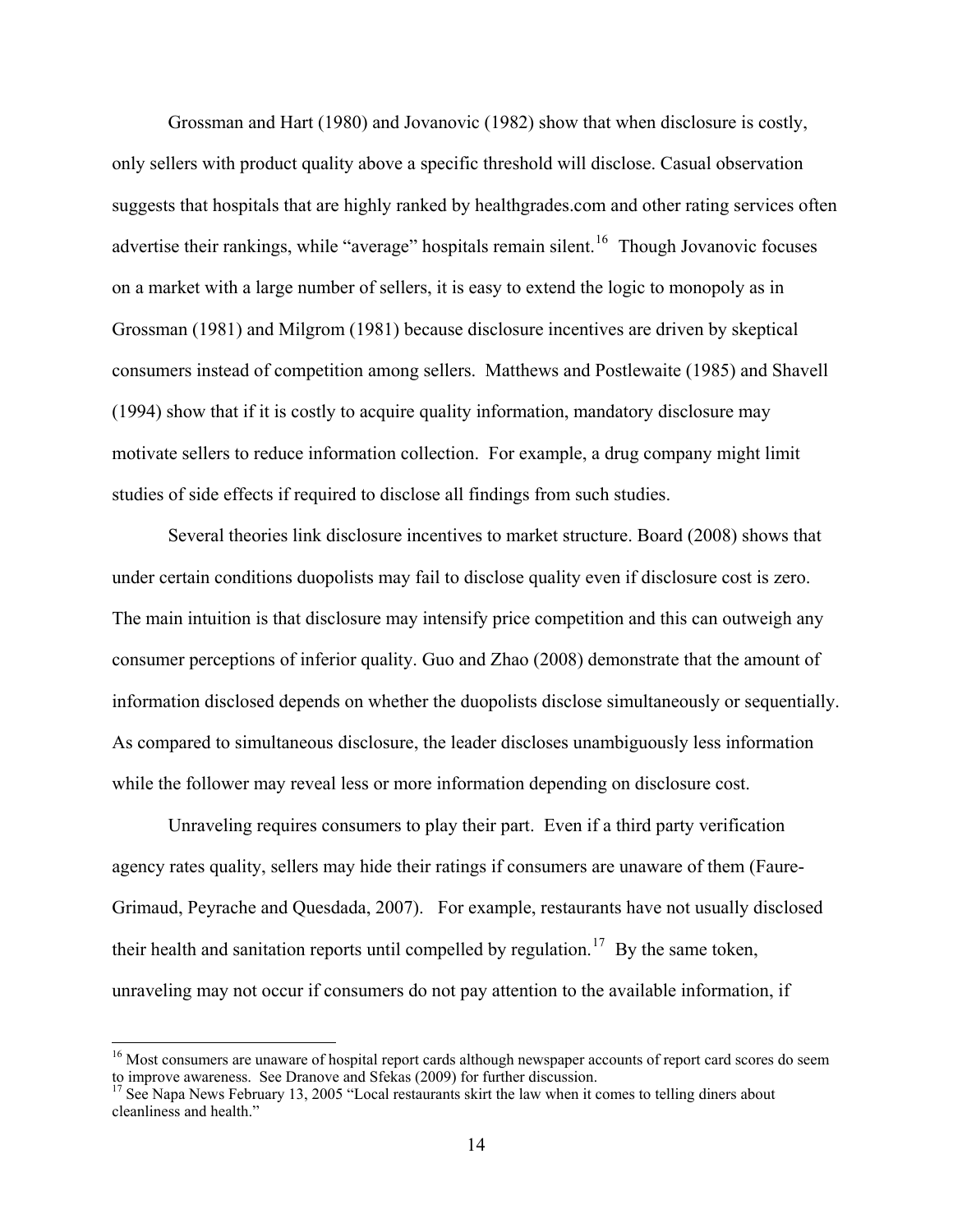attentive consumers don't understand the disclosed content, or if consumers make naïve inferences about non-disclosure (Fishman and Hagerty, 2003; Hirshleifer, Lim and Teoh, 2004; Schwartz, 2005; Stivers, 2004). Under any of these conditions, lower quality sellers may not disclose because at least some consumers do not perceive non-disclosure as a signal of the lowest quality. This may further explain the lack of disclosure of hospital quality report card scores – patients may stubbornly believe that their health providers are above average even without disclosure.<sup>[18](#page-16-0)</sup> Unraveling may also fail if consumers have heterogeneous preferences for quality. Board (2008) shows that when duopolists fail to disclose quality, competition for heterogeneous consumers softens. Hotz and Xiao (2009) highlight the importance of consumer heterogeneity when products differ in one vertical attribute (quality) and one horizontal attribute (location). Under some configurations, providing consumers with more information may result in more elastic demand and more intensive price competition, which discourages both low and high quality firms from voluntarily disclosing their product quality.

 Unraveling also assumes that consumers have perfect knowledge about the distribution of available quality. In some cases, disclosure can adversely shift the distribution of quality, thereby depressing consumer demand for the whole industry (Milgrom and Roberts, 1986). This explains why all cigarette manufacturers are reluctant to disclose the long-term harm of cigarettes, even if some cigarettes are less harmful than others.

 Other reasons for the failure of full disclosure include (1) the standard of certification is unclear or endogenous (Harbaugh, Maxwell and Roussillon, 2007), (2) a seller with high measured quality at a given point in time may fear the obligation to disclose in the future when measured quality might be lower (for example due to mean regression) (Grubb, 2007)), and (3) high quality (and often non-profit) sellers may face capacity constraints and/or price regulations

<span id="page-16-0"></span><sup>&</sup>lt;sup>18</sup> Dranove (2008) calls this the "Lake Woebegone effect," named for humorist Garrison Kiellor's fictional town of Lake Woebegone, where "all of the children are above average."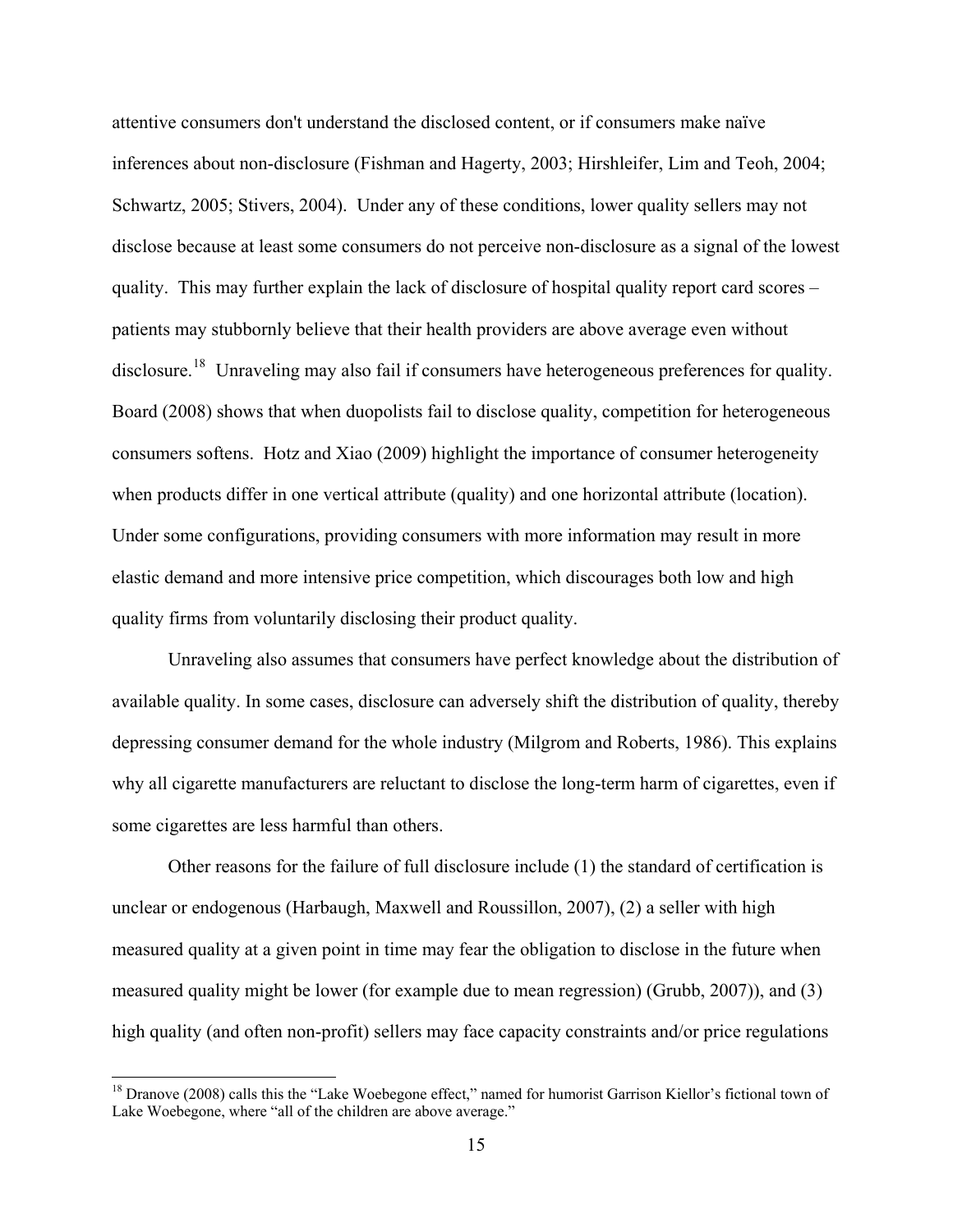and therefore do not benefit from quality disclosure (Lizzeri and Gavazza, 2007). Some teaching hospitals have been reluctant to embrace report cards for the last reason.

 Is it desirable to mandate seller disclosure? Market structure, unsophisticated consumers and heterogeneous preferences may all precipitate against voluntary disclosure. Many of the papers cited above argue that under these conditions mandatory disclosure laws can promote competition and raise consumer surplus, often at the expense of firm profits. Indeed, the failure of disclosure, often revealed in public disasters, has fostered a number of government mandates. But mandatory disclosure does not always raise social welfare. When non-disclosure is due solely to disclosure costs, Jovanovic (1982) shows that mandatory disclosure is socially excessive. Mandatory disclosure can also have unintended consequences, such as the aforementioned impact on seller effort in detecting quality (Matthews and Postlewaite, 1985). Mandatory disclosure may encourage "gaming" behavior that boost reported quality but actually reduce consumer welfare, as may be the case for hospital report cards that encourage providers to avoid the sickest patients (Dranove, Kessler, McClellan, and Satterthwaite, 2003) or result in rationing of high quality outputs because high quality suppliers (for example schools and hospitals) face a binding capacity constraint (Lizzeri and Gavazza, 2007). If there are multiple dimensions of product quality, mandatory disclosure on one dimension may encourage firms to invest in the disclosed dimension but cut back in other dimensions, leading to potential reduction in consumer welfare (Bar-Isaac, Caruana, and Cuñat 2008).

#### **II.2 Third-party disclosure and the economics of certifiers**

 Third party disclosure can eliminate the need for government mandated disclosure if the certifier can provide precise and unbiased information about product quality. However, that condition is hard to meet, sometimes due to the noise in the data generating process and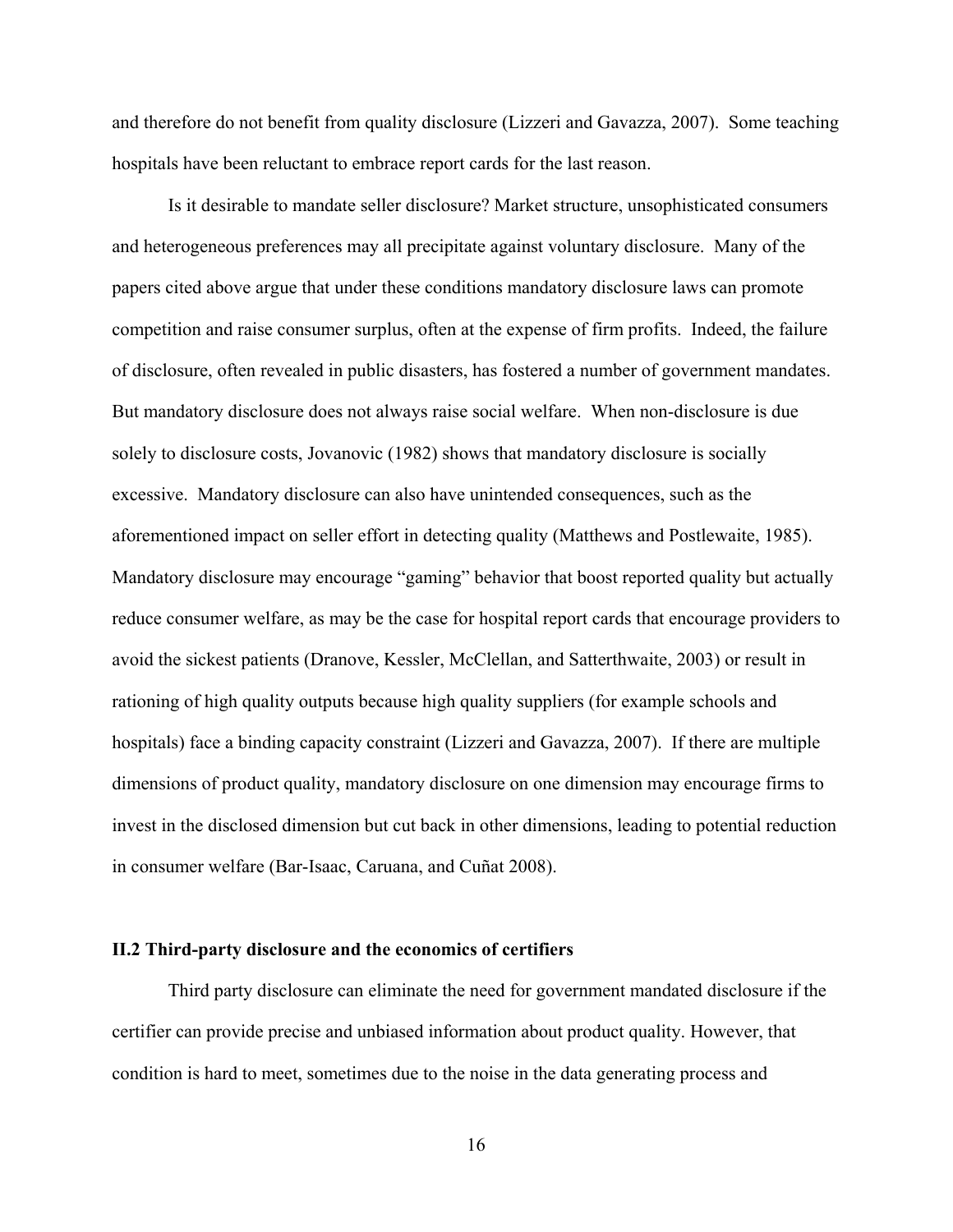sometimes due to conflict of interest. The theoretical literature has pinpointed how these problems inhibit third party disclosure, with a particular emphasis given to market and nonmarket mechanisms that might limit certifier conflict of interest.

 Quality ratings based on consumer feedback provide a prominent example of noisy data. Even if we limit attention to products that consumers can easily evaluate after consumption (think of Zagat's rating of restaurant services and eBay's rating of seller service), consumer ratings may be noisy or biased because: (1) different consumers may use different criteria to measure quality and these criteria are often implicit and unstable; (2) those consumers who report quality may not represent all consumers (casual empiricism suggests that the most disgruntled consumers are overrepresented), (3) consumers may be reluctant to leave negative feedback in fear of retaliation in the future, and (4) consumer feedback is unverifiable, as consumers may offer feedback without ever having consumed the product and sellers may leave favorable reviews of their own products (while disparaging competitors).<sup>[19](#page-18-0)</sup>

Researchers have offered solutions to problems inherent in consumer evaluations. Glazer, McGuire, Cao, and Zaslasky (2008) observe that reporting a simple average of consumer scores invites sellers to improve performance for the majority of consumers while ignoring product features that are costly to improve but only affect a small number of consumers. For example, health plan report cards may encourage insurers to improve prevention services but spend little on improving cancer care. They propose assigning utility weights on different consumer respondents in order to correct this problem. Alternatively, Miller, Resnick and Zeckhauser (2005) propose rewarding individuals whose ratings predict peer ratings.

<span id="page-18-0"></span><sup>&</sup>lt;sup>19</sup> Only half of eBay buyers leave feedback and very few  $\left($  <1%) are negative (Resnick and Zeckhauser, 2002). Researchers have attributed the lack of negative feedback to consumer desires to be "nice" and fear of seller retaliation (see a detailed review in Dellarocus 2003).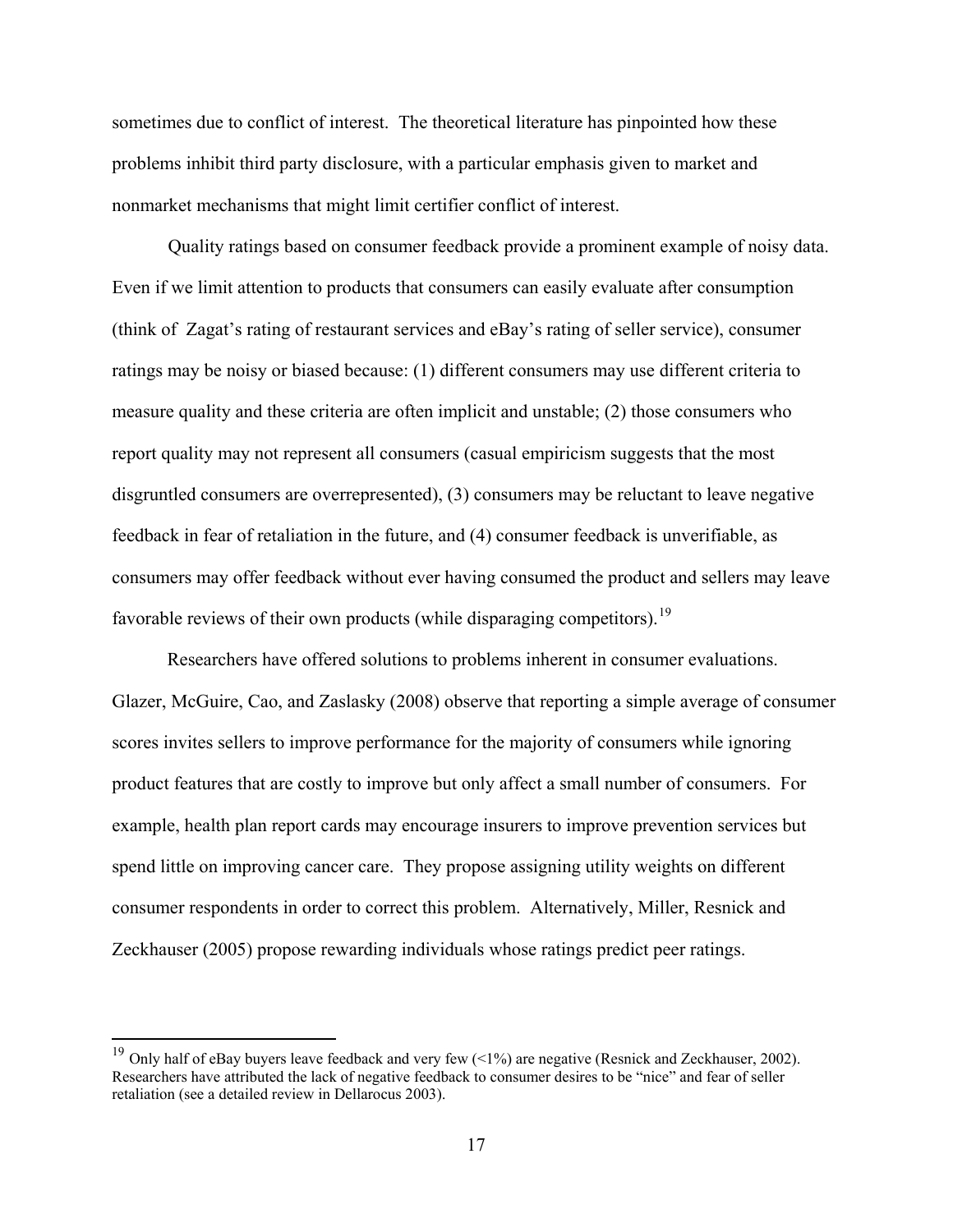Recent events have put a spotlight on the potential conflict of interest in certifiers. The Enron scandal raised questions about the veracity of firms that both audit financial statements and sell consulting services, ultimately leading to the downfall of Arthur Anderson.<sup>[20](#page-19-0)</sup> In the wake of Enron, SEC disallowed accounting companies to perform audit and consulting services for the same client.<sup>[21](#page-19-1)</sup> The 2008 financial meltdown turned attention to bond ratings. The Securities and Exchange Commission requires that all public bonds receive a rating from a certified agency. The four agencies that are currently certified to rate bonds – Moody's, Standard and Poor's, Fitch Ratings, and Dominion Bond Rating Service – have access to detailed financial information about bond issuers and can provide valuable information to bond purchasers. However, a conflict of interest may arise because bond issuers select their rating agency and pay a fee for the rating service. This may motivate bond rating agencies to give excessively generous ratings in order to secure future rating business. Defenders of bond rating agencies have suggested that an agency's reluctance to downgrade may instead reflect a longstanding policy of smoothing bond ratings over the peaks and valleys of the business  $cycle.<sup>22</sup>$ 

[certifiers? The role of competition is ambiguous. On the positive side, theorists show that th](#page-20-0)e [rating criterion before sellers choose their quality investment \(Albano and Lizzeri 2001\), if the](#page-20-0)re [Heifetz, 2001; Miao, 2006\), or if consumers already possess some noisy information abou](#page-20-0)t [Can competition, reputation, or external monitoring mitigate the incentive problem of](#page-20-0)  [information content of quality ratings can be enhanced if a monopoly certifier commits to a](#page-20-0)  [is competition among certifiers along both price and rating criteria \(Lizzeri, 1999; Hvide and](#page-20-0)

<span id="page-19-0"></span> $20$  For further discussion see Flegm (2005).

<sup>&</sup>lt;sup>21</sup> See the 2002 Sarbanes-Oxley Act, http://www.sec.gov/rules/final/33-8220.htm.

<span id="page-19-1"></span><sup>&</sup>lt;sup>22</sup> Beaver et al. (2006) argue that smoothing may reflect the wishes of large institutional investors, many of which have rules that require them to sell bonds that fall below investment grade. Because such sales can be costly and some downgraded bonds may revert to the mean, investors may prefer that bond ratings are smoothed. In addition to the four bond rating agencies, brokerage firms may issue their own debt reports.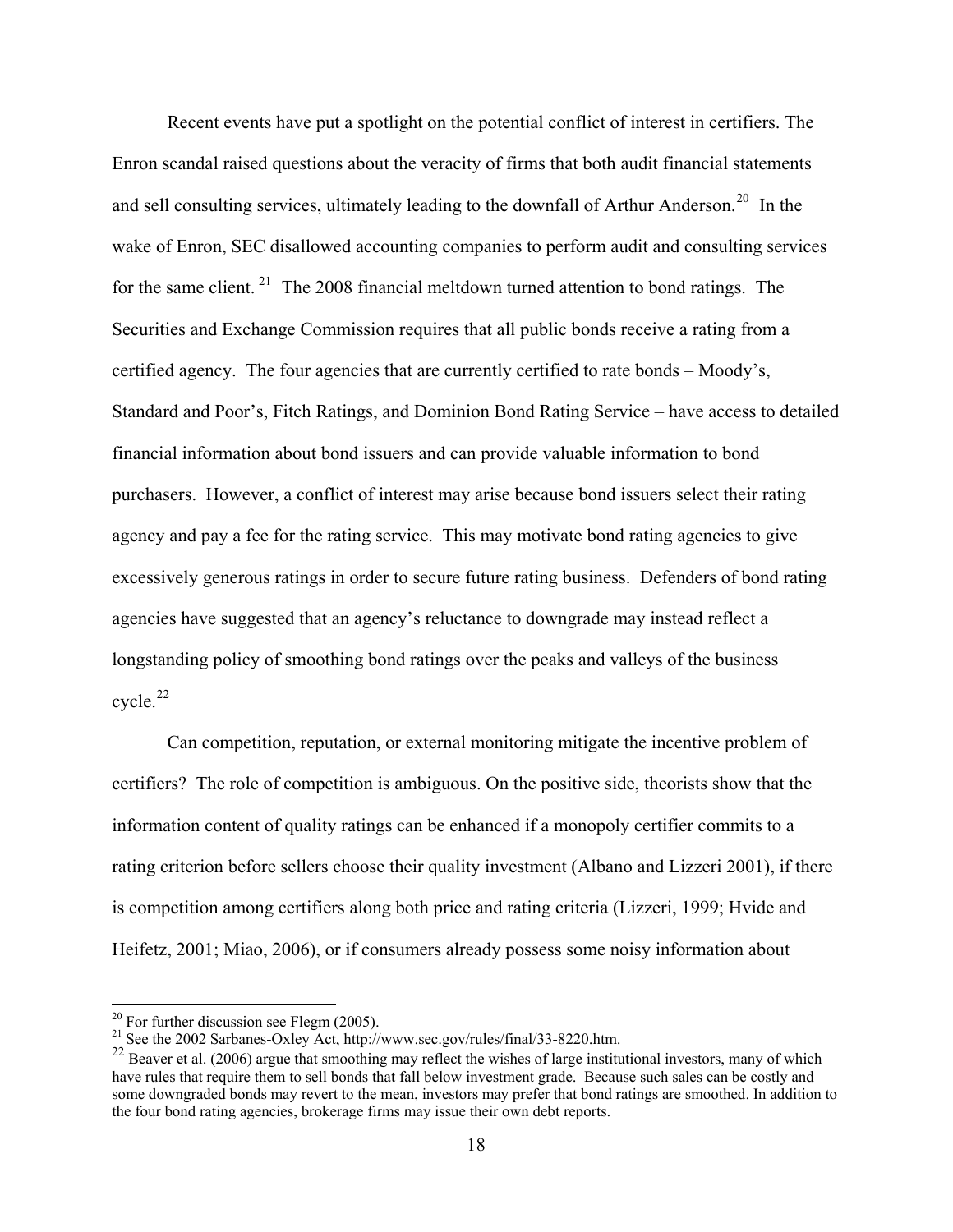[product quality \(Guerra, 2001\). Except for perfect competition, the presence of multiple](#page-20-0)  [certifiers does not result in full information because noisy grading allows certifiers to extract](#page-20-0)  more profits from low-quality sellers.<sup>23</sup> On the negative side, competition may even worsen the [problem because the presence of multiple certifiers encourages sellers to shop around, espe](#page-20-0) cially [when the application for certificate is non-transparent \(Farhi, Lerner and Tirole 2008\). In](#page-20-0)  [combination, certificate shopping and selective disclosure could create a systematic bias in the](#page-20-0)  [disclosed ratings even if](#page-20-0) each rating agency produces an unbiased estimate of true quality (Skreta and Ve ldkamp, 2009).

agencies only when a large fraction of the agencies' income come from rating simple assets. The shop around, Bolton, Freixas, and Shapiro (2009) show that certifiers are more likely to inflate ratings when a larger fraction of consumers take ratings at face value or when the expected reputat ion costs of rating inflation is lower. Like competition, reputation concerns do not always help correct the incentives of certifiers. Even if consumers can evaluate disclosed information, it may take a long time to distinguish honest error from strategic manipulation, which leads to an equilibrium where certifiers may first provide accurate information and then take advantage of this reputation in later periods (Benabou and Laroque, 1992). Motivated by the recent financial crisis, Mathis, McAndrews and Rochet (2009) show that reputation is sufficient to discipline credit rating effectiveness of reputation becomes more doubtful in a market with naïve consumers. Accounting for certifiers' incentives to understate credit risk and security issuers' incentives to

In some cases, reputation concerns may even drive certifiers to report biased information. For example, smog check inspectors may pass a failing car if a reputation for giving "easy"

<span id="page-20-0"></span> $^{23}$  Albano and Lizzeri (2001) show that a monopoly certifier may choose to reveal full information if it can employ a non-linear pricing scheme depending on the certified quality. When the certifier is constrained to charge a flat fee for all certificates, it can implement a noisy grading criterion to achieve the same profit. In either case, the seller will under invest in quality as compared to the social optimal setting where all information is available free of charge.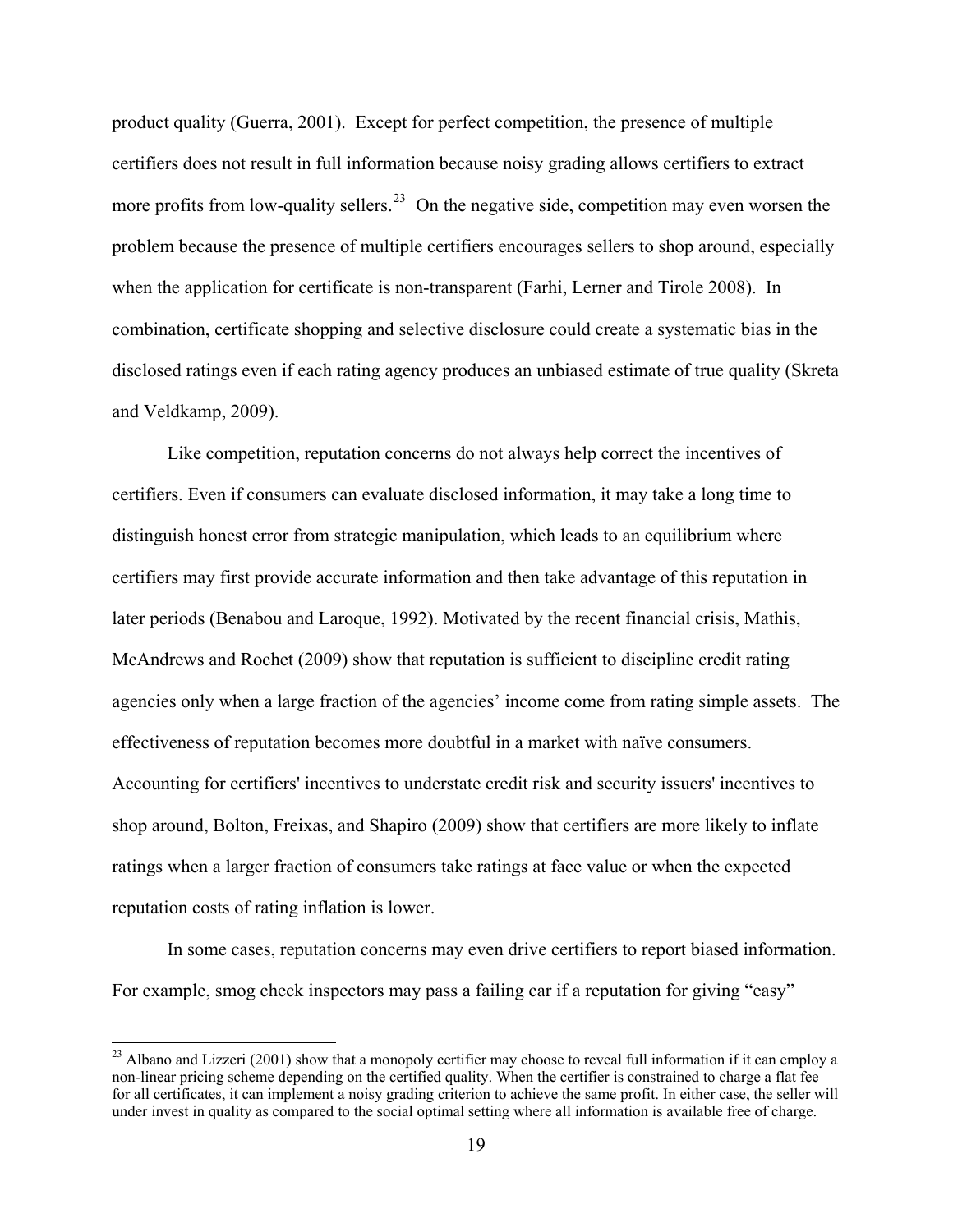passes increases future business (Hubbard, 1998). To address this problem, many local motor vehicle departments test smog check inspectors anonymously, serving the role of "certifier of certifiers". Of course, this raises the problem of who certifies the certifier of certifiers. Another form of external monitoring is disclosing conflicts of interest of certifiers. Cain, Loewenstein and Moore (2005) argue that the disclosure can have perverse effects because consumers do no t discount advice from biased certifiers as much as they should and the disclosure may lead certifiers to feel morally licensed and strategically encouraged to exaggerate their advice even further .

Besides competition, reputation and external monitoring, the fourth potential solution to should not have incentives to please sellers. However, this does not mean the certifier has full consumers may infer quality from market prices and quantities (e.g., by observing a long line at a well-re viewed restaurant), limiting demand for the guidebooks. the incentive problem of certifiers is isolating them from sellers. Intuitively, if certifiers can evaluate the product without seller consent and sell the ratings directly to final consumers, they incentive to reveal unbiased information. For example, a financial analyst may bias a stock analysis due to career or reputation concerns (Scharfstein and Stein 1990, Ottaviani and Sorensen 2006). Even in the absence of conflict of interest, Durbin (2001) argues that certifiers may find it difficult to extract profits from information provided directly to consumers because uninformed

problem can be alleviated if the certifier knows the sources of noise in quality data. The latter is more problematic because all the usual mechanisms, including competition, reputation and external monitoring, do not necessarily correct the incentives of certifiers. The theoretical literature casts some doubt on the ability of third party certifiers to accurately measure quality and, on occasion, their incentives to truthfully disclose it. The former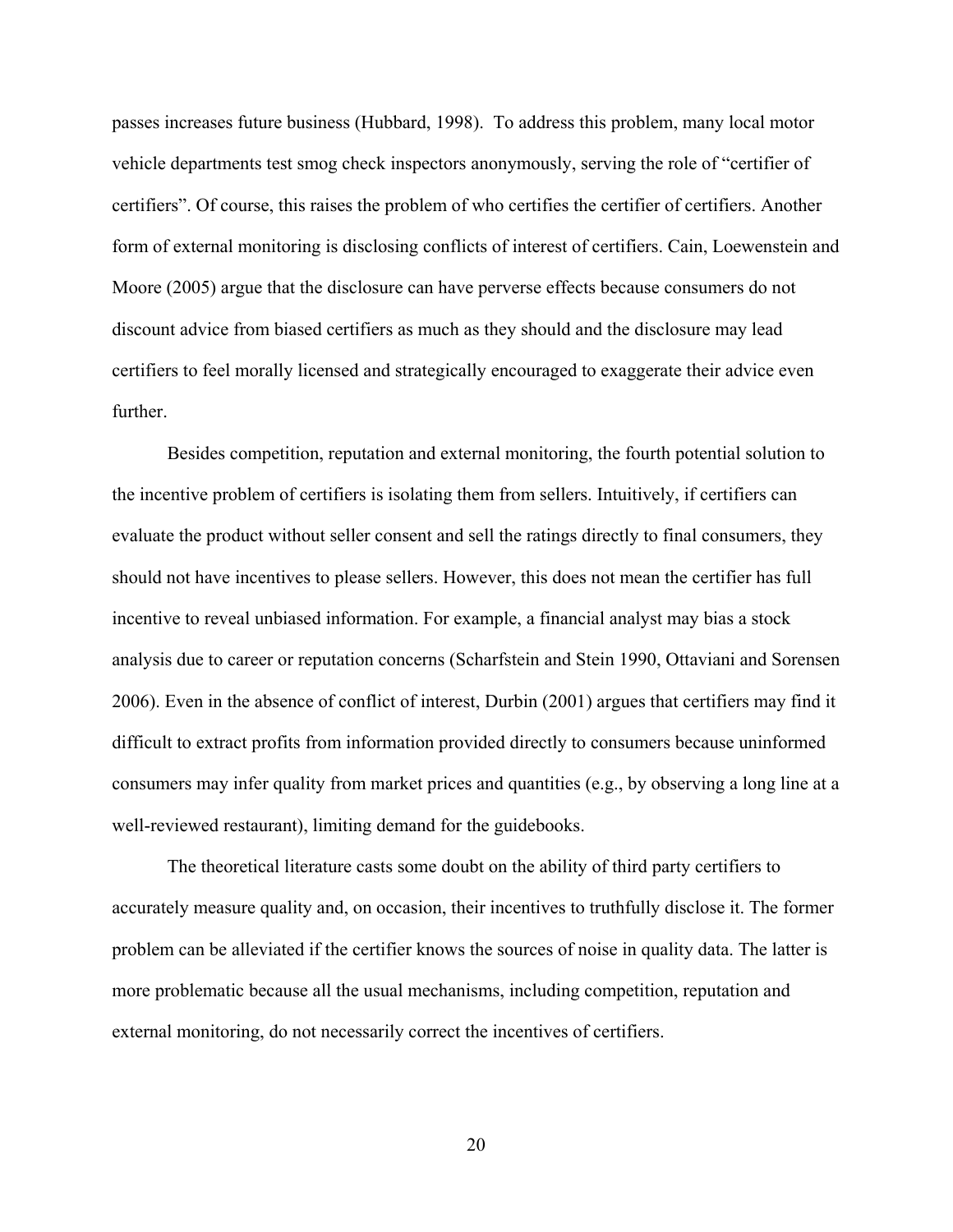#### **III. Th e Practice of Quality Disclosure**

in education, health care, and other sectors. For reference, table 3 lists cited papers by industry. The theoretical literature demonstrates that voluntary disclosure, government mandates, and third party certifiers do not necessarily improve social welfare. For certification to enhance welfare, it is important to design quality-rating systems carefully, evaluate their effectiveness *ex post*, and improve system design based on theory and evidence. In this section, we will review a number of lessons that empirical researchers have learned from the practice of quality disclosure

#### **Table 3 about here**

We motivate the discussion in this section by considering hospital provider report cards. however. In contrast, a disclosing agency could easily gather data on patient outcomes such as disclosure. Yet most evaluations of hospital report cards bear only slightly on the theoretical Instead, the empirical literature focuses on simple questions such as whether patients even pay attention to report cards. Other analyses focus on the statistical properties of hospital report differences in patient severity, thereby generating unreliable rankings and encouraging harmful Patients often have little idea of a hospital staff's competence in diagnosis and surgery and would be hard pressed to obtain systematic data about quality. A hospital might disclose that a certain percentage of its staff is board certified. This is a relatively noisy indicator of quality, mortality. Thus, hospital report cards seem like a natural arena for testing theories about issues described above; unraveling and the incentives of certifiers are not addressed at all. cards, questioning whether they confound the quality of the hospital with unobservable selection behavior.

Bearing in mind the frequent disconnect between the issues that attract theorists and those that emerge in practice, we begin our review of the empirical literature in Section III.1 with a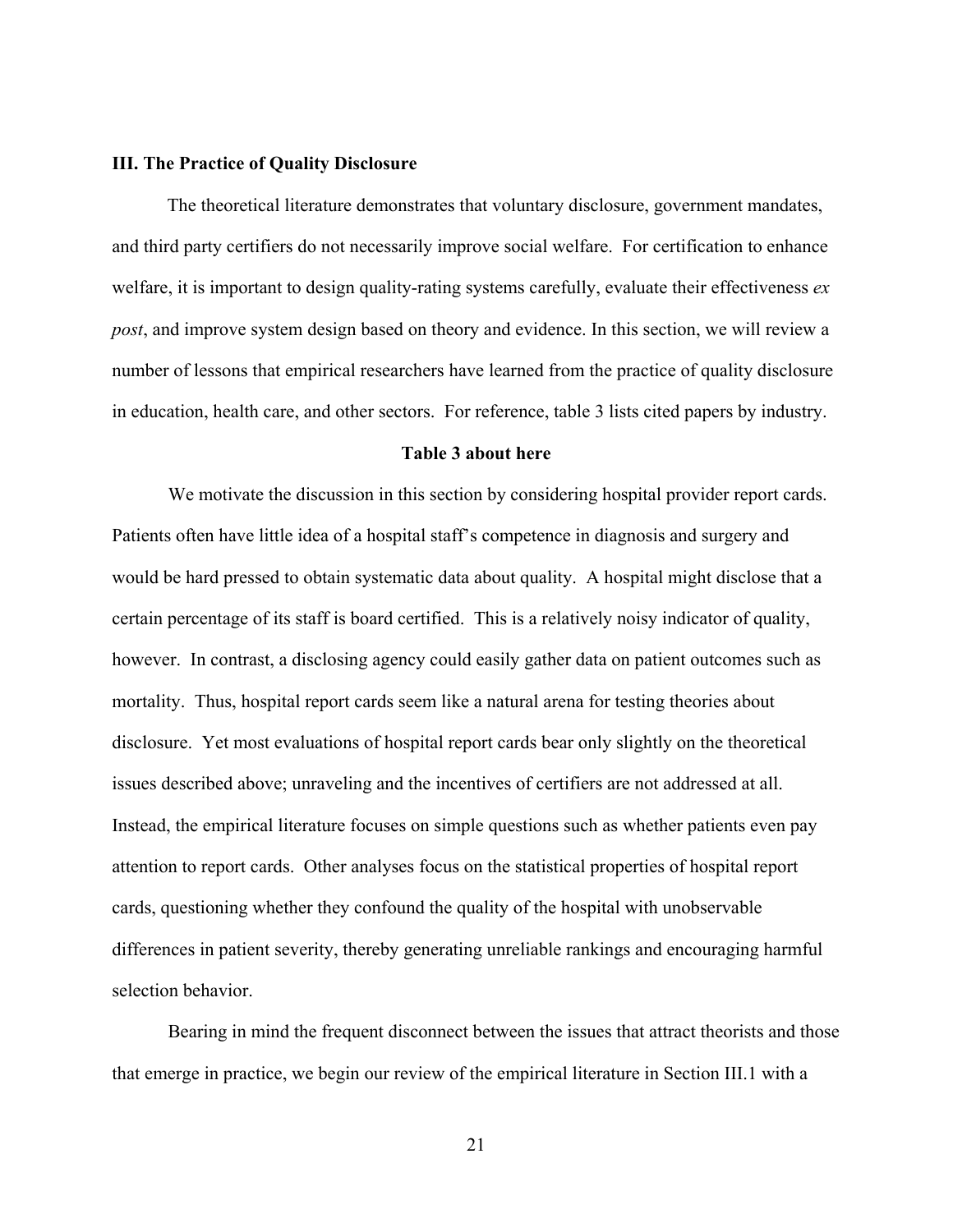discussion of quality measurement. Section III.2 examines the evidence on unraveling and, if voluntary disclosure is incomplete, the kinds of firms that are more likely to disclose. Section III.3 explores whether and how consumers respond to report cards and section III.4 considers providers' responses, including whether providers improve quality or try to game the system. We conclude in section III.5 by reviewing empirical papers that have examined certifier behavior in the financial industries.

#### **III.1 Defining and Reporting Quality**

one or more quality dimensions. For example, certifiers often report average mortality rates for a mean score is as wide as the gap between the 25 and 75 percentiles of the score distribution. Not sampling error, it also implies that the best and worst ranked schools are more likely to be small mean reversion. Kane and Staiger (2002) argue that it is misleading to reward or punish schools depending on how their average scores have changed from one year to the next. Perhaps the most common approach to reporting quality is to compute average scores for hospital or mean test scores for a school. A major problem with the "average" approach is precision; there often is not enough data to generate small confidence intervals around the reported scores. Consider evaluating hospital mortality. Medicare Hospital Compare recently identified hospitals whose mortality rates were statistical outliers. Because mortality is a rare event, confidence intervals were large and only 3 percent of the nation's hospitals were identified as having either high or low quality. Or consider school performance. There are typically fewer than 100 students in a given grade in a given U.S. public school. Kane and Staiger (2002) argue that as a result of this small numbers problem, the 95 percentage confidence interval of a school's only does this imply that much of the score difference between two schools is likely due to schools. Some certifiers report improvements in quality. These reports are compromised by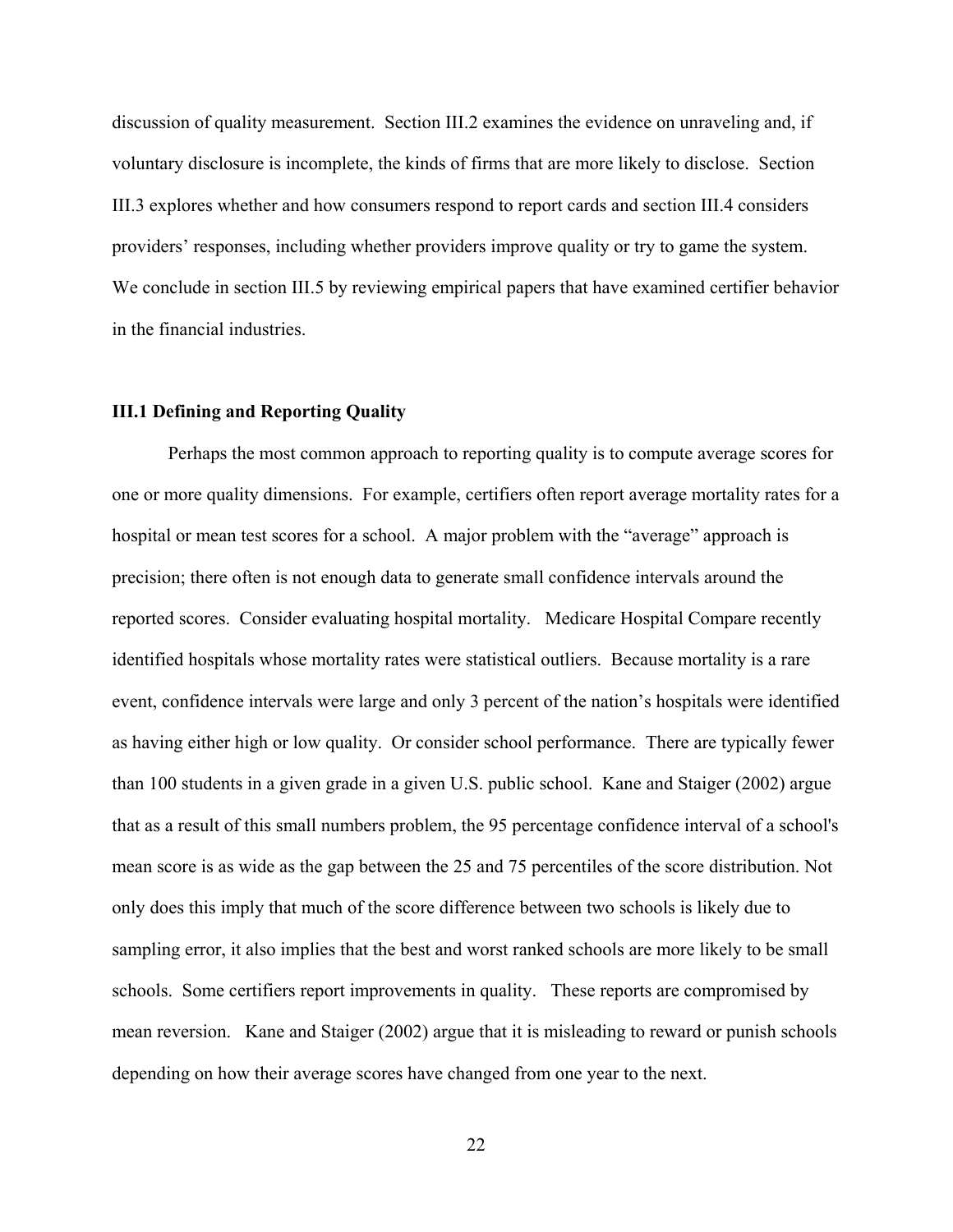Large sample size can minimize sampling error but does nothing for mean reversion. Nor can a large sample size filter out confounding factors if many individuals in the sample share a common unobservable attribute and this attribute is correlated with the final score. For example, a simple average of patient mortality can underestimate the quality of a large teaching hospital because such a hospital tends to admit sicker patients. By the same logic, a school located in a high-income area may achieve better test scores because children from high-income families tend to have highly educated parents.

 Although these problems seem to be well-known among certifiers, they are often ignored. For example, some health insurers emphasize vaccination rates in pediatrician report cards, even though these rates are known to vary with patient income and education. Many other certifiers do adjust raw quality scores using data on demographics and other relevant exogenous characteristics. Medicare computes risk-adjusted mortality rates for heart attack patients in two steps.<sup>[24](#page-24-0)</sup> First, a hierarchical regression model is used to regress 30-day mortality of heart attack patients on age, gender and comorbidities. This regression yields the *predicted mortality rate* for a specific hospital given its own patient case mix, as well as an *expected mortality rate* that the same patients with the same characteristics would have should they be treated at an "average" hospital. Second, a hospital's risk-adjusted mortality rate is defined as  $\int$  (actual mortality / expected mortality) \* (U.S national unadjusted mortality rate of heart attack patients)]. To the extent that the regression model has controlled for all the health conditions that affect a patient's mortality risk, it permits a direct comparison of hospitals that treat patients with different severities<sup>[25](#page-24-1)</sup>

<span id="page-24-0"></span><sup>&</sup>lt;sup>24</sup>http://www.hospitalcompare.hhs.gov/Hospital/Static/InformationforProfessionals\_tabset.asp?activeTab=2&Langu age=English&version=default&subTab=3.

<span id="page-24-1"></span> $25$ The algorithm claims to have a special control for small hospitals or small number of cases. See the website cited in the last footnote for more details.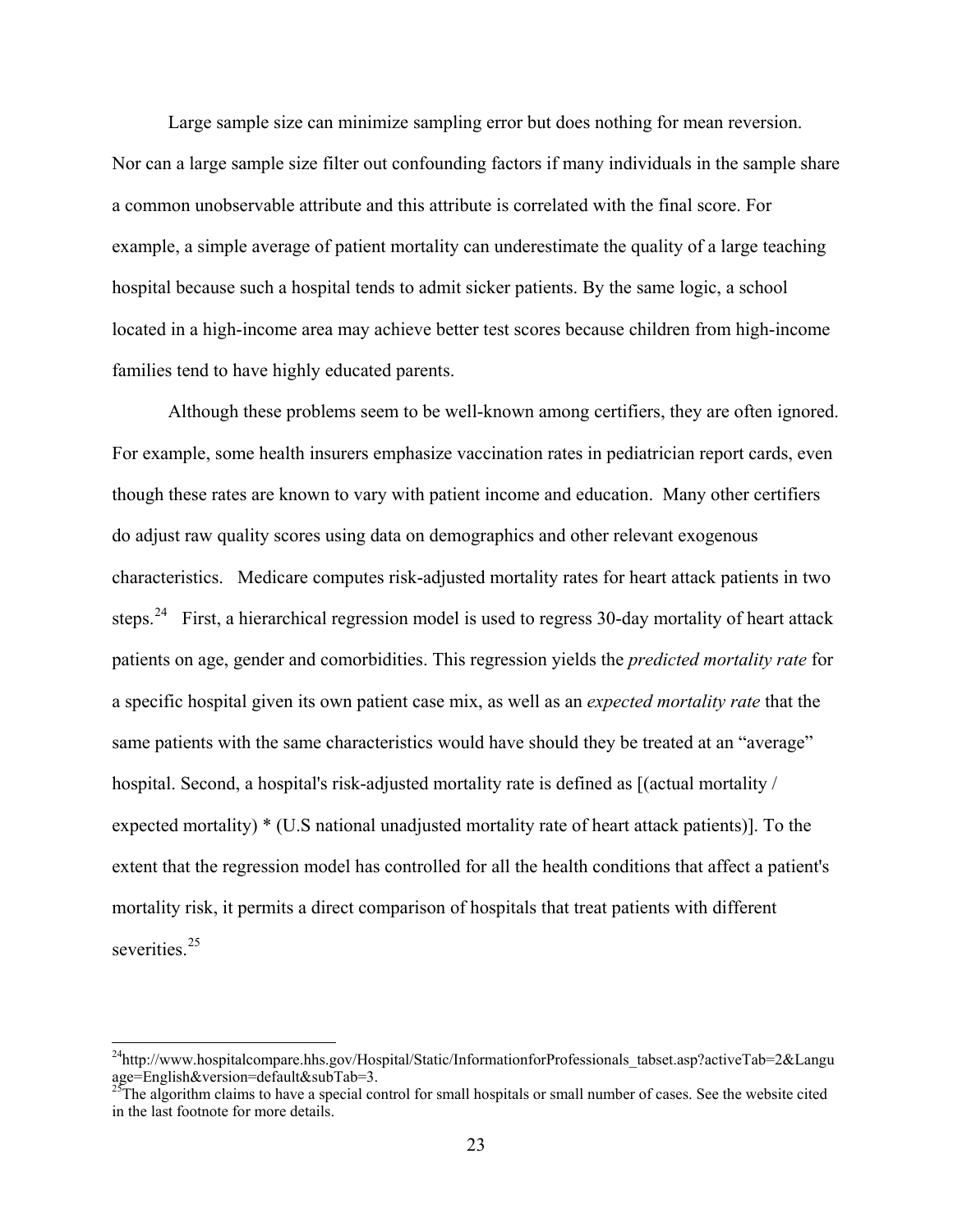Risk adjustment is no panacea. In a field as complex as medicine, the range of potential risk adjusters is vast, the availability of specific adjusters varies, and implications of choosing specific adjusters can be profound. Iezzoni (1997) obtains markedly different rankings by applying different risk adjusters to the same outcomes data. This suggests the need for uniform and complete risk adjusters. Unfortunately, the predictive power of mortality regressions remains low, suggesting that important risk adjusters are unavailable to certifiers. As more risk adjusters become available, Iezzoni's results suggest that rankings may change.

 All of the problems mentioned above are magnified if quality is multi-dimensional or if outcomes are not readily tied to suppliers. Consider reporting the quality of urologists for the treatment of prostate cancer. Outcomes of interest include mortality, pain, incontinence and impotence. While theoretically possible to compute four quality measures, patients might find it difficult to compare them. Moreover, some outcomes such as incontinence may continue months or years after treatment, necessitating complex data collection. Similar issues arise in measuring quality in education, where the performance of a grade school teacher may not be apparent until the students are in high school or beyond.

#### **III.2 Does unraveling generate full disclosure in practice?**

Sellers often do not disclose their quality. Left to their own devices, hospitals did not report risk adjusted mortality, perhaps because it would be difficult for patients to verify and interpret the data. It is perhaps more difficult to explain why public schools have not voluntarily reported standardized test scores. Using salad dressing as an example, Mathios (2000) demonstrates that many producers of higher-fat salad dressing withheld fat information before the Nutrition Labeling and Education Act came into effect. Moreover, there remained large variation in fat content among the non-disclosing dressings and those with the highest fat levels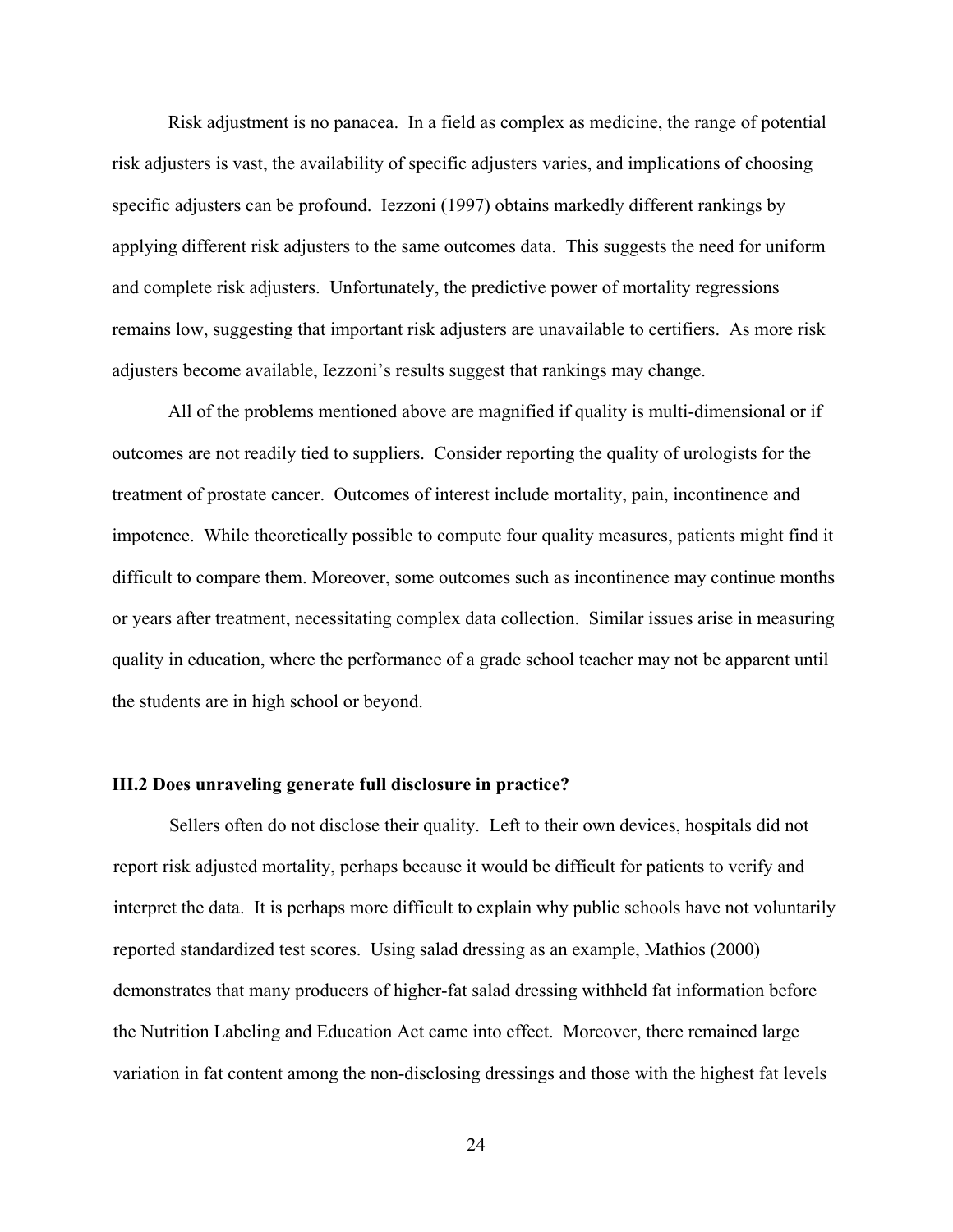experienced a significant decline in sales after they were required to disclose. This experience suggests that unraveling may fail to occur even in markets with credible, low-cost mechanisms to disclose.

Theory predicts that firms are more likely to disclose if disclosure cost is lower, product quality is higher, or the expected benefits from disclosure are greater conditional on quality and disclosure cost. There is substantial evidence supporting these predictions: on the cost side, Bushee and Leuz (2005) find that regulation of disclosure information for firms that were traded on the over-the-counter bulletin board has increased disclosure costs and forced smaller firms out of the market. Using whether a seller uses professional software to post photos on eBay as a proxy for disclosure cost, Lewis (2009) finds that "low cost" sellers (those with access to professional software) post far more photos than average and that sellers post more photos after switching to professional software. On the benefit side, Francis, Khurana, and Pareira (2005) present evidence that firms in industries with greater external financing needs choose to disclose more financial information to the market, and an expanded disclosure policy for these firms leads to a lower cost of both debt and equity capital. Conversely, Leuz, Triantis, and Wang (2008) presents evidence that firms are more likely to go "dark" in the financial market because of poor future prospects, distress, and increased compliance costs after the Sarbanes-Oxley Act.

However, contrary to the common wisdom, even when the disclosed information is certified by a third-party, disclosing firms do *not necessarily* have higher quality than the nondisclosing firms. This may be because the non-disclosing firms already have a good reputation and therefore do not need certification. Edelman (2006) presents evidence that TRUSTecertified websites are more than twice as likely to be untrustworthy as uncertified sites. He argues that this occurs because the online "trust" authority issues certifications without substantial verification of the actual trustworthiness of recipients.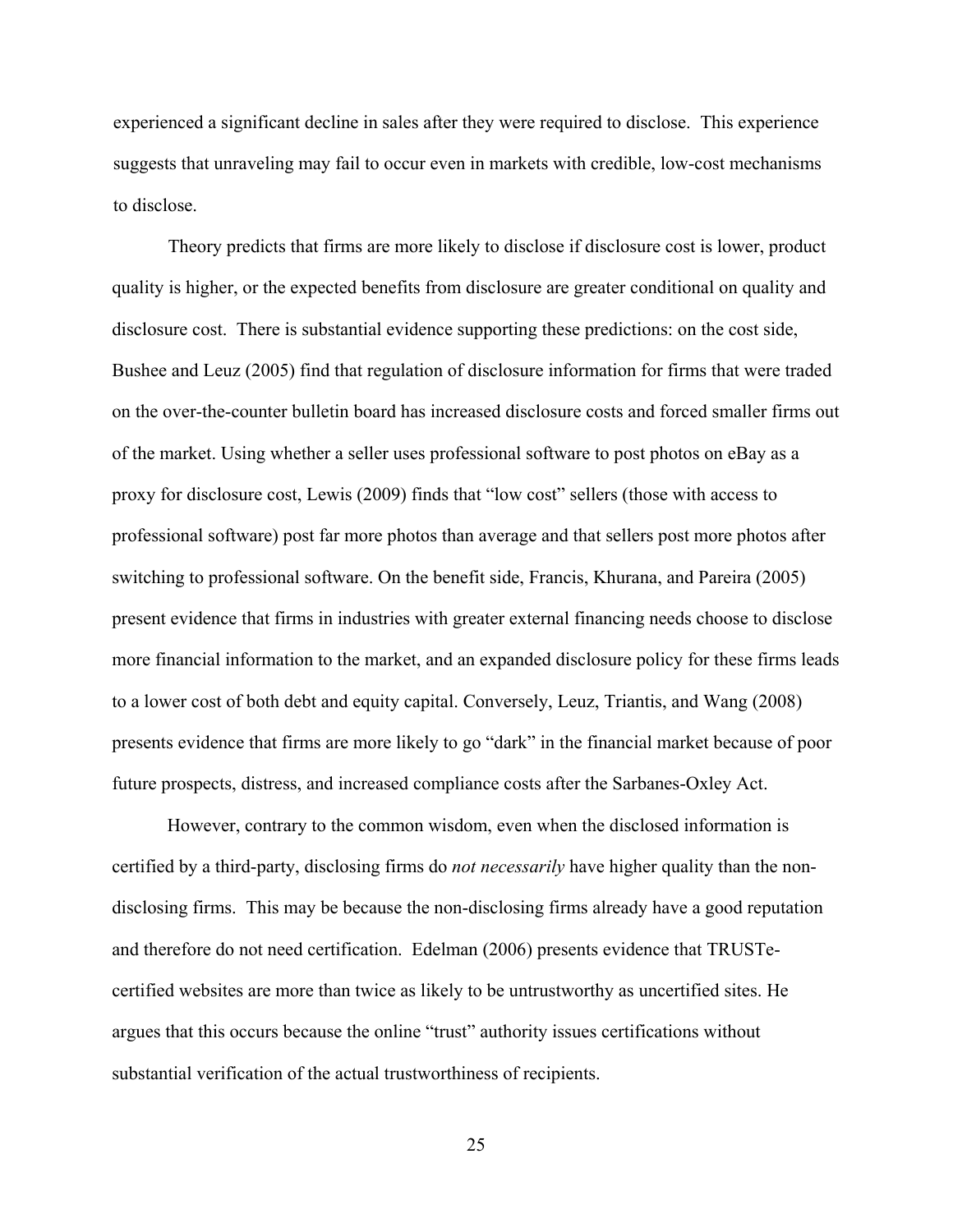In another example, Jin (2005) explores why only half of all health maintenance organizations (HMOs) voluntarily disclose quality via the National Committee on Quality Assurance (NCQA). Disclosure cost is definitely not the main story, as some reporting HMOs explicitly instruct NCQA to withhold the information from plan-identifiable publication. After controlling for cost and demand factors, Jin finds that the disclosure decision is likely driven by incentives to differentiate from competitors. She shows that early disclosers are more likely to operate in highly competitive markets but the average disclosure rate tends to be lower in such markets. These findings are consistent with product differentiation. The counter-intuitive relationship between competition and disclosure is not necessarily surprising; theorists have argued that zero-cost disclosure should unravel in a monopoly market (Grossman, 1981; Milgrom, 1981) but may not unravel in a differentiated duopoly (Board, 2008). Jin and Sorensen (2006) further show that the distribution of quality among reporting HMOS that authorize NCQA to disclose quality overlaps the distribution of quality among HMOs that do not authorize public disclosure, although the former do report better quality on average.

#### **III.3 Does disclosure improve consumer choice?**

 One of the purported benefits of disclosure is that it facilitates better matches between consumers and products. Consumers may migrate towards higher quality sellers ("vertical sorting") or to sellers whose product characteristics best meet their idiosyncratic needs ("horizontal sorting.") Both vertical and horizontal sorting effect could substantially increase welfare even if product attributes remain unchanged.

All available evidence pertains to vertical sorting. For example, Ippolito and Mathios (1990) show that consumers switched to breakfast cereals with higher fiber content after producers were allowed to make health claims about fiber. Hastings and Weinstein (2008) find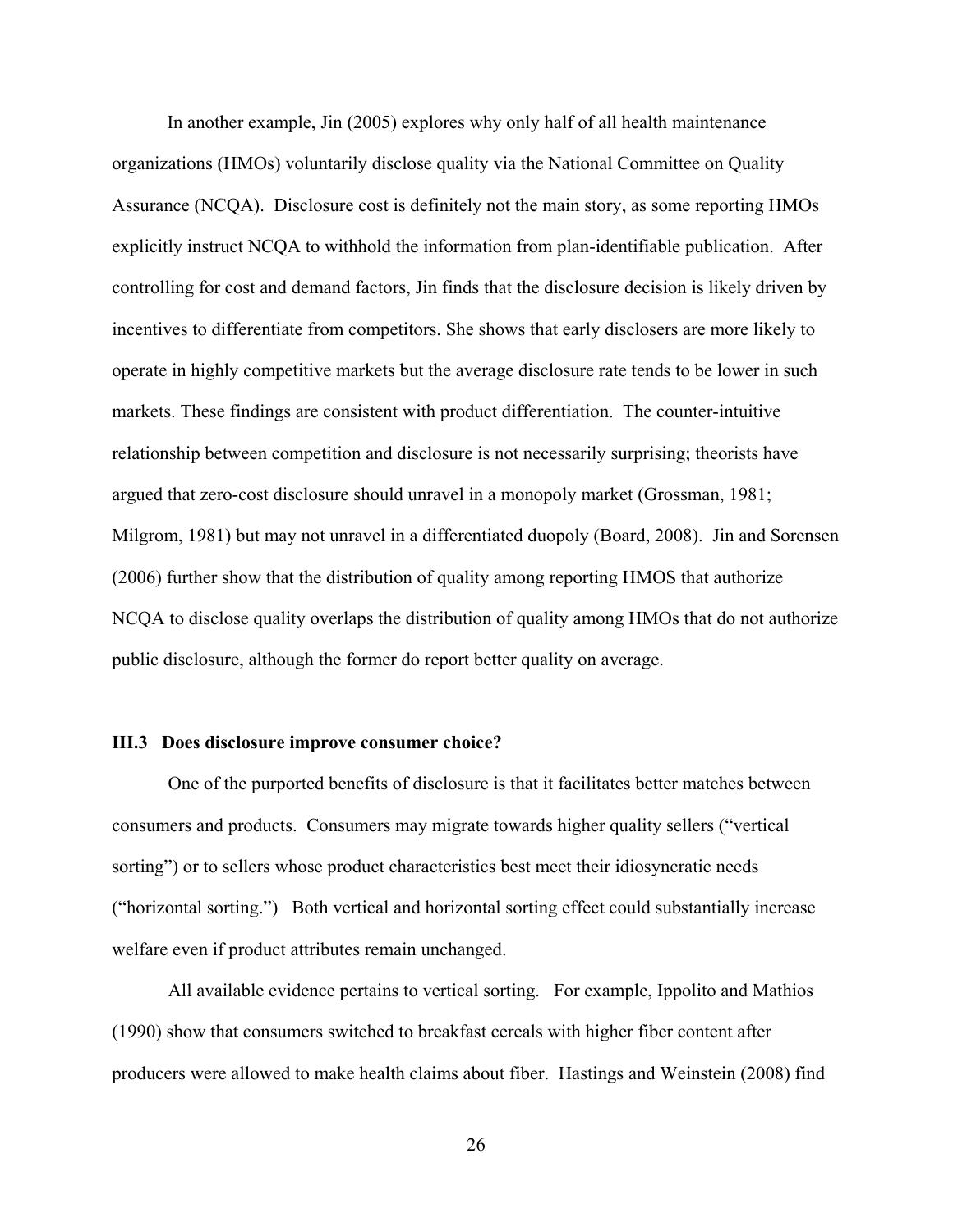that parents who responded to government-mandated information about public school quality by switching their children's enrollment chose schools scoring 0.5 student-level standard deviations above the schools their children left behind.

Several studies of vertical sorting examine health insurance and health provider report cards. Wedig and Tai-Seale (2002) examine health plan choices when plan report cards were introduced to federal employees in the mid 1990s. Scanlon et al. (2002) study how General Motor employees responded to the dissemination of health plan ratings in 1997, Beaulieu (2002) studies plan choices among Harvard employees, Jin and Sorensen (2006) examine how federal annuitants respond to publicized health plan ratings, and Dafny and Dranove (2008) focus on Medicare enrollees choices of Medicare managed care plans subsequent to the publication of *Medicare & You* quality rankings. In all these situations, higher ranked plans enjoy increases in market share. Most of these studies also consider plan choices prior to report cards, finding that consumers seem to have some knowledge of quality differences that report cards augment.

Quality disclosure may fail to affect demand if ratings are difficult to understand or provide irrelevant information. Disclosure may also fail to affect demand if ratings confirm what consumers already know about quality (Marshall et al. 2000). Following the 1990 introduction of New York's cardiovascular surgery report cards, Dranove and Sfekas (2008) show that higher ranked hospitals did not appear to gain significant market shares. This finding concurs with the previous literature (Schneider and Epstein, 1998; Romano and Zhou, 2004). However, Dranove and Sfekas also find that hospitals whose rankings differed from prior beliefs experienced a significant change in market share.

The endogeneity of voluntary disclosure poses a problem to researchers who may be unable to observe firm characteristics that are observed by consumers. Using instrumental variables to address the endogeneity of child care centers decisions to seek voluntarily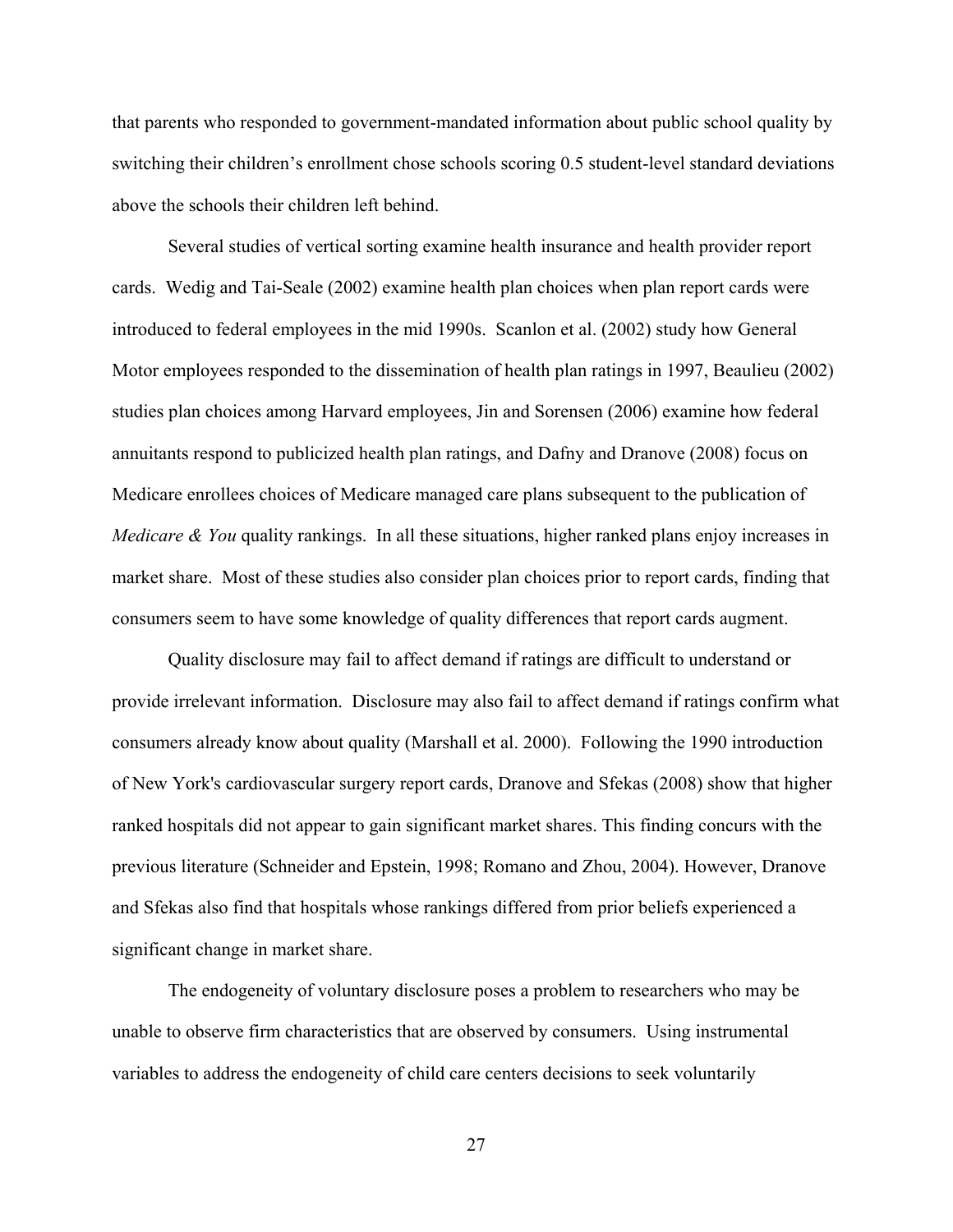accreditation by the National Association for the Education of Young Children, Xiao (2007) finds that an accredited center tends to have lower unobservable (to the researcher) quality. Researchers who disregard endogeneity will underestimate consumer responses to accreditation. After correcting for the endogeneity bias, Xiao finds that consumers rely on both reputation and accreditation status for information and they respond less to accreditation for old firms.

Many of the aforementioned studies find heterogeneous consumer responses to quality information. For example, health plan ratings are more likely to affect individuals choosing a plan for the first time (Wedig and Tai-Seale 2002, Jin and Sorensen 2006), plan ratings are more effective in the areas where consumers had less information prior to the publication of quality measures (Dafny and Dranove, 2008), and quality reporting for fertility clinics has a greater effect in the states that mandate insurance coverage for the reported fertility treatment (Bundorf, Chun, Goda, and Kessler, 2008).

Consumer response to disclosure may differ by attention as well. In a study of earnings disclosures, Della Vigna and Pollet (2009) show that late day Friday announcements (a time where consumers arguably pay less attention to financial news) have a 15% lower immediate stock price response and a 70% higher delayed response as compared to announcements made in other weekdays.

Consumer response is sensitive to the reported measures of quality. Scanlon, Chernew, Sheffler, and Fenwick (2002) find that GM employees respond to overall quality indices but not to specific quality measures. Similarly, Dafny and Dranove (2008) find that the effect of health plan report cards on Medicare beneficiaries is driven by responses to consumer satisfaction scores, while other more objective quality measures rate did not affect enrollment decisions. Pope (2006) studies the effects of hospital rankings in *US News and World Reports.* He finds that changes in discrete rankings affected patient choice, even after controlling for continuous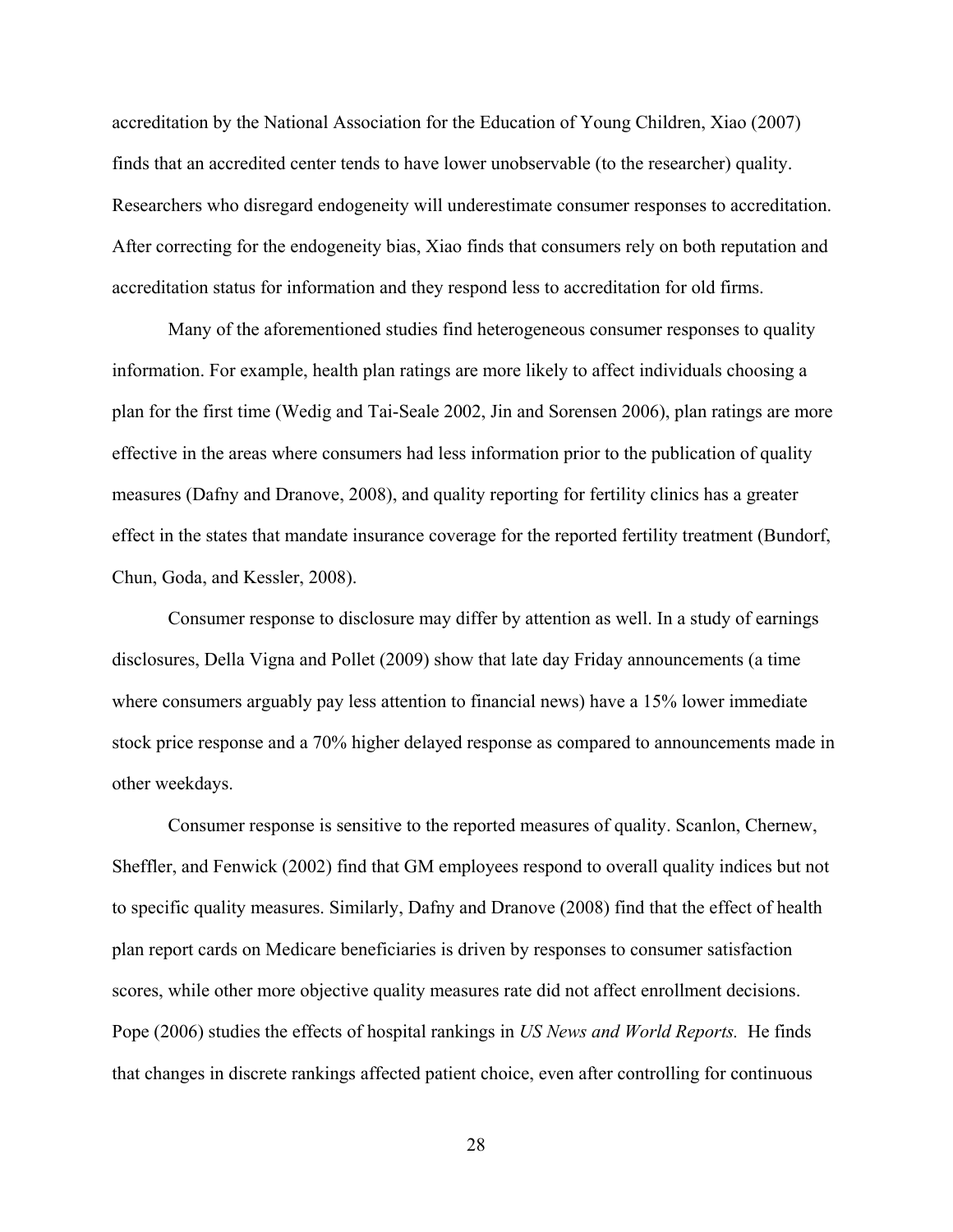quality. This array of findings suggest that consumers may have limited cognitive ability and therefore tend to focus on a subset of measures that are easier to understand. As a counter example, Bundorf, Chun, Goda, and Kessler (2008) find evidence of consumer sophistication when they evaluate the quality of fertility clinics. Clinics with a disproportionate share of young, relatively easy-to-treat patients were more likely to have high birth rates due to patient mix, yet such clinics are found to have lower market shares after the adoption of report cards, suggesting that consumers could see through the simple statistics.

A significant literature in finance and accounting assesses the financial impact of disclosure by measuring market price responses to a financial disclosure (by a firm itself or via a third-party certifier). For example, studies find that share values respond to changes in bond ratings, with some studies showing that the market responds more to bad news than to good news.<sup>[26](#page-30-0)</sup> Such asymmetric response may explain why some credit rating agencies are reluctant to downgrade (Beaver, Shakespeare, and Soliman, 2006) and why firms tend to announce bad news on late Friday (Della Vigna and Pollet 2009). In a similar spirit, Greenstone, Oyer and Vissing-Jorgensen (2006) find strong market response when the 1964 Securities Acts Amendments extended the mandatory disclosure requirements for listed firms to large firms traded over the counter.

It is difficult to apply the event-study approach to quality disclosure of non-financial products because no centralized market exists to aggregate the disclosed information into a universal market price. Alternatively, Jin and Sorenson (2006) use demand estimates to monetize the value of disclosure. They let  $u_i(j)$  denote individual *i*'s indirect utility from product *j*. Let  $A_i$ denote the product that individual *i* would choose if quality information is available, and *Bi* the product that would be chosen in the absence of the information. Then the dollar value of the

<span id="page-30-0"></span> $26$  See Kliger and Sarig (2000) for how security market responds to the refinement of Moody's credit rating system. This paper also reviews previous research on market response to changes in credit rating.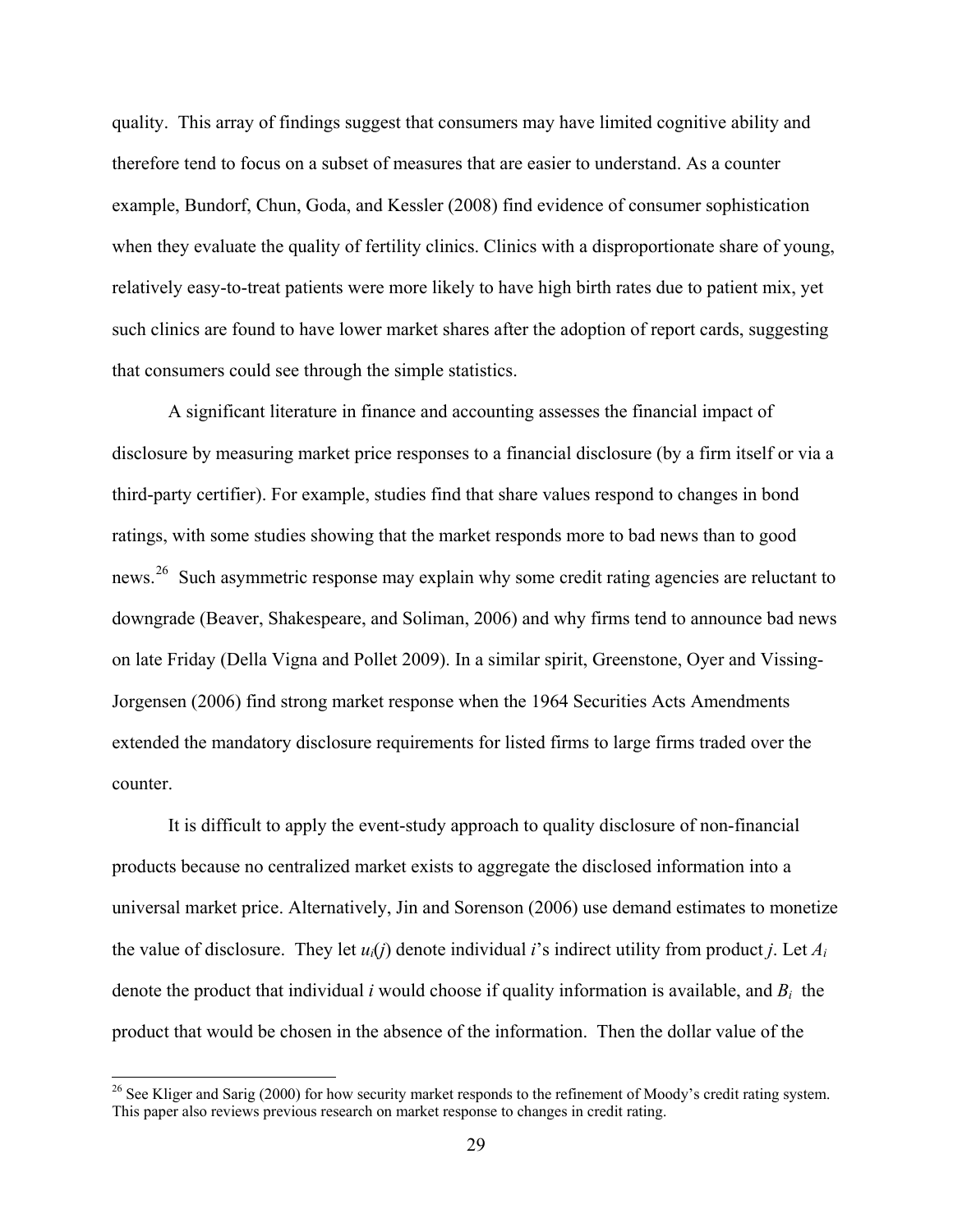information to individual *i* is  $[u_i(A_i) - u_i(B_i)]/\alpha_i$ , where  $\alpha_i$  is the marginal utility of a dollar. Under this definition, information is valueless (*ex post*) if it doesn't change the individual's choice. In other words, it does not count the psychological utility gain (loss) that people may derive from being told that their chosen product is rated high (low) even if that information would not have affected their choice.

Following this framework, Jin and Sorensen (2006) estimate that the publication of plan ratings only motivate 0.7 percent of federal annuitants to change their health plan choices, due to the enormous inertia in individual plan choice. For those individuals whose decisions are materially affected by the ratings, the value of the information is estimated to be \$160 per person per year. Averaged over all individuals in the sample, the value of the published scores is only \$1.11 per person. Adding a Bayesian learning structure to a similar random utility model, Chernew, Gowrisankaran, and Scanlon (2008) estimate that GM employees were willing to pay about \$330 per year (about 5 percent of premiums) to avoid one subpar performance rating, and the average value of the report card was about \$20 per employee per year. Finally, Dranove and Sfekas (2008) find that hospitals whose report card scores are two standard deviations below the expected score stood to lose \$1.4 million dollars in revenues annually.

Since the estimated value of information depends on the estimated marginal utility of a dollar (which is often obtained from the coefficient of price), this estimation is sensitive to the endogeneity of price. If price is correlated with unobserved plan quality, it tends to bias the estimates toward finding relatively inelastic demand, which in turn leads to an upward bias in the estimated dollar value of information. Again, this identification issue stresses the importance of controlling for the information that consumers already know before quality disclosure.

Estimating consumer response to quality information becomes more complicated if the industry is subject to price regulation or capacity constraints. School ratings provide an excellent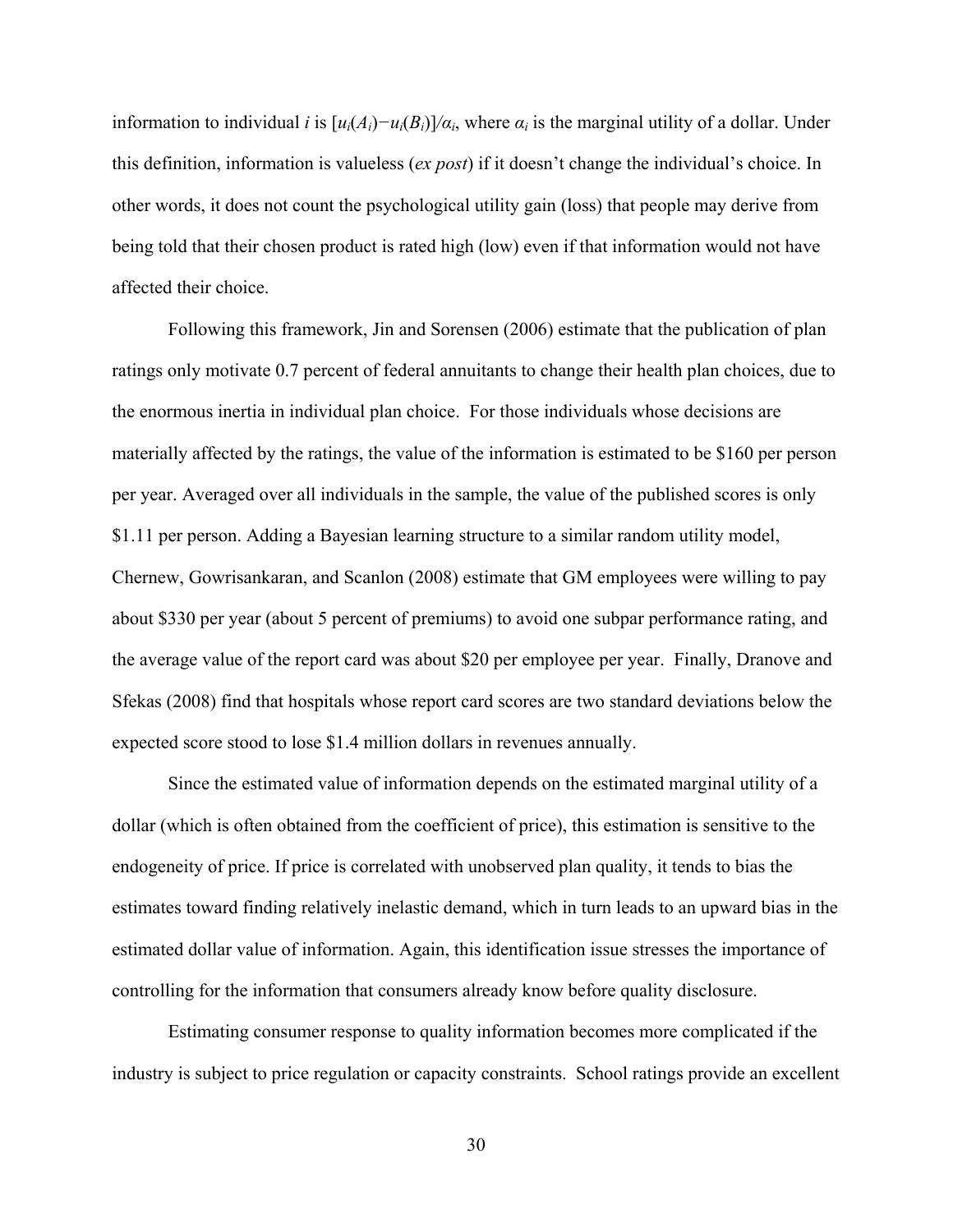example. In light of the 2001 No Child Left Behind Act, many states require elementary and secondary schools to collect, submit, and publicize a report card describing school quality in a specific grade. Even if we put aside the measurement problems in school ratings, publicizing ratings could lead to very different consumer responses as compared to other markets for three reasons: first, most students obtain public education free of tuition; second, whether a public school is in a student's choice set often depends on student residence; and third, even within a student's choice set, most local schools are subject to capacity constraint and therefore students may not be able to attend their first-choice school. All three factors suggest that one cannot use the above utility framework to monetize the value of school ratings. Instead, researchers might prefer to examine other factors such as improvements in test scores (see references in Section III.4) or even real estate values (Figlio and Lucas, 2004).

To summarize, empirical studies have found evidence that consumers respond to quality disclosure when rankings differ from preconceptions. The nature of the response depends on whether the disclosed information is easy to access and understand, and whether consumers pay attention to disclosure.

#### **III.4 Does disclosure improve quality?**

1

 If disclosure affects demand, the returns to quality should increase, as high quality firms increase sales, boost prices, or both. $27$  This, in turn, should prompt sellers to raise quality. Several studies document this salutary provider response. Using detailed data before and after Los Angeles County adopted restaurant hygiene grade cards in 1998, Jin and Leslie (2003) find that after Los Angeles County posted restaurant hygiene grade cards in 1998, hospitalizations from food-borne diseases declined by 20 percent, largely because restaurants and consumers

<span id="page-32-0"></span> $^{27}$ Wimmer and Chezum (2003) and Dewan and Hsu (2004) have shown that certified goods have higher market price than non-certified goods.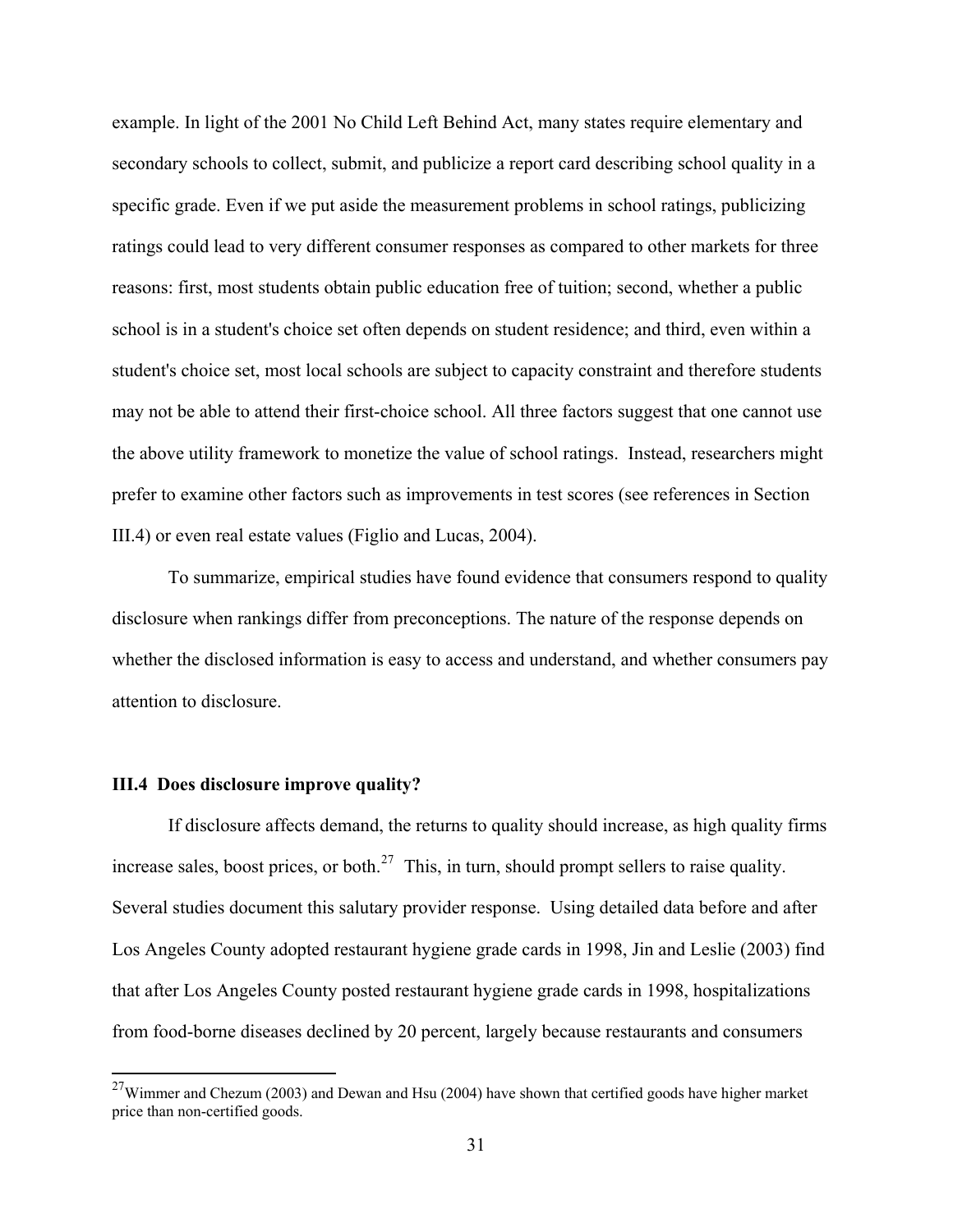preparing meals at home improved hygiene as opposed to consumers choosing more hygienic restaurants. Similarly, Bennear and Olmstead (2007) examine how Massachusetts drinking water suppliers responded to 1996 Amendments to the Safe Drinking Water Act, which mandated disclosure of contaminant levels. They find that larger utilities required to mail consumer confidence reports directly to customers reduced total violations by 30-44 percent and reduced more severe health violations by 40-57 percent.

Seller responses to disclosure can be heterogeneous. Focusing on the effect of India's Green Rating Project on the largest pulp and paper plants in India, Powers, Blackman, Lyon and Narain (2008) find that the GRP drove significant reductions in pollution loadings among dirty plants but not among cleaner ones. Moreover, plants located in wealthier communities were more responsive to GRP ratings, as were single-plant firms. Chen (2008) studies the effect of the Nursing Home Quality Initiative (NHQI), finding that lower quality nursing homes improved relative to high quality homes, with the most striking changes occurring in more competitive markets.

While disclosure appears to provide firms with incentives to improve quality, Bar-Isaac et al. (2008) point out that this may harm consumers if quality is multidimensional and only some dimensions are disclosed, as firms may boost reported quality but shirk on unreported quality. Lu (2009) notes that the NHQI collects data on a wide variety of quality dimensions but only reports a subset of this data. She finds evidence that after the introduction of the NHQI: (1) the proportion of effort allocated to unreported dimensions decreases; (2) quality improves insignificantly along the reported dimensions but deteriorates along the unreported ones; (3) there is no evidence that nursing homes increase quality-related inputs. These findings suggest that firms may respond to information disclosure by reallocating effort across dimensions of quality, with potentially no net benefit for consumers.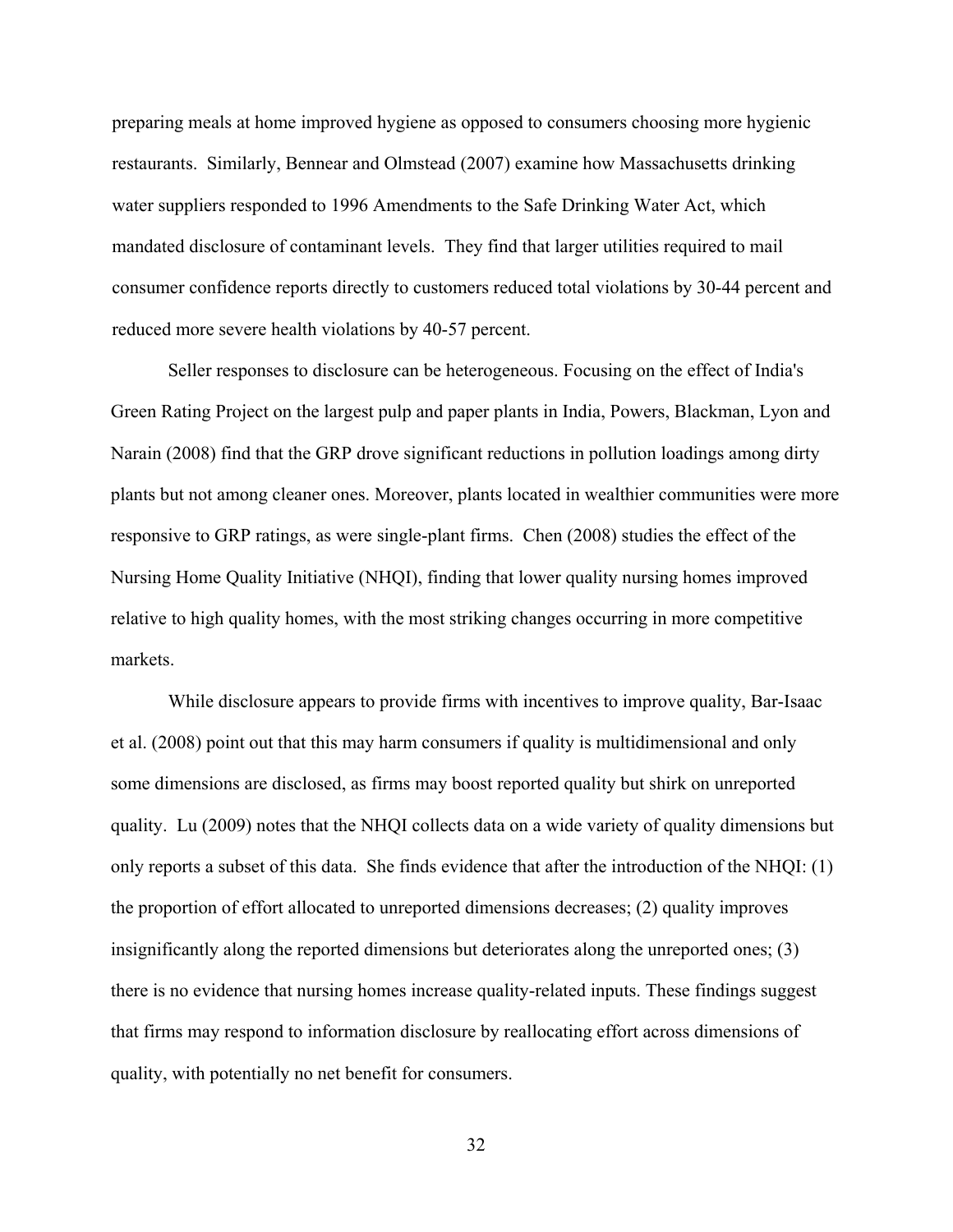Because quality measures are often imperfect, it is possible to increase the reported quality measures without any improvement in actual quality. In particular, when reported quality depends on the characteristics of the consumer as well as the performance of the seller, sellers can improve performance by strategically selling to the "right" consumers. Hospital report cards provide an excellent example. In 1990-1992, New York and Pennsylvania adopted hospital and surgeon report card based on cardiovascular mortality rates. Although these mortality rates are risk adjusted, the adjustment is imperfect. Consequently, hospitals subject to mandatory report cards may have greater incentives to refuse to treat severely ill patients. The patients who inappropriately receive nonsurgical treatments may suffer greater long term health problems and potentially die due to treatment delays. Using national data on Medicare patients at risk for cardiac surgery, Dranove, Kessler, McClellan and Satterthwaite (2003) find that cardiac surgery report cards in New York and Pennsylvania led both to selection behavior by providers leading to higher levels of resource use and to worse health outcomes, particularly for sicker patients. They conclude that, at least in the short run, these report cards decreased patient and social welfare. As further evidence of selection, Werner and Asch (2005) find that the incidence of cardiac surgery for minority patients relative to white patients declined in New York subsequent to the introduction of report cards.

 Similar concerns have been expressed about school report cards. Highlighted by the 2001 No Child Left Behind Act, both federal and state accountability laws require schools to report statistics of student performance as a measure of school quality. Most available studies find that accountability has had a positive effect on student outcomes (Carnoy and Loeb, 2002; Hanushek and Raymond, 2004; Jacob, 2005; Peterson and West, 2003). But the effect is not always attributable to disclosing school report cards to the public. Using student performance data across 42 states in 1993-2002, Hanushek and Raymond (2005) find that accountability laws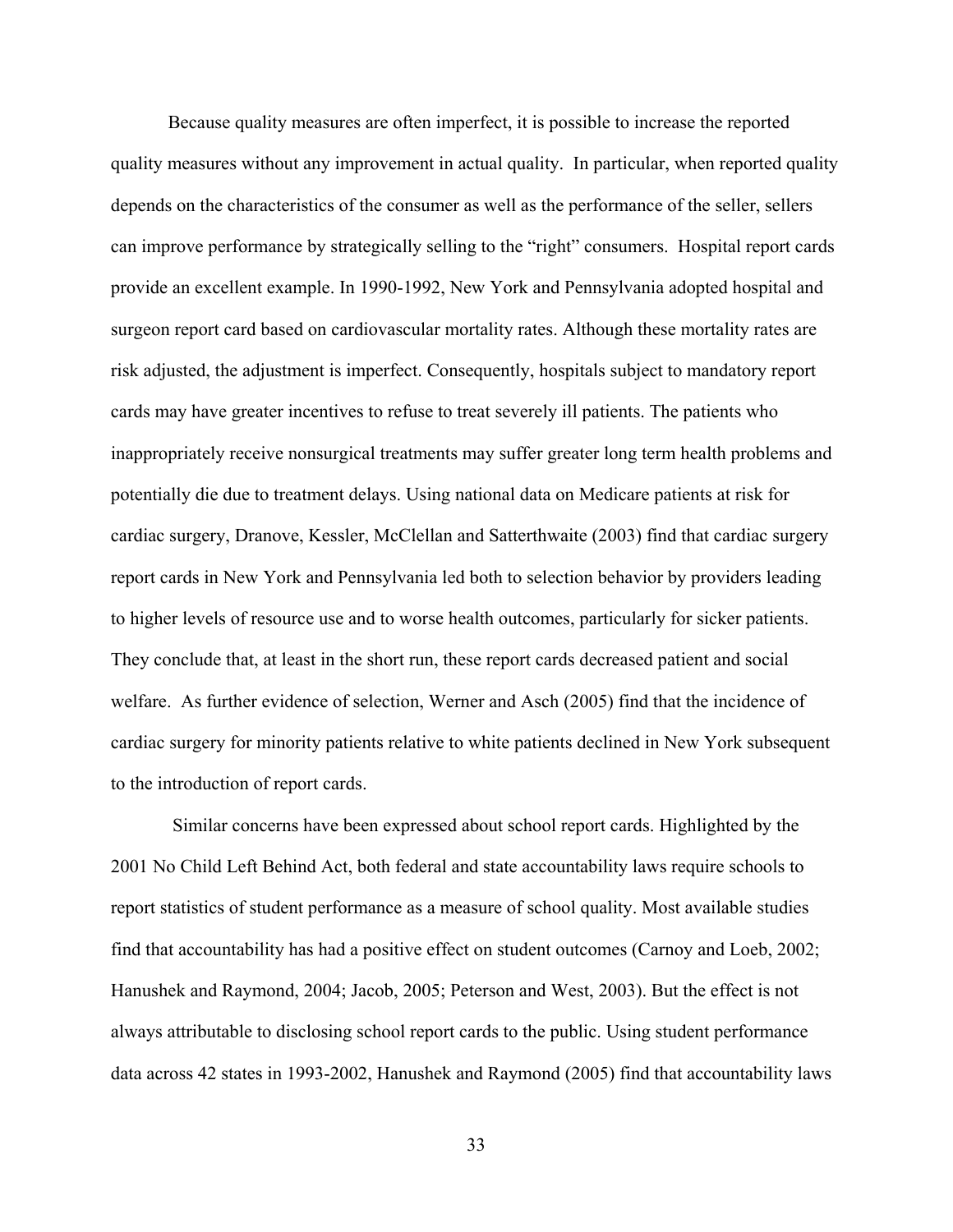have a significant, positive effect on math and reading test scores, but the publication of school reports cards has zero impact. This suggests that quality improvement is more attributable to consequential accountability rather than disclosure *per se*.

 Critics of school report cards express concerns about gaming. Schools may increase grade retention or place poor-performing students into special education so that they are not counted in school ratings. These gaming activities have been documented by Jacob (2005) for Chicago public schools, by Haney (2000), Deere and Strayer (2001) and Cullen and Reback (2006) in Texas, and by Figlio and Getzler (2006) in Florida. However, Hanushek and Raymond (2005) argue that state-specific evidence of gaming, often obtained by comparing special education placement rate immediately before and after the introduction of accountability, may be driven by national trends instead of strategic gaming of school ratings.

Changing the pool of subjects is not the only way to game a performance-based disclosure system. Other types of gaming include teaching to the test, extending test time, or blatant cheating. Using data from the Chicago Public Schools, Jacob and Levitt (2003) develop an algorithm to detect teacher cheating based on unexpected test score fluctuations and suspicious patterns of answers for students in a classroom. They find that severe teacher or administrator cheating on standardized tests occurs in at least 4 to 5 percent of elementary school classrooms annually. The observed cheating frequency increased after a 1996 accountability regulation holds schools accountable for low achievement in test scores.

 In summary, empirical studies confirmed the theoretical arguments that quality disclosure has strength and pitfalls. On the positive side, there is fairly strong evidence from healthcare and finance that disclosure enables consumers to identify superior sellers. Evidence from education in this regard is less compelling. There is also some evidence from a variety of markets including healthcare that disclosure motivates sellers to improve quality. However, there is also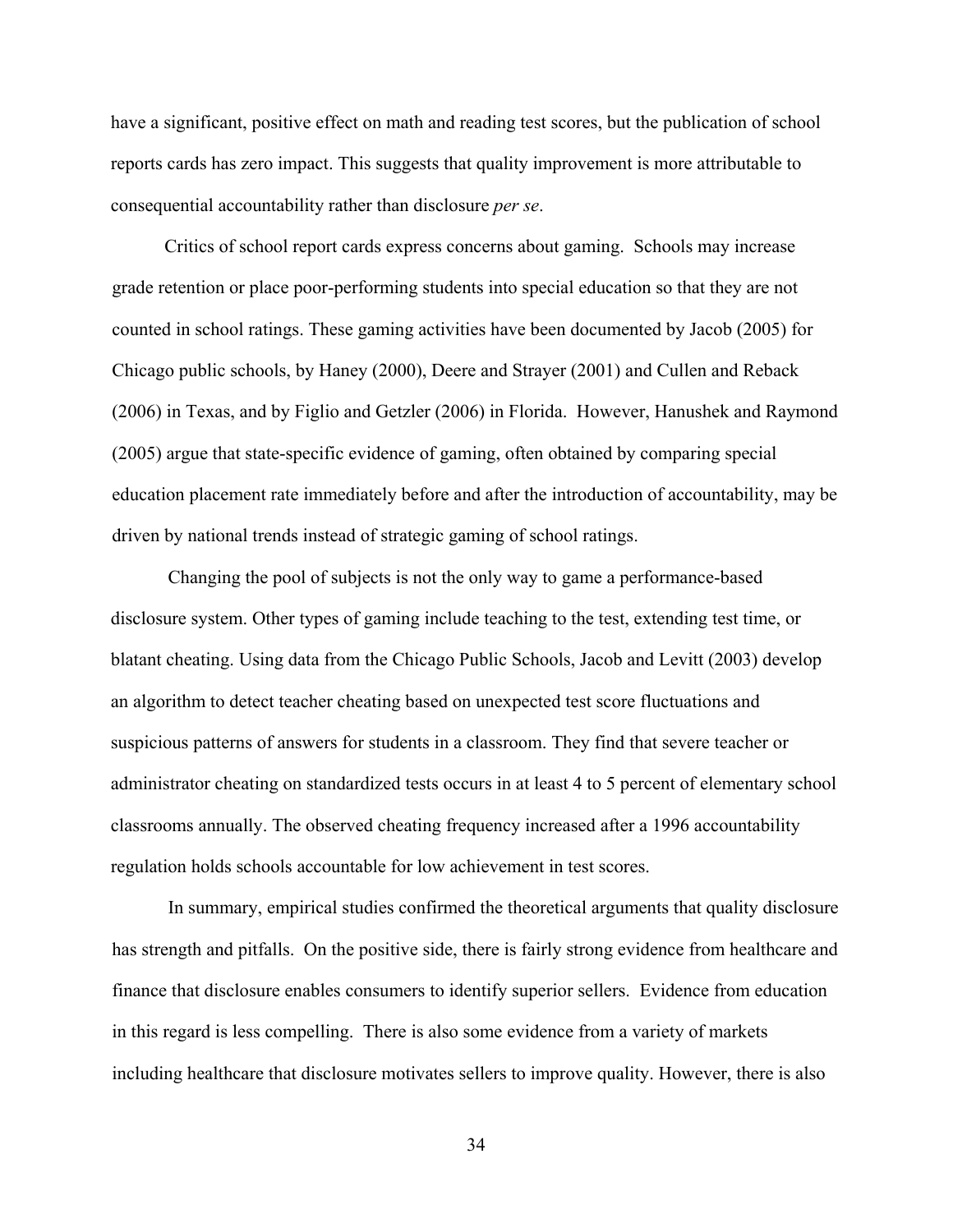considerable evidence from healthcare and education that sellers have attempted to game the system at the expense of consumers, especially if the measured quality does not cover all dimensions of quality or does not adjust for characteristics of consumers that can affect the rankings. There is no consensus as to whether the benefits outweigh the costs.

#### **III.5 Evidence on certifier behavior**

Most evidence of certifier behavior focuses on (1) the content of the certified information and (2) competition among certifiers.

A certifier can manipulate both the bias and precision of reported information. It is easy to see how a certifier can bias information. Certifiers can also alter precision by intentionally adding noise to the signals they observe. The latter phenomenon has been highlighted in theoretical work predicting that a certifier may have incentive to adopt crude rating intervals (e.g. pass or fail) even if it observes the true product quality with zero cost (Lizzeri, 1999).

The most comprehensive studies of certifier bias and precision focus on financial analysts because their forecast of corporate earnings can be easily tested in the market. A large literature has documented that earnings forecasts are systematically overoptimistic and the extent of bias is predictable from publicly available information. Some attribute the bias to conflict of interest. For example, Michaely and Womack (1999) show that the "buy" recommendations made by analysts affiliated with the underwriting brokerage perform significantly worse than similar recommendations made by unaffiliated analysts. Their evidence suggests that underwriter analysts have a significant positive bias due to conflict of interest and, interestingly, the market does not recognize this bias to the full extent. Using the well-known hierarchy of brokerage firms as a proxy for career outcomes, Hong and Kubik (2003) find that optimistic analysts (relative to the consensus after controlling for forecast accuracy) are more likely to move up in career. This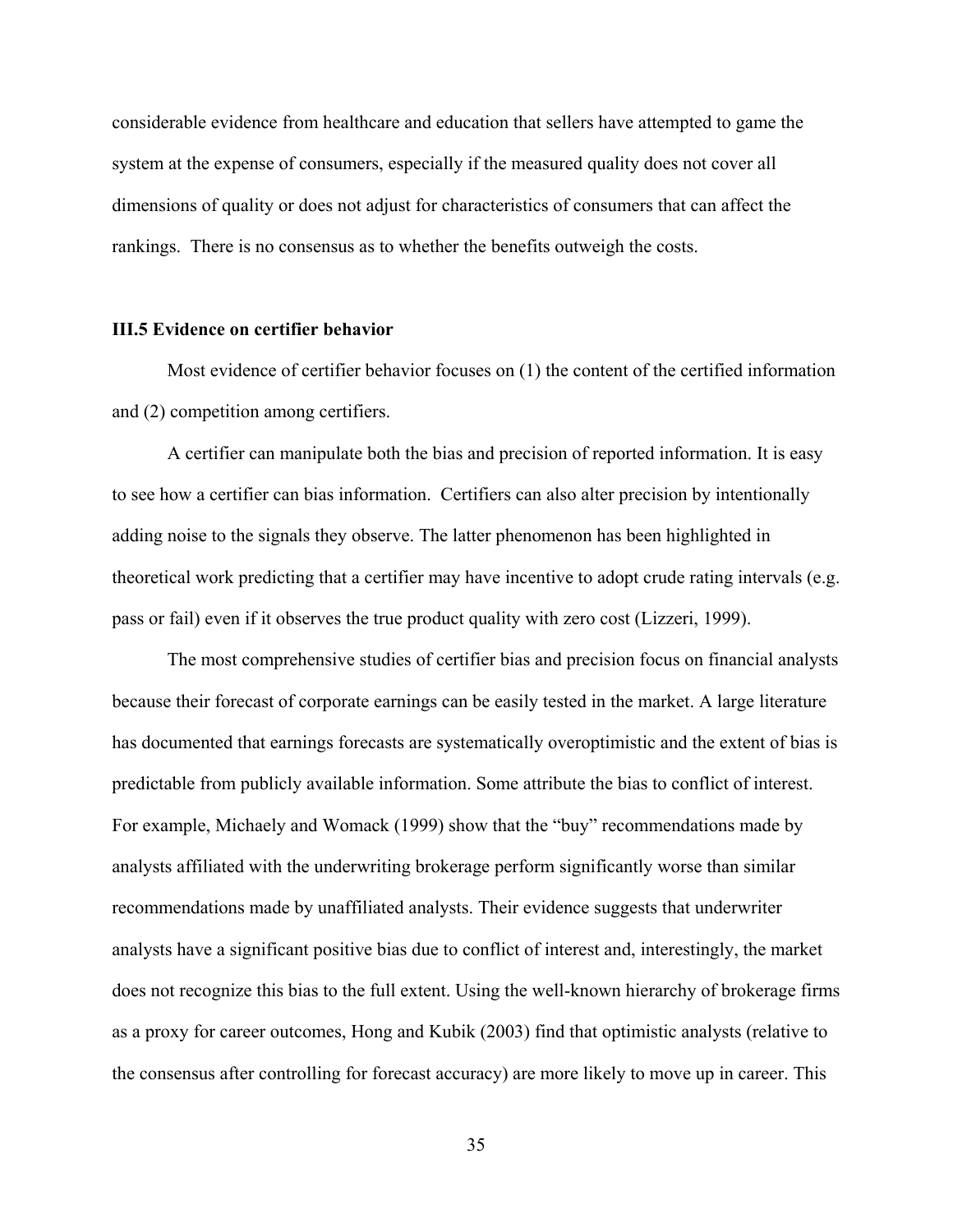suggests that career concern can be an important reason for the positive forecast bias. Lim (2001) presents evidence that rational analysts may choose to forecast with a positive bias so that the analyst can access better information from the management in the future and therefore improve her overall accuracy.

Studies of credit ratings suggest that SEC-certified bond ratings agencies are more conservative than non-certified agencies (Beaver, Shakespeare, and Soliman, 2006) and rating agencies revise grades only when they are unlikely to reverse their decision shortly afterwards (Loffler 2005). Concerns about such conservative behavior have prompted policy makers to encourage competition and transparency in order to raise the quality of rating services (SEC 2008). However, the theoretical prediction on competition is mixed: on the one hand, competition may motivate certifiers to provide refined information; on the other hand, it may also invite strategic certificate shopping and result in coarse ratings.

 Even when reporting on the same set of firms, certifiers may not agree on the ratings. This fact has been documented in many markets but has received the most scrutiny in credit markets.<sup>[28](#page-37-0)</sup> In bond ratings, different ratings from different agencies are often referred to as "split" ratings." Focusing on the comparison between Moody's and Standard & Poor's ratings, researchers have found that the market treats U.S. bonds with split ratings differently from the bonds with equal ratings and the bonds with only one of the two ratings (Thompson and Vaz, 1990; Cantor, Packer and Cole, 1997). This could be driven by (a) Moody's and Standard  $\&$ Poor's using different rating criteria, or by (b) the bond issuers that select to be rated by both agencies are different from those choosing only one rating and the bonds with split ratings are systematically different the bonds with equal ratings.

<span id="page-37-0"></span><sup>&</sup>lt;sup>28</sup> Differential ratings are documented in consumer products (Friedman 1990), health plan report cards (Scanlon, Chernew, Sheffler, and Fendrick, 1998) and college rankings (Pike, 2004).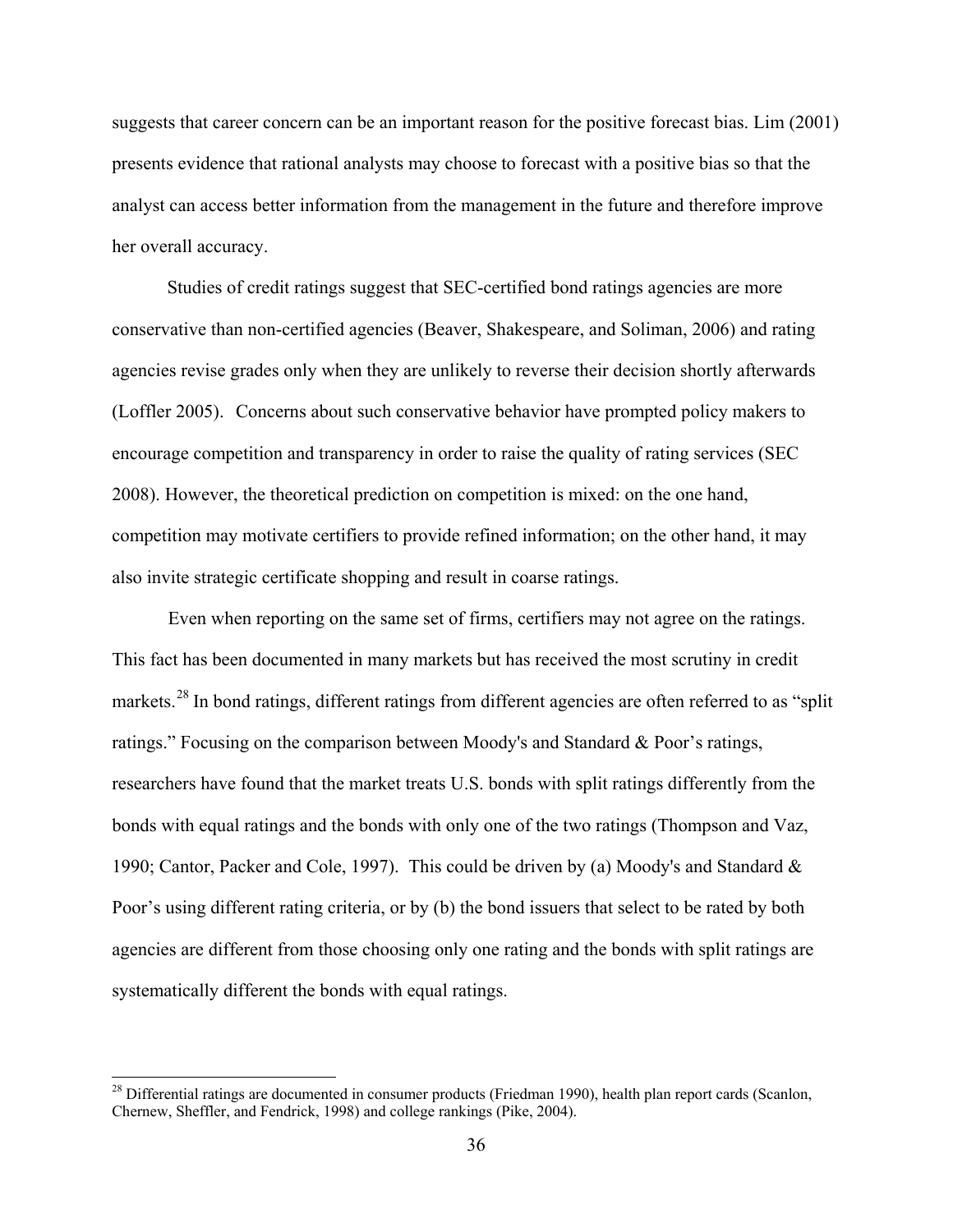To distinguish the two explanations, Cantor and Packer (1997) examine the factors driving the split ratings between Moody's, Standard & Poor's, and two other rating agencies that accept voluntary request for bond rating. They find limited evidence of selection bias, which implies that different rating agencies may use different rating criteria. Similarly, Doherty, Kartasheva and Phillips (2009) take S&P's entry as a natural experiment and show that S&P applies a more stringent rating standard than the incumbent (A.E. Best). As a result, better-thanaverage insurers within each A.E. Best's rating category are more likely to seek a second rating from S&P. Berger, Davies, and Flannery (2000) broaden the scope of professional certifiers to include both private certifiers and regulators. They use price and rating data to infer whether the government rating of a bank holding company causes a movement in Moody's rating of the same company, or vice versa. They find Granger-causality in both directions, suggesting that supervisors and bond rating agencies both acquire some information that aids the other group in forecasting changes in bank condition.

 These studies use both price and rating data to infer differences across certifiers but they do not reveal the full structure of grading differentiation. To overcome this problem, Jin, Kato and List (2008) uses two field experiments to study three professional sports card certifiers. They find that the two new entrants adopt more precise signals and use finer grading cutoffs to differentiate themselves from the incumbent certifier. The measured grading cutoffs map consistently into prevailing market prices, suggesting that the market recognizes differences across multiple grading criteria.

 Consistent with the theory, several studies suggest that competition among certifiers is not always helpful. Becker and Milbourn (2008) show that increased competition from Fitch's growth in the corporate bond rating market led to more issuer-friendly ratings and also less informative ratings. Similarly, Tan and Wang (2008) find that credit ratings are less stable when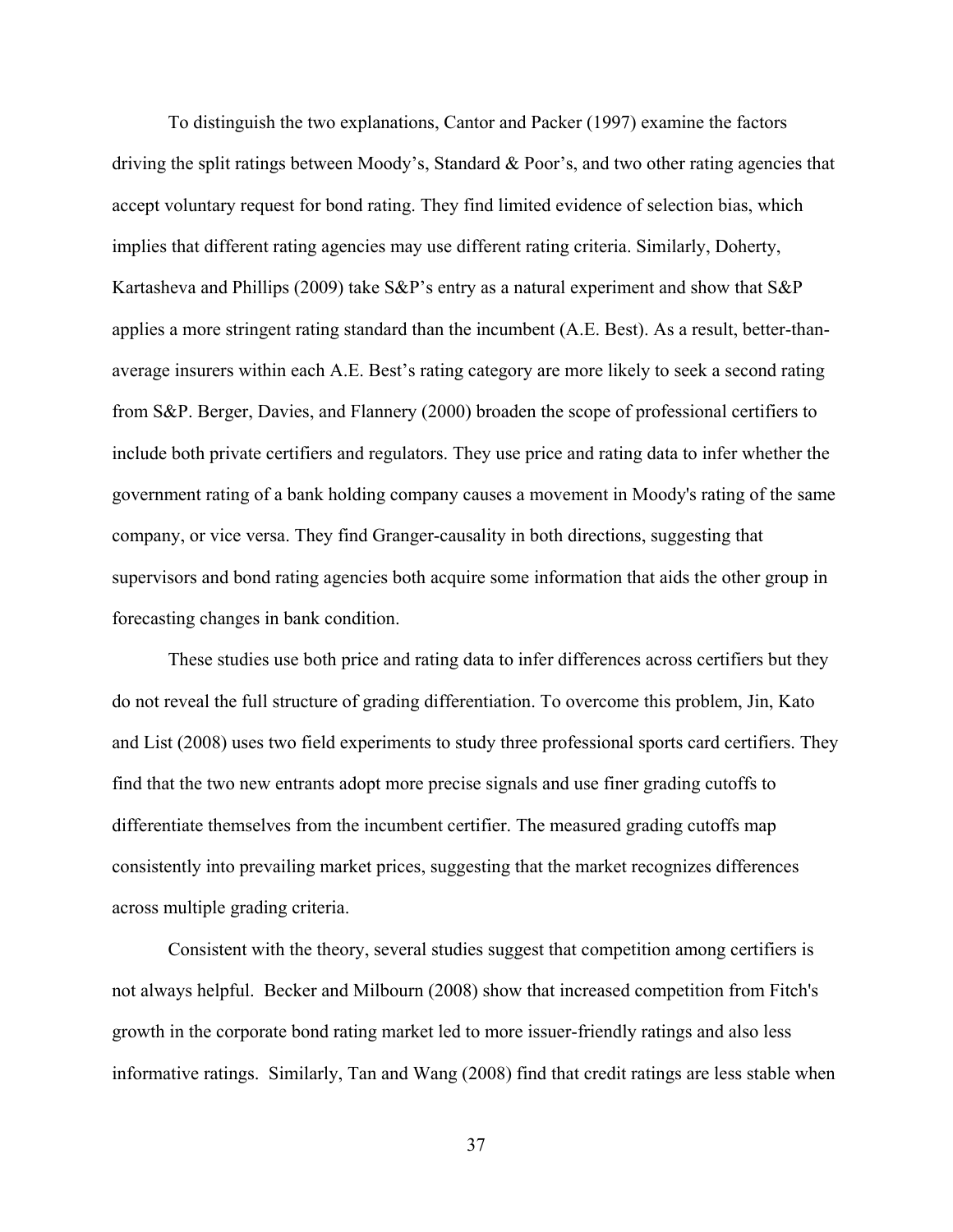more rating agencies rate a bond. Hubbard (2002) finds that auto smog emissions testers may issue favorable test results in order to cultivate future business.

Unlike for-profit certifiers who may have an incentive to understate problems in order to attract business, most government certifiers have little direct financial incentive to bias their ratings. But government certifiers face a different set of incentive issues: they may not be sufficiently rewarded for their effort, they may rely on subjective quality measures, and their personal preference may be in line with or against the interests of their clients (Prendergast 2007). Examining more than 1000 inspections by the Nuclear Regulatory Commissions, Feinstein (1989) finds considerable variation in the probability of detecting violations. Interestingly, detection rates increased sharply after the Three Mile Island accident of 1979. Similar inspector heterogeneity is also found in FDA inspection of drug manufacturing facilities (Macher, Mayo and Nickerson, 2008).

 To summarize, empirical studies of certifiers have confirmed the theoretical insights: both public and private certification can be noisy and not fully revealing; in addition, competition among certifiers does not necessarily improve information as it may motivate certifiers to relax their rating criterion or encourage sellers to strategically shop for favorable ratings.

#### **IV. Future research**

Quality disclosure is an important tool for facilitating consumer purchases when other forms of quality assurance are inadequate. There are many examples in which quality disclosure has allowed consumers to find sellers who best meet their needs, including restaurants, education and healthcare. There is less evidence that sellers respond by boosting quality. Instead, most studies of seller responses seem to focus on gaming behavior that often harms consumers.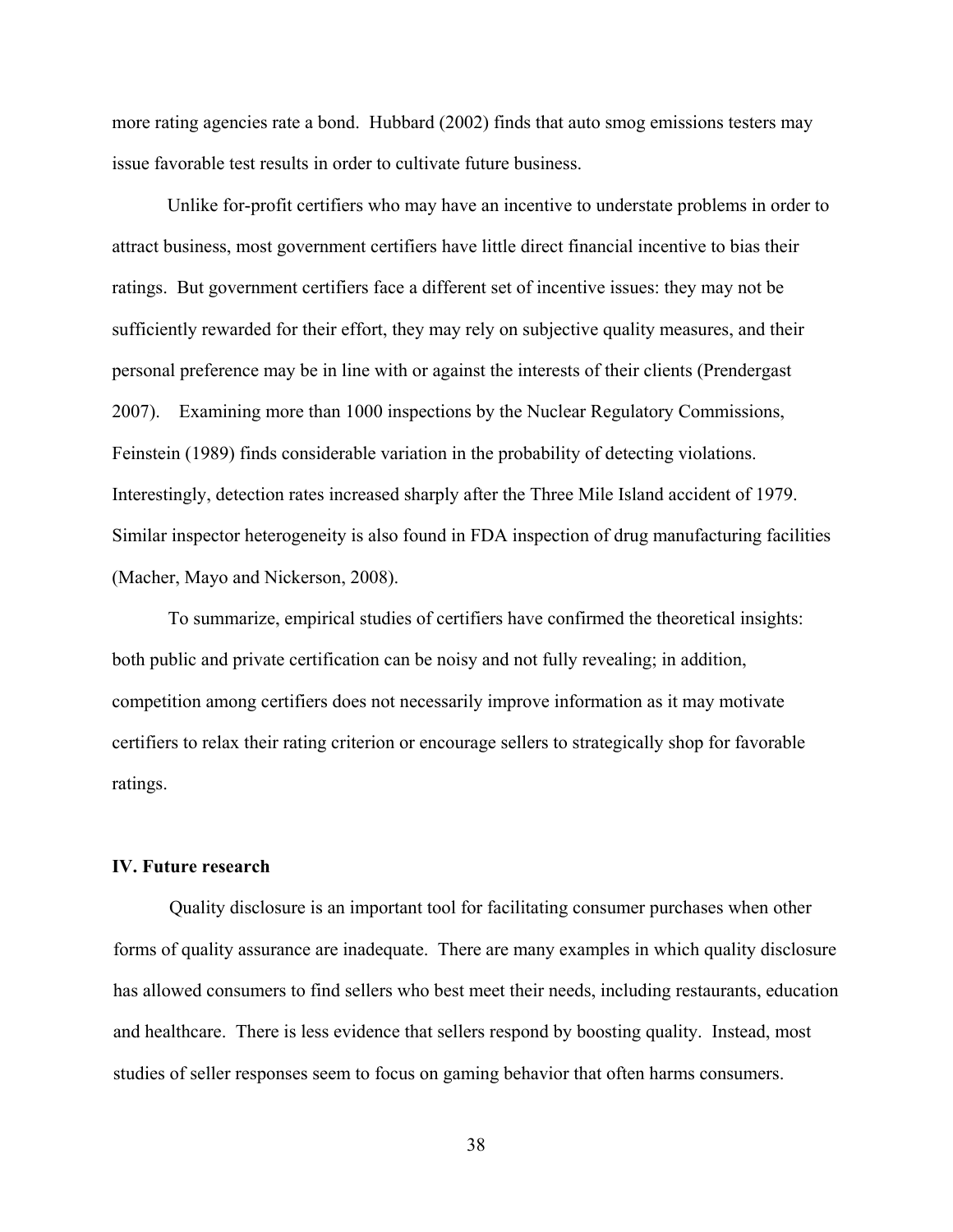Research suggests that quality disclosure is a two-edged sword in other ways, with problems including measurement error, consumer misunderstanding, and inspector bias. It is difficult to state with confidence that disclosure in such important sectors as healthcare, education, or finance has unambiguously helped consumers.

Much additional research is required to help certifiers design optimal quality disclosure schemes. A well designed quality measure should be precise, inexpensive to generate, easy to understand, all while minimizing opportunities for sellers and certifiers to game the system. For example, a hospital quality report card might be more effective than a surgeon report card. One simple reason is that sample size is larger. Perhaps more importantly, many hospitals have the ability to allocate patients across surgeons and will be able to assign the toughest cases to the best surgeons. If surgeon quality was directly reported, then the best surgeons (indeed, all surgeons) might instead shun the toughest cases. Certification of hospitals raises unexplored issues concerning regulated industries including health care and education. If high quality sellers are unable to raise prices, how will they ration demand?

Optimal disclosure design will likely borrow from the literature on multitasking (Holmstrom and Milgrom, 1991). The effects of disclosing some dimensions of quality but not others is similar to the effects of directly rewarding some dimensions but not others (Lu, 2008). Thus, it will be important for disclosing organizations to consider substitution and complementarities in production, the organization of productive teams, and other factors that affect optimal contract design in agency relationships.

There is also a considerable gap in our understanding of certifier behavior, the importance of which was underscored by the 2008 subprime crisis. Theoretical work points to the potential benefits of regulating certifiers and empirical evidence is beginning to emerge on certifier bias and competition among credit rating agencies. Given the perception that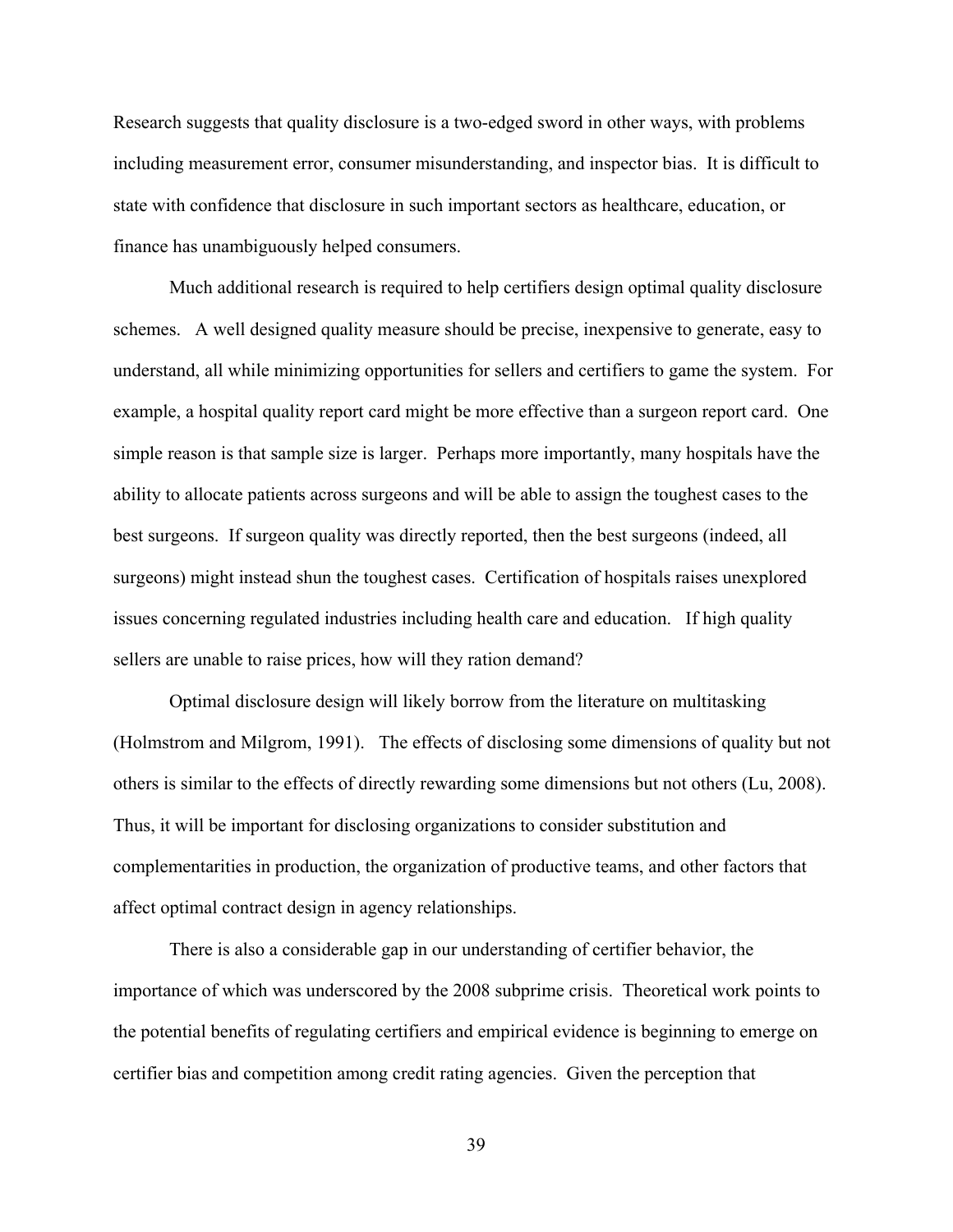certification failed financial markets on a massive scale and the potential scope for regulation, work in this area is needed urgently.

Finally, while most existing studies have examined the short run consequences of quality disclosure, little is known about long run effects Quality disclosure may drive out low quality firms, invite entry by high quality competitors, or encourage incumbents to improve quality. Even consumers who ignore disclosure can benefit from these responses, which may prove to be an important benefit of report cards.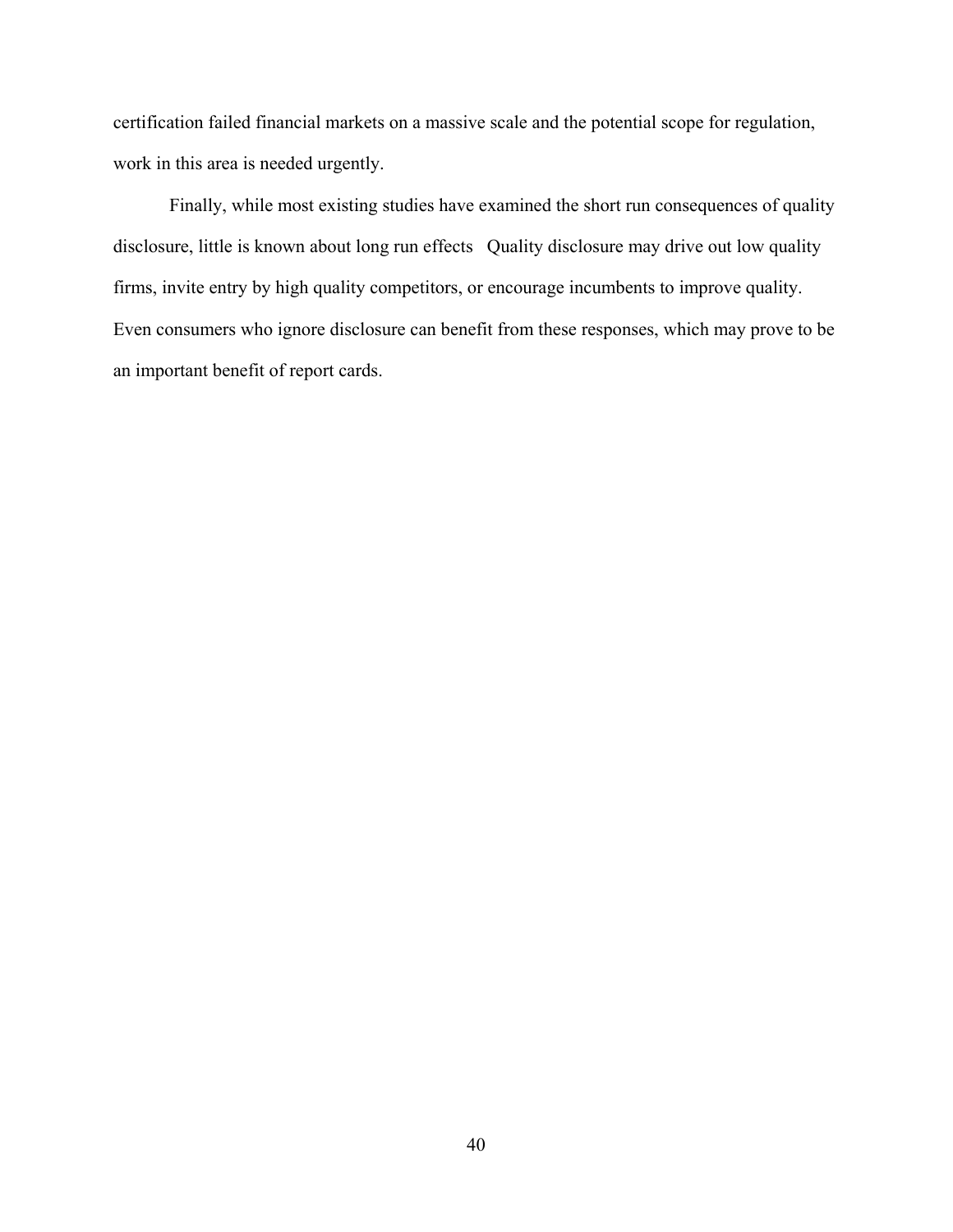#### **VI. References**

- Akerlof, G. (1970), "The Market for 'Lemons': Quality Uncertainty and the Market Mechanism," *Quarterly Journal of Economics*, 84(3): 488-500.
- Albano, G. and A. Lizzeri (2001), "Strategic Certification and the Provision of Quality," *International Economic Review.*
- Bagwell, K. (2007), "The Economic Analysis of Advertising," in Mark Armstrong and Rob Porter (eds.), *Handbook of Industrial Organization*, Vol. 3, North-Holland: Amsterdam, 2007, 1701-1844.
- Bar-Isaac, H. Caruana, G., and V. Cuñat (2008), "Information gathering externalities in product markets" available at [http://pages.stern.nyu.edu/~hbar-isa/hbigcvccheap.pdf](http://pages.stern.nyu.edu/%7Ehbar-isa/hbigcvccheap.pdf).
- Becker, B. and T. Milbourn (2008), "Reputation and Competition: Evidence from the Credit Rating Industry," Harvard Business School Finance Working Paper No. 09-051. Available at SSRN: http://ssrn.com/abstract=1278150.
- Beaulieu, N. (2002), "Quality Information and Consumer Health Plan Choices," *Journal of Health Economics* 21(1): 43–63.
- Beaver, W., C. Shakespeare, and M. Soliman (2006), "Differential Properties in the Ratings of Certified vs. Non-Certified Bond Rating Agencies" Journal of Accounting & Economics, 42(3): 303-334.
- Benabou, R. and G. Laroque (1992), "Using Privileged Information to Manipulate Markets: Insiders, Gurums, and Credibility," *Quarterly Journal of Economics*, 107(3): 921-958.
- Berger, A., Davies, S. and M. Flannery (2000), "Comparing Market and Supervisory Assessments of Bank Performance: Who Knows What When?" *Journal of Money, Credit and Banking*, 32, Part 2, pp. 641-66.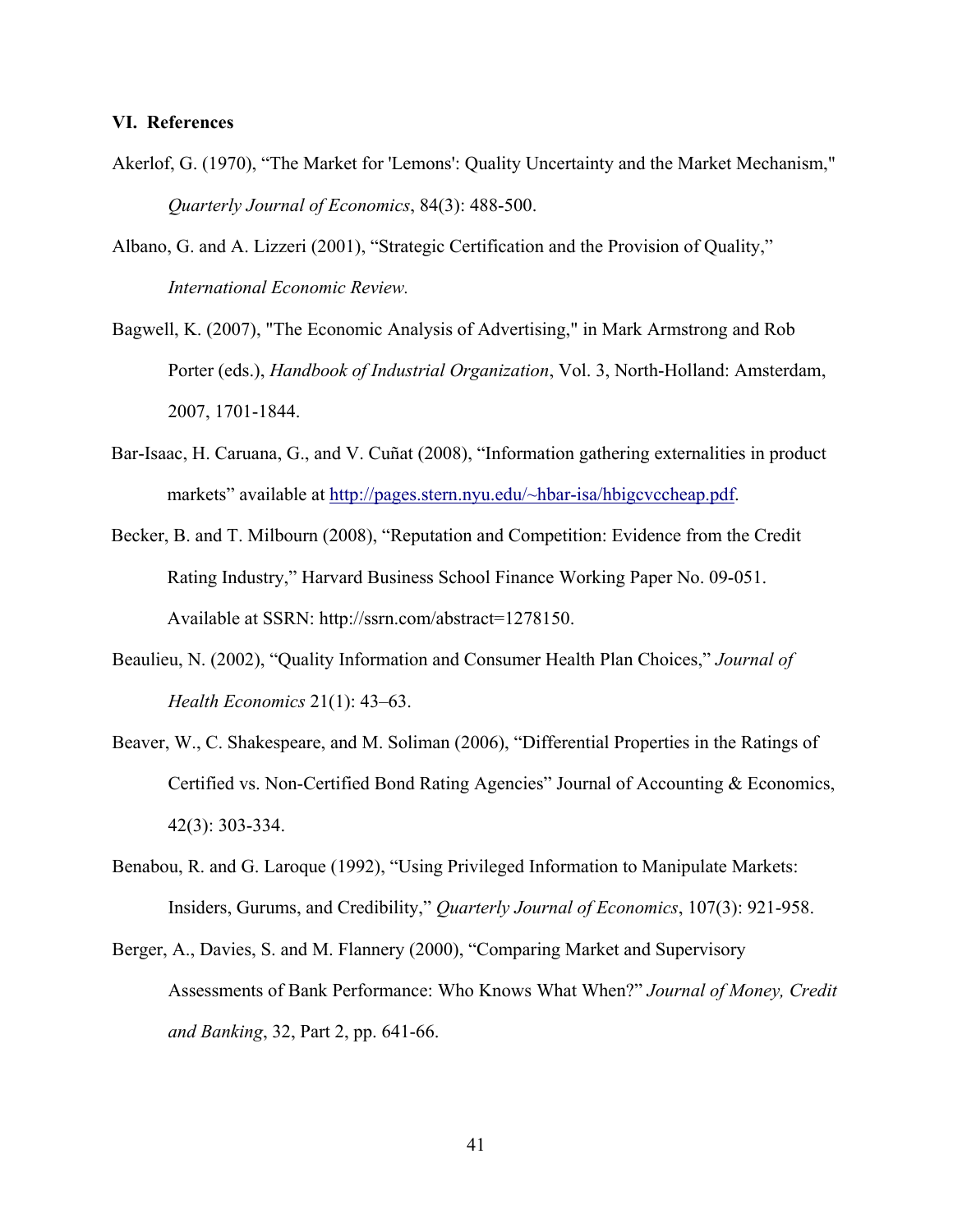Bennear, L. S. and S. Olmstead (2009), "The Impacts of the 'Right to Know': Information Disclosure and the Violation of Drinking Water Standards," *Journal of Environmental Economics and Management*, forthcoming.

Board, O. (2009), "Competition and Disclosure," *Journal of Industrial Economics*, forthcoming.

- Bolton, P., Freixas, X. and J. Shapiro (2009), "The Credit Ratings Game," NBER Working Paper W14712.
- Bundorf, M., Chun, N., Goda, G. and D. Kessler (2008), "Do Markets Respond to Quality Information? The Case of Fertility Clinics," *Journal of Health Economics,* forthcoming.
- Bushee, B.J. and C. Leuz (2005), "Economic consequences of SEC disclosure regulation: evidence from the OTC bulletin board" Journal of Accounting & Economics 39(2): 233- 264.
- Cain, Loewenstein and Moore (2005), "The Dirt on Coming Clean: Perverse Effects of Disclosing Conflicts of Interest" Journal of Legal Studies, 34, January 2005.
- Carnoy, M. and S. Loeb (2002), "Does External Accountability Affect Student Outcomes? A cross-state Analysis," *Educational Evaluation and Policy Analysis,* 24(4):305-331.
- Cantor, R. and F. Packer (1997), "Differences of Opinion and Selection Bias in the Credit Rating Industry," *The Journal of Banking and Finance*, 21:1395-1417.
- \_\_\_\_\_\_, Packer, F. and Kevin Cole (1997), "Split Ratings and the Pricing of Credit Risk," The Journal of Fixed Income, December:72-82.
- Chen, M. (2008), "Minimum Quality Standards and Strategic Vertical Differentiation: An Empirical Study of Nursing Homes," Northwestern University PhD Dissertation.
- Chernew, M., Gowrisankaran, G. and D. Scanlon (2008), "Learning and the Value of Information: the Case of Health Plan Report Cards," *Journal of Econometrics*, 144: 156- 74.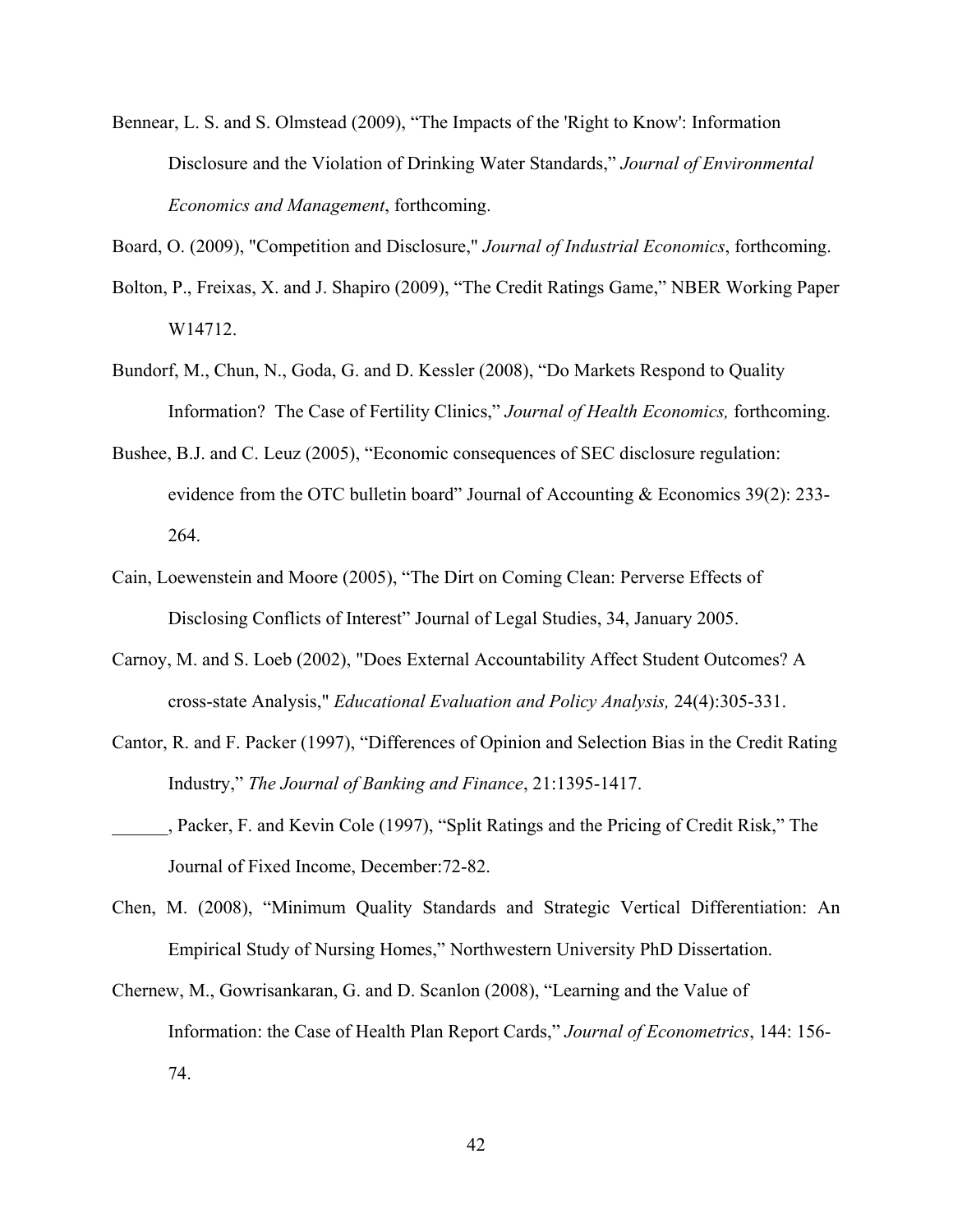- Cullen, J. and R. Reback (2006), "Tinkering Toward Accolades: School Gaming Under a Performance Accountability System," NBER Working Paper W12286.
- Cutler, D. and R. Zeckhauser (1997), "Adverse Selection in Health Insurance," NBER Working Paper W6107.
- Dafny, L. and D. Dranove, (2008), "Do Report Cards Tell Consumers Anything They Don't Already Know? The case of Medicare HMOs," *RAND Journal of Economics,* 39(3):790- 821.
- Daye, D. and B. Van Arlen (2006), "History of Branding," http://www.brandingstrategyinsider.com/2006/08/history\_of\_bran.html, searched 12/15/2008.
- Deere, D. and W. Strayer (2001), "Putting Schools to the Test: School Accountability, Incentives, and Behavior, "Working Paper 113, Private Enterprise Research Center, Texas A&M University.
- Dellarocus, C. (2003), "The Digitization of Word-of-Mouth: Promise and Challenges of Online Feedback Mechanisms," *Management Science*, 49(10):1407-1424
- Della Vigna, S. and J. Pollet (2009), "Investor Inattention, Firm Reaction, and Friday Earnings Announcements," *Journal of Finance*, forthcoming.
- Dewan, S. and V. Hsu, (2004), "Adverse Selection in Reputations-Based Electronic Markets: Evidence from Online Stamp Auctions," Journal of Industrial Economics 52(4): 497-516.
- Doherty, N. A., Kartasheva, A. and R. Phillips (2009), "Competition among Rating Agencies and Information Disclosure" (February 13, 2009). Available at SSRN: <http://ssrn.com/abstract=1101700>.
- Dranove, D. (1988), "Demand Inducement and the Physician Patient Relationship" *Economic Inquiry*, 26(2):281-98.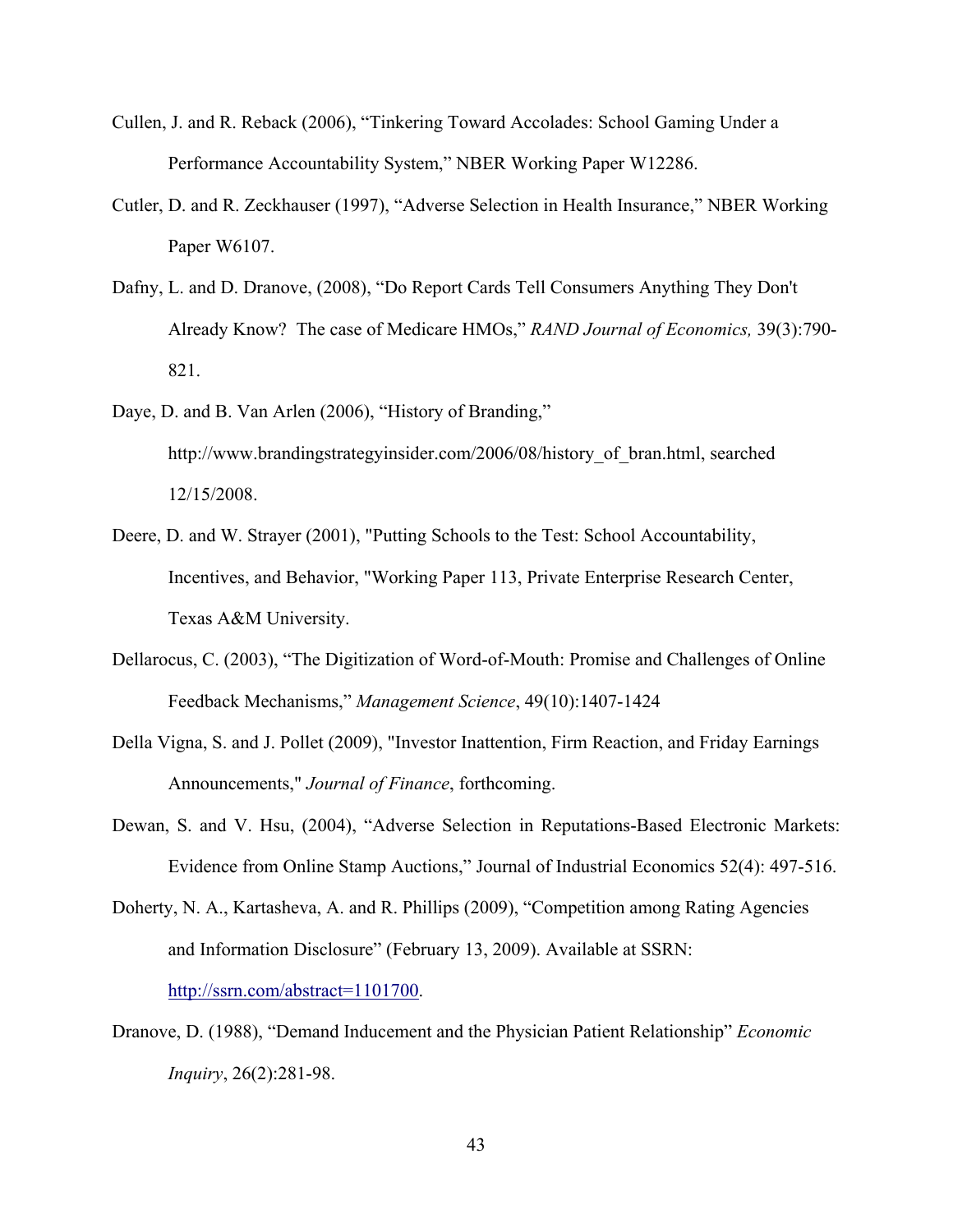- \_\_\_\_\_\_\_, Kessler, D., McClellan, M. and M. Satterthwaite (2003), "Is More Information Better: The Effects of 'Report Cards' on Health Care Providers," *Journal of Political Economy,* 111: 555-88.
- \_\_\_\_\_\_\_ and A. Sfekas (2008), "Start Spreading the News: A Structural Estimate of the Effects of New York Hospital Report Cards," Northwestern Kellogg Working Paper.

\_\_\_\_\_\_\_ (2008), *Code Red*, Princeton: Princeton University Press.

Durbin, E. (2001), "Moody's or the Michelin Guide? Revealing Quality Through Private-sector Certification," Washington University Working Paper.

Edelman, B. (2006), "Adverse Selection in Online 'Trust' Certifications," mimeo.

- Epstein, A. (1998) , "Rolling Down the Runway the Challenges Ahead for Quality Report Cards," *Journal of the American Medical Association,* 279(21): 1691-96.
- Farhi, E., Lerner, J. and J. Tirole (2008), "Fear Rejection? Tiered Certification and Transparency" NBER working paper #14457.
- Faure-Grimaud, A., Pevrache, E. and L. Quesada (2009), "The Ownership of Ratings," *RAND Journal of Economics*, forthcoming.
- Feinstein, J. (1989), "The Safety Regulation of U.S. Nuclear Power Plants: Violations, Inspections, and Abnormal Occurrences," *Journal of Political Economy*, 97(1): 115-54.
- Feng, L. (2009), "Multitasking, Information Disclosure and Product Quality: Evidence from Nursing Homes," University of Rochester, Working Paper.
- Figlio, D. and M. Lucas (2004), "What's in a Grade? School Report Cards and the Housing Market," *American Economic Review*, 94(3): 591-604.
- and L. Getzler. (2006), "Accountability, Ability and Disability: Gaming the System?" NBER W9307, *Advances in Microeconomics*, T. Gronberg, ed., Amsterdam: Elsevier.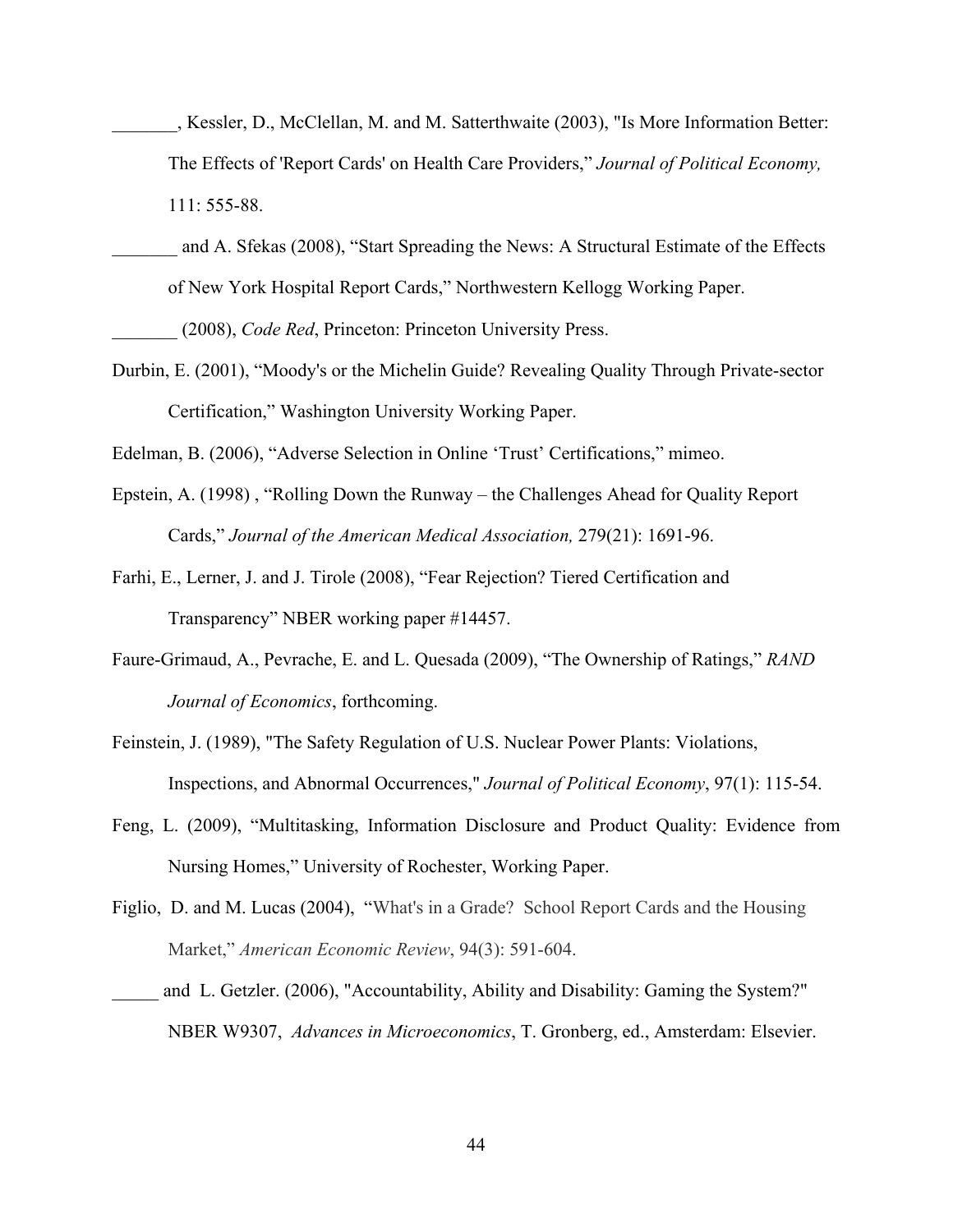- Fishman, M. and C. Hagerty (2003), "Mandatory Versus Voluntary Disclosure in Markets with Informed and Uninformed Customers," *Journal of Law, Economics and Organization* 19(1).
- Flegm, E. (2005), "Accounting at a Crossroad" *CPA Journal* Accessed online on 10/6/2009.
- Francis, J.R.; I.K. Khurana and R. Pereira (2005), "Disclosure incentives and effects on cost of capital around the world" *Accounting Review* 80(4): 1125-1162.
- Friedman, M. (1990), "Agreement between Product Ratings Generated by Different Consumer Testing Organizations: A Statistical Comparison of 'Consumer Reports' and 'Which?' from 1957 to 1986," *Journal of Consumer Affairs*, 24(1):44-68.
- Fung, A., Graham, M. and D. Weil (2007), *Full Disclosure: the Perils and Promise of Transparency*, Cambridge University Press.
- Glazer, J., McGuire, T., Cao, Z. and A. Zaslavsky (2008), "Using Global Ratings of Health Plans to Improve the Quality of Health Care," *Journal of Health Economics*, 27(5):1182-1195.
- Graham, M. (2002), *Democracy by Disclosure: The Rise of Technopopulism*, Brookings Institution Press.
- Greenstone, M., Oyer, P. and A. Vissing-Jorgensen (2006), "Mandated disclosure, stock returns, and the 1964 Securities Acts Amendments" Quarterly Journal of Economics, May 2006.
- Grossman, S. and O. Hart (1980), "Disclosure Laws and Takeover Bids," *The Journal of Finance,* 35(2): 323-334.
- Grossman, S. (1981), "The Informational Role of Warranties and Private Disclosure about Product Quality," *Journal of Law and Economics*, 24: 461-489.

Grubb, M. (2007), "Developing a Reputation for Reticence," MIT Sloan Working Paper, mimeo.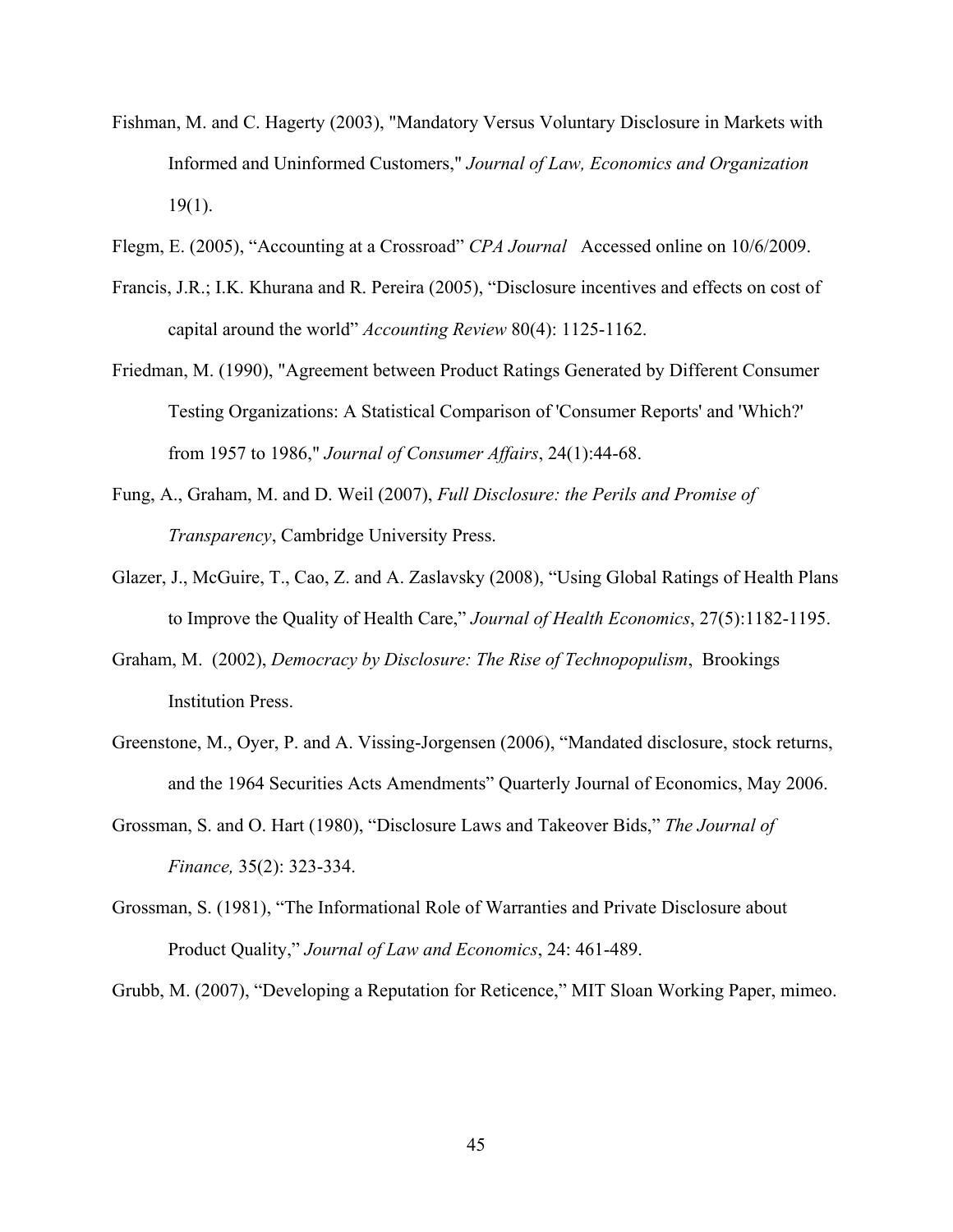- Guerra, G. (2001), "Certification Disclosure and Informational Efficiency: A Case for Ordered Rankings of Levels," *University of Oxford Department of Economics Discussion Paper Series.*
- Guo, L. and Y. Zhao (2009), "Voluntary Quality Disclosure and Market Interaction," *Management Science*, forthcoming.
- Haney, W. (2000), "The Myth of the Texas Miracle in Education," *Education Policy Analysis Archives* 8(41).
- Hanushek, E. and M. Raymond, (2004), "The Effect of School Accountability Systems on the Level and Distribution of Student Achievement," *Journal of the European Economic Association*, 2(2-3):406-415.
- Hanushek, Eric A. and Margaret E. Raymond (2005), "Does School Accountability Lead to Improved Student Performance?" Journal of Policy Analysis and Management, 24(2): 297-327.
- Harbough, R., Maxwell, J and B. Roussillon (2007), "The Groucho Effect of Uncertain Standards," Indiana University*,* Working Paper.
- Hastings, J. and J. Weinstein (2008), "Information, School Choice and Academic Achievement: Evidence from Two Experiments," *Quarterly Journal of Economics,123(4):1329-1372.*
- Hirshleifer, D., Lim, S. and S. Teoh (2004), "Disclosure to an Audience with Limited Attention," Ohio State, Working Paper.
- Holmström, B. and P. Milgrom (1991), "Multitask Principal-agent Analyses: Incentives Contracts, Asset Ownership, and Job Design," *Journal of Law, Economics and Organization*, 7:24-52.
- Hong, H. and J, Kubik (2003), "Analyzing the Analysts: Career Concerns and Biased Earnings Forecasts" *Journal of Finance*, 58(1): 313-351.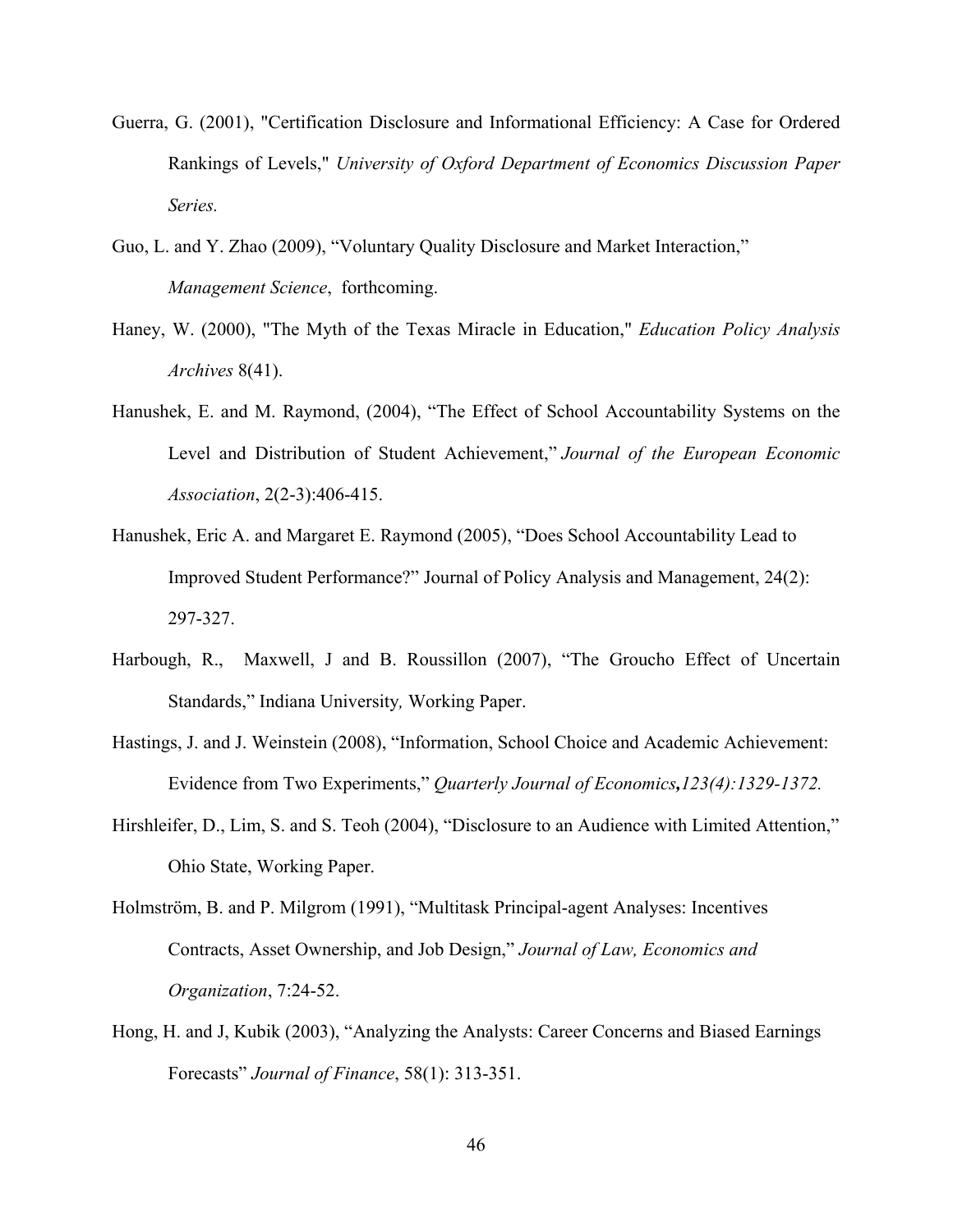- Hotz, V. and M. Xiao (2009),"Strategic Information Disclosure: The Case of Multi-Attribute Products with Heterogeneous Consumers," Working Paper.
- Hubbard, T. (1998), "An Empirical Investigation of Moral Hazard in the Vehicle Inspection Market," *RAND Journal of Economics,* 29(2):406-426.
- \_\_\_\_\_\_ (2002), "How Do Consumers Motivate Experts? Reputational Incentives in an Auto Repair Market, *Journal of Law and Economics*, 45(2): 437-468.
- Hvide, H. and A. Heifetz (2001), "Free-Entry Equilibrium in a Market for Certifiers, " Norwegian School of Economics, Working Paper.
- Iezzoni, L. (1997), "The Risks of Risk Adjustment," *Journal of American Medical Association* 278(19):1600-7.
- Ippolito, P. and A. Mathios (1990), "Information, Advertising and Health Choices: A Study of the Cereal Market," *RAND Journal of Economics*, 21(3): 459-480.
- Jacob, B. (2005), "Accountability, Incentives and Behavior: Evidence from School Reform in Chicago," *Journal of Public Economics,* 89(5-6): 761-796.
- and S. Levitt (2003), "Rotten Apples: An Investigation of the Prevalence and Predictors of Teacher Cheating," *Quarterly Journal of Economics,* 118(3).
- Jin, G. and P. Leslie (2003), "The Effects of Information on Product Quality: Evidence from Restaurant Hygiene Grade Cards," *Quarterly Journal of Economics*, 118(2).
- \_\_\_\_\_\_ (2005), "Competition and Disclosure Incentives: An Empirical Study of HMOs," *RAND Journal of Economics,* 36(1):93-112.
- and A. Sorensen (2006), "Information and Consumer Choice: The Value of Publicized Health Plan Ratings," *Journal of Health Economics*, 26(2).
- \_\_\_\_\_\_, A. Kato and J. List (2008), "That's News to Me! Information Revelation in Professional Certification Markets," *Economic Inquiry*, forthcoming.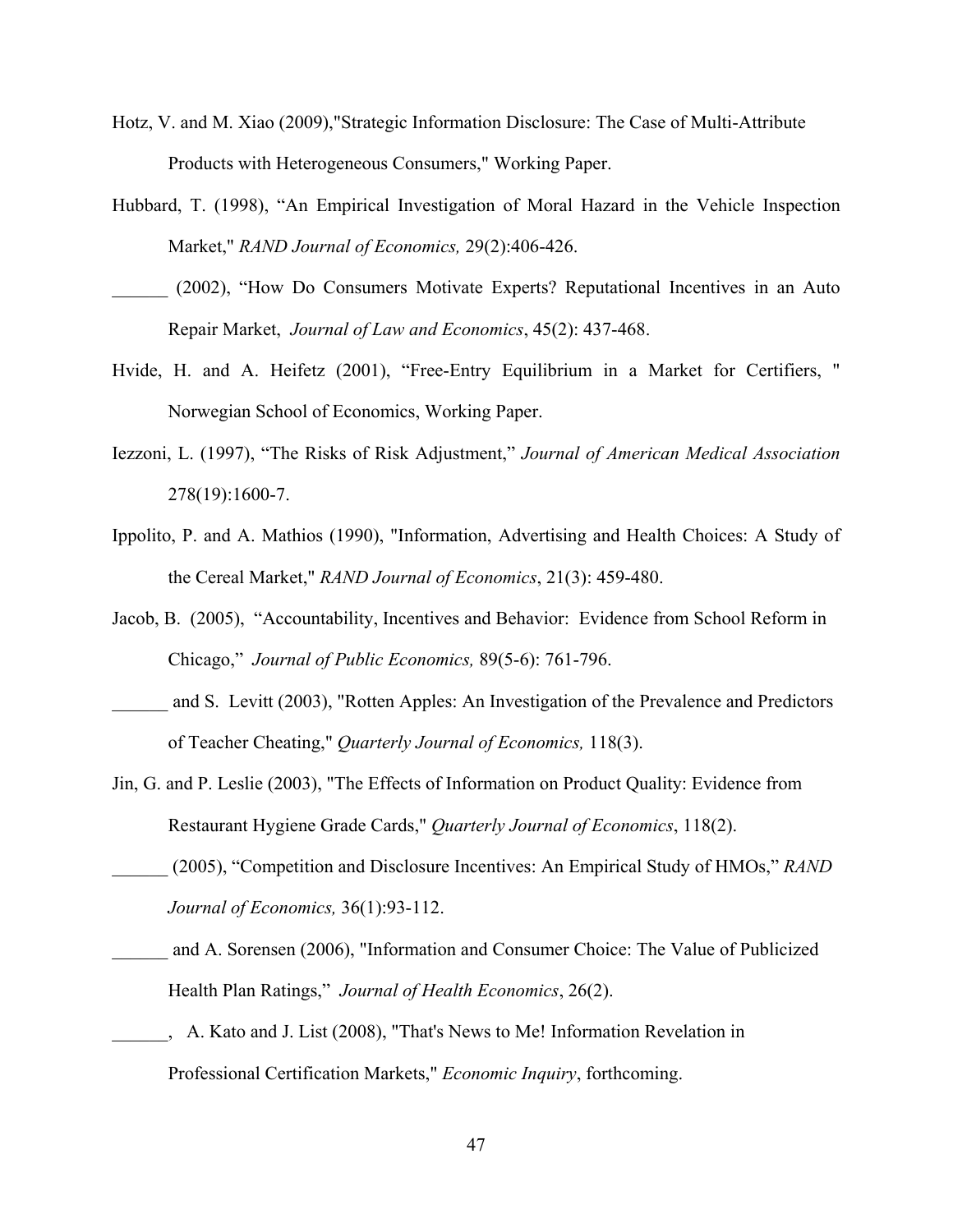- and A. Kato (2006), "Price, Quality and Reputation: Evidence From an Online Field Experiment," *RAND Journal of Economics,* 37(4).
- Jovanovic, B. (1982), "Truthful Disclosure of Information," *Bell Journal of Economics*, 13:36- 44.
- Kane, T., and D. Staiger (2002), "The Promise and Pitfalls of Using Imprecise School Accountability Measures, " *Journal of Economic Perspectives* 16(4): 91-114.
- Kliger, D. and O. Sarig (2000), "The Information Value of Bond Ratings" Journal of Finance, 55(6): 2879-2902.
- Leuz, C.; A. Triantis; and T.Y. Wang (2008), "Why do firms go dark? Causes and economic consequences of voluntary SEC deregistrations" *Journal of Accounting & Economics*: 45(2-3): 181-208.
- Lewis, G. (2009),"Asymmetric Information, Adverse Selection and Online Disclosure: The Case of eBay Motors," Harvard University, Working Paper.
- Lim, T. (2001), "Rationality and Analysts' Forecast Bias" *Journal of Finance*, 56(1): 369-385.
- Lizzeri, A, (1999), "Information Revelation and Certification Intermediaries," *The RAND Journal of Economics.*
- \_\_\_\_\_\_and A. Gavazza (2007), "The Perils of Transparency in Bureaucracies," *American Economic Review, Papers and Proceedings.*
- Loffler. G., (2005), "Avoiding the Rating Bounce: Why Rating Agencies are Slow to React to New Information" *Journal of Economic Behavior and Organization*, 56(3): 365-81.
- Macher, J., Mayo, J. and J. Nickerson (2008), "Exploring the Information Asymmetry Gap: Evidence from FDA Regulation," Working Paper.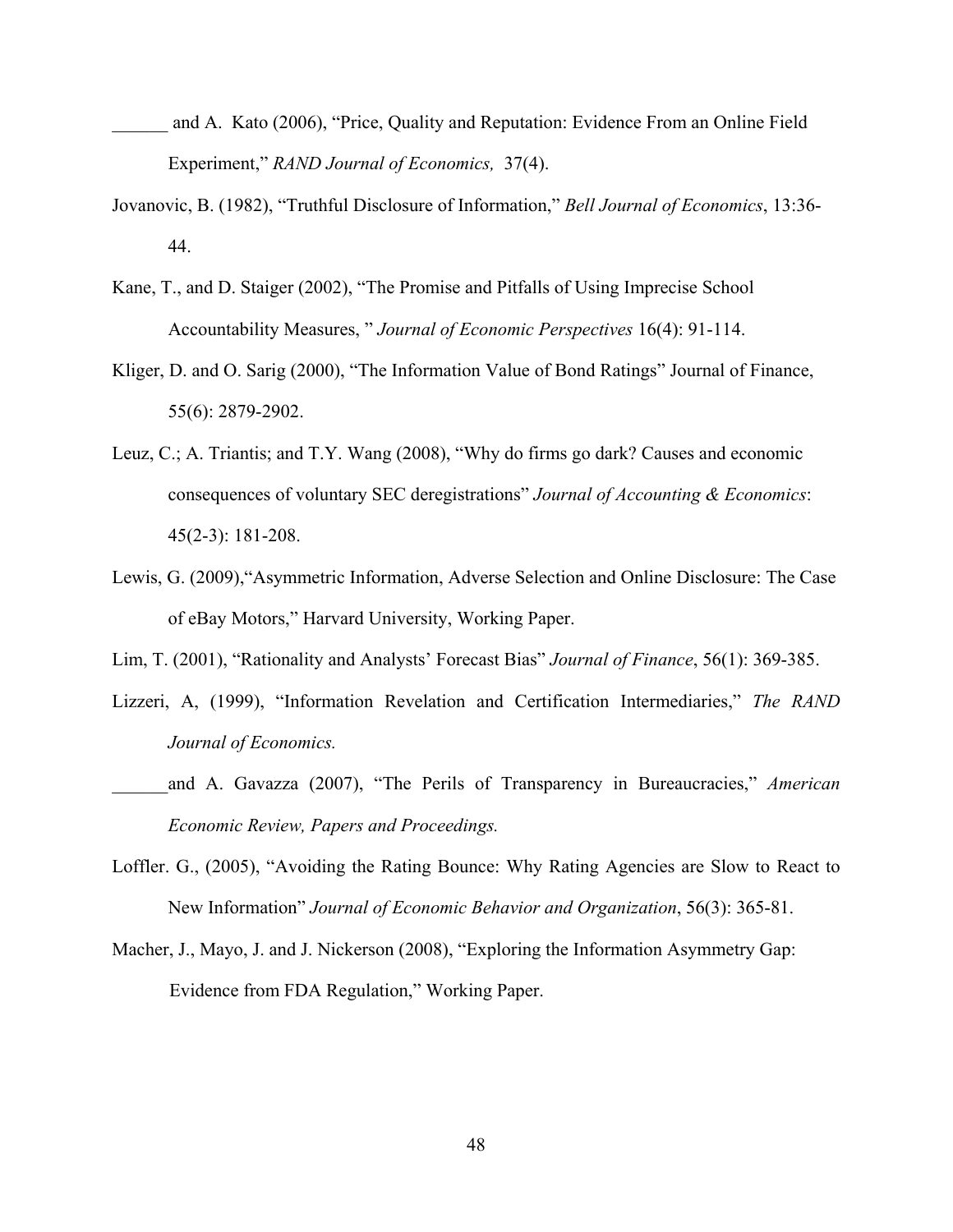- Marshall, M., Shekelle, P., Leatherman, S. and R. Brook (2000), "The public release of Performance Data: What Do we Expect to Gain? A Review of the Evidence," *Journal of the American Medical Association*, 283:1866-1874.
- Mathios, A. (2000), "The Impact of Mandatory Disclosure Regulations on Health Choices: An Analysis of the Salad Dressing Market," *Journal of Law and Economics*, 43: 651-678.
- Mathis, J., Mc Andrews, J. and J. Rochet (2009), "Rating the Raters: Are Reputation Concerns Powerful Enough to Discipline Rating Agencies?" forthcoming *Journal of Monetary Economics*.
- Mattews, S. and A. Postlewaite (1985), "Quality Testing and Disclosure," *The RAND Journal of Economics* , 16(3): 328-340.
- Miao, C. (2009), "Competition in Quality Standards" Journal of Industrial Economics Volume LVII, Notes, March 2009, published at [www.essex.ac.uk/jindec/](http://www.essex.ac.uk/jindec/)
- Michaely, R. and K. (1999), "Conflict of Interest and the Credibility of Underwriter Analyst Recommendations" The Review of Financial Studies, 12(4): 653-686.
- Milgrom, P. (1981), "Good News and Bad News: Representation Theorems and Applications," *The Bell Journal of Economics*, 12: 380-391.
- \_\_\_\_\_\_\_ and J. Roberts (1986), Relying on the information of interested parties," *RAND Journal of Economics*, 17:18-32.
- Miller, N., Resnick, P. and R. Zechhauser (2005), "Eliciting Information Feedback: The Peer-Prediction Method," *Management Science,* 51(9):1359-1373.
- Ottaviani, M. and P. Sorensen (2006) "Professional Advice." Journal of Economic Theory 126(1): 120-142.
- Peterson, P. and West, M., eds. (2003), "No child left behind? The Politics and Practice of Accountability," Washington, DC: Brookings.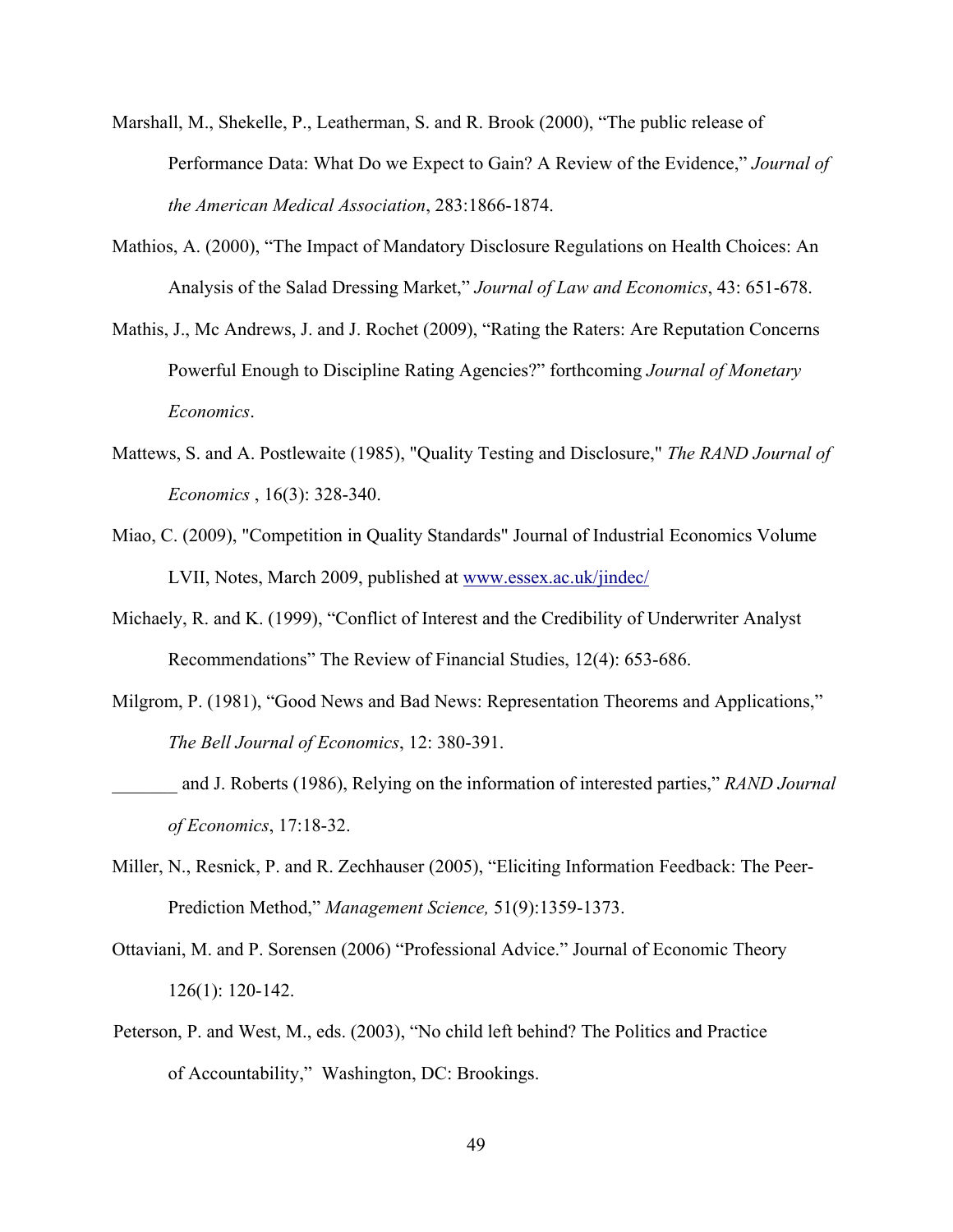- Pope, D. (2006), "Reacting to Rankings: Evidence from 'America's Best Hospitals and Colleges**',"** University of California, Berkeley, PhD Dissertation.
- Pike, G. (2004), "Measuring Quality: A Comparison of US News Rankings and NSSE Benchmarks," *Research in Higher Education*, 45(2).
- Powers, N., Blackman, A., Lyon, T. and U. Narain (2008), "Does Disclosure Reduce Pollution? Evidence from India's Green Ratings Project," University of Michigan, Working Paper.
- Prendergast, C. (2007), "The Motivation and Bias of Bureaucrats" *American Economic Review* 97(1): 180-196.
- Resnick, P. and R. Zeckhauser (2002), "Trust Among Strangers in Internet Transactions: Empirical Analysis of eBay's Reputation System," in *The Economics of the Internet and E-Commerce,* M. Bayes, ed., Amsterdam: Elsevier Science**,** 11: 127-157.
- Romano, P. and H. Zhou (2004), "Do Well-publicized Risk-adjusted Outcomes Reports Affect Hospital Volume?" *Medical Care,* 42(4):367-377.
- Scanlon, D., Chernew, M., Sheffler, S. and A. Fendrick (1998), "Health Plan Report Cards: Exploring Differences in Plan Ratings," *Journal on Quality Improvement*, 24(1): 5-20.
- **\_\_\_\_\_\_\_\_\_\_\_\_\_\_\_\_\_\_,** McLaughlin, G. and G. Solon (2002), "The Impact of Health Plan Report Cards on Managed Care Enrollment," *Journal of Health Economics, 21*(1):19–41.
- Scharfstein, D. and J. Stein (1990), "Herding Behavior and Investment," *American Economic Review*, 80(3): 465-479.
- Schneider, E. and A. Epstein (1998), "Use of Public Performance Reports: A Survey of Patients Undergoing Cardiac Surgery," *Journal of the American Medical Association*, 279(20): 1638-1642.
- Schwartz, A. (2008), "How Much Irrationality Does the Market Permit?" *Journal of Legal Studies*, Vol. 37.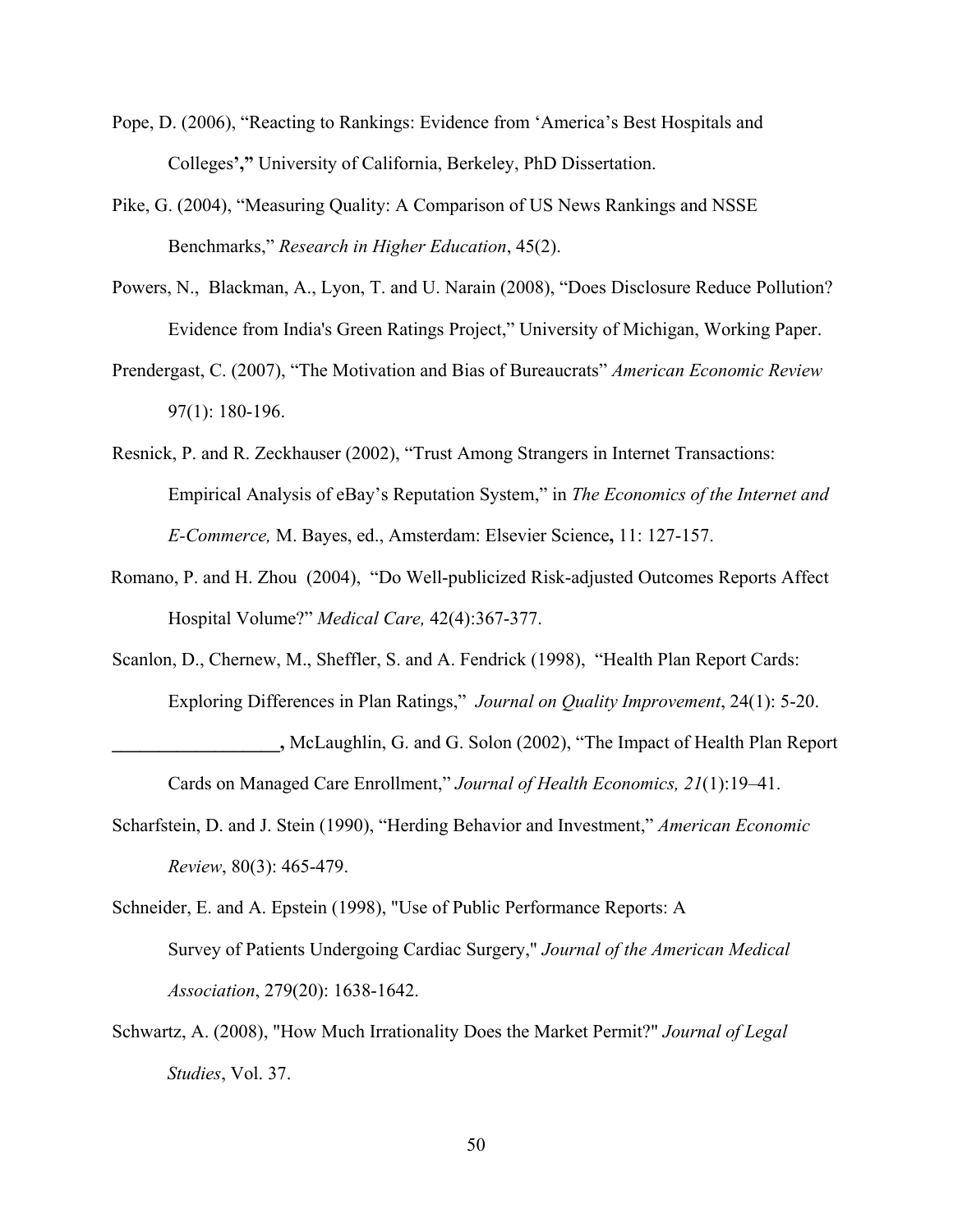Securities and Exchange Commission (2008), "Annual Report on Nationally Recognized Statistical Rating Organizations." available at

http://www.sec.gov/divisions/marketreg/ratingagency/nrsroannrep0608.pdf.

- Shavell, S. (1994), "Acquisition and Disclosure of Information Prior to Sale," *RAND Journal of Economics*, 25(1): 20-36.
- Skreta, V. and L. Veldkamp (2009), "Ratings Shopping and Asset Complexity: A Theory of Ratings Inflation" NBER working paper, W14761.
- Stigler, G. (1971), "The Theory of Economic Regulation," *The Bell Journal of Economics,*  Spring: 3–21.
- Stivers, A. (2004), "Unraveling of *I*nformation: Competition and Uncertainty," *B.E. Journals: Topics in Theoretical Economics*, 4(1).
- Tan, W. and F. Wang (2008), "Credit Rating Agency Interaction and Credit Rating Quality," mimeo.
- Thompson, G. and P. Vaz (1990), "Dual Bond Ratings: A Test of the Certification Function of Rating Agencies," *The Financial Review*, 25(3): 457-471.
- Viscusi, W. (1978), "A Note on 'Lemons' Markets with Quality Certification," *The Bell Journal of Economics*, 9(1): 277-279.
- Wilson, J. (1982), *The Politics of Regulation*, New York: Basic Books.
- Wimmer, B., and B. Chezum (2003), "An Empirical Examination of Quality Certification in a `Lemons Market'," *Economic Inquiry*, 41(2): 279-91.
- Wedig, G. and M. Tai-Seale (2002), "The Effect of Report Cards on Consumer Choice in the Health Insurance Market," *Journal of Health Economics 21*(6):1031–1048.
- Werner, R. and D. Asch (2005), "The Unintended Consequences of Publicly Reporting Quality Information," *Journal of the American Medical Association,* 293(10):1239-44.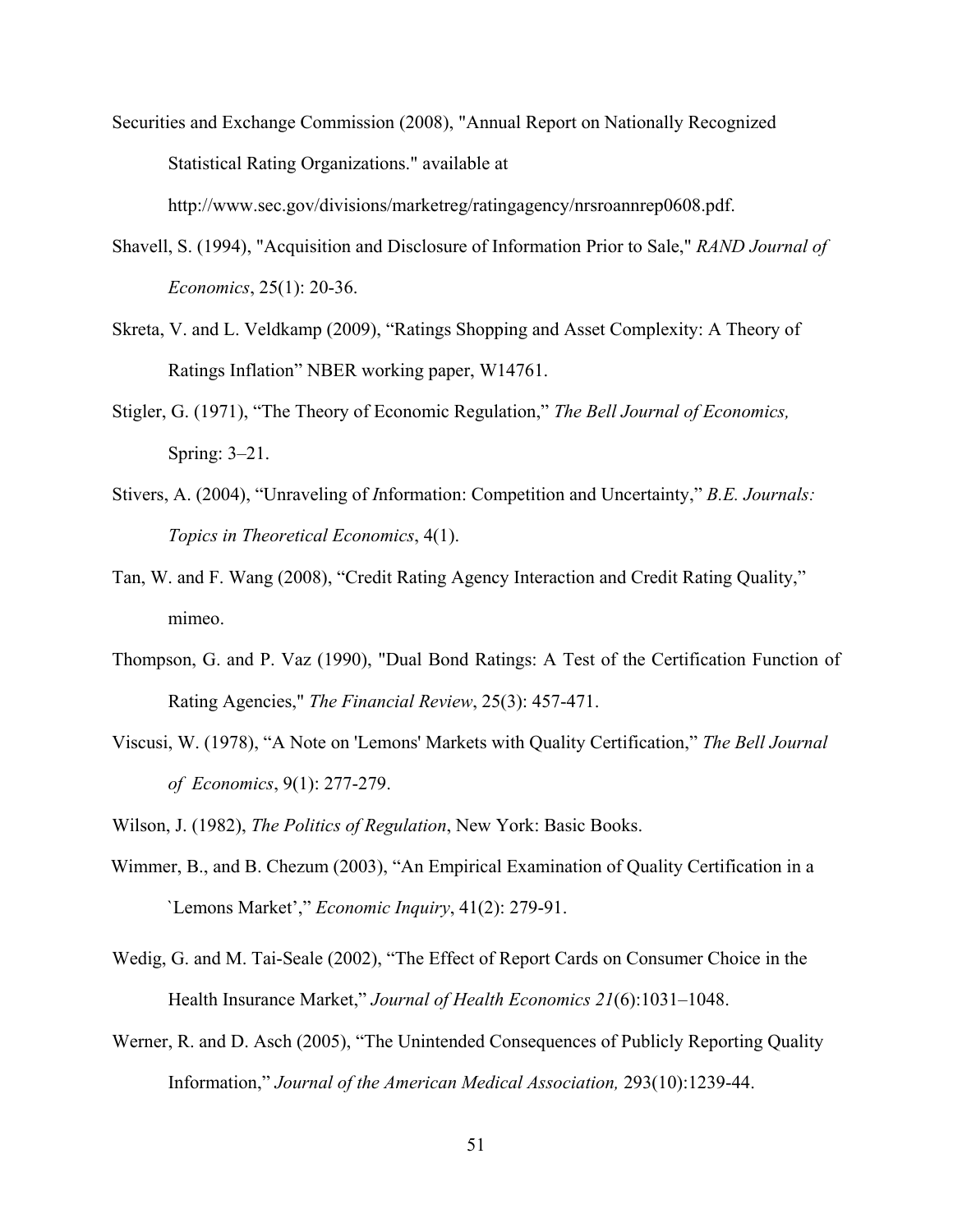Xiao, M. (2007), "Is Quality Certification Effective? Evidence from the Childcare Market," University of Arizona, Working Paper.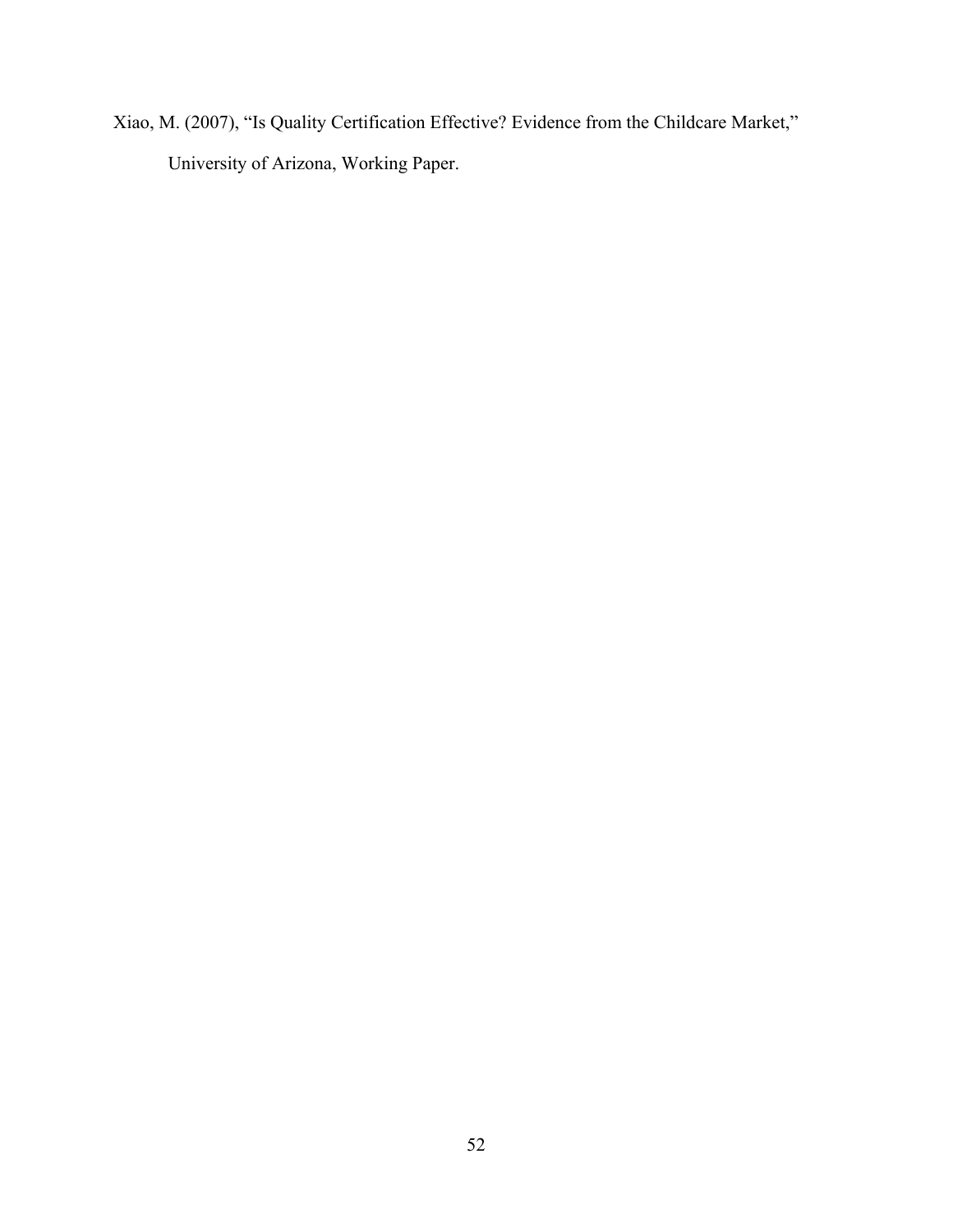|                         | <b>Brand</b>   | Experience<br>/Word of<br>mouth | Warranties                | Industry-<br>sponsored<br>Voluntary<br>Disclosure | Third-party<br>Disclosure | Government-<br>mandated<br>Disclosure | Licensing        |
|-------------------------|----------------|---------------------------------|---------------------------|---------------------------------------------------|---------------------------|---------------------------------------|------------------|
| Airlines                | $\mathbf X$    | X                               |                           |                                                   | X                         | $\mathbf X$                           |                  |
| Appliances              | X              | $\overline{X}$                  | $\boldsymbol{\mathrm{X}}$ |                                                   | X                         |                                       |                  |
| Automobiles             | X              | X                               | X                         |                                                   | X                         | $X^{29}$                              |                  |
| Consumer<br>Electronics | $\overline{X}$ | $\overline{X}$                  | $\overline{X}$            |                                                   | $\overline{X}$            |                                       |                  |
| Hospitals               | $\mathbf X$    | $\mathbf X$                     |                           | X                                                 | $\mathbf X$               | $X^{30}$                              | X                |
| Lawyers                 | X              | X                               |                           |                                                   |                           |                                       | $\boldsymbol{X}$ |
| Movies                  | $\mathbf X$    | $\mathbf X$                     |                           | $\mathbf X$                                       | $\mathbf X$               |                                       |                  |
| Plumbers                |                | $\overline{X}$                  |                           |                                                   |                           |                                       | $\mathbf X$      |
| Restaurants             | X              | $\mathbf X$                     |                           |                                                   | X                         | $X^{31}$                              |                  |
| Universities            | $\mathbf X$    | $\mathbf X$                     |                           | $X^{32}$                                          | $\mathbf X$               |                                       | $\mathbf X$      |

### **Table 1: Quality Assurance Mechanisms Used in Various Markets**

<span id="page-54-1"></span><span id="page-54-0"></span> $^{29}$ Fuel economy standards and other safety standards.

<sup>&</sup>lt;sup>30</sup>Several states and the federal Medicare program publish quality report cards.

 $31$ Notably, health and safety inspections.

<span id="page-54-3"></span><span id="page-54-2"></span> $32A$  number of regional and national accreditation agencies accredit universities, colleges, and vocational programs for post-secondary education.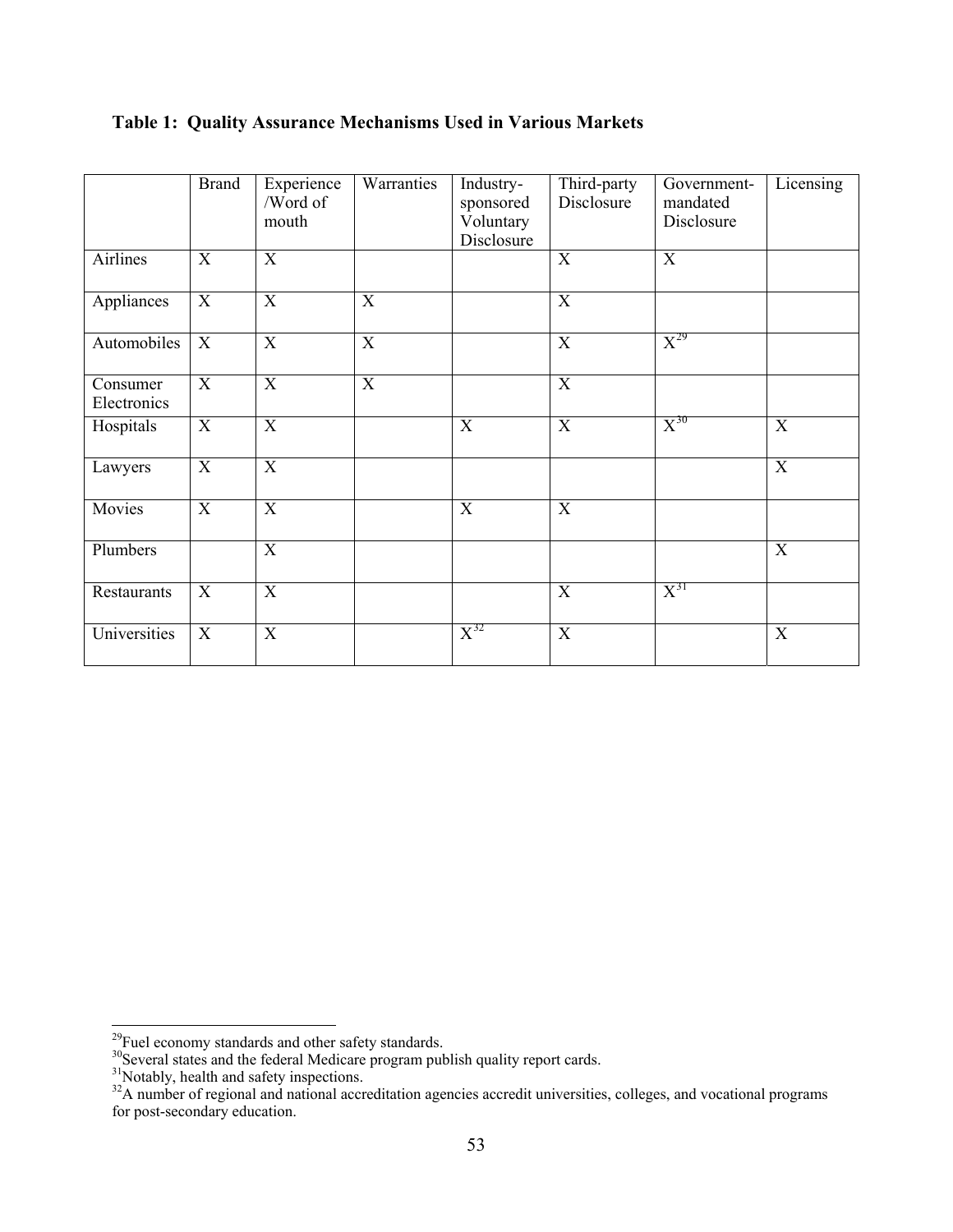| <b>Themes</b>                                                               | <b>Citations</b>                                                                                                                                                                                                                                                                                                                                                                                                                                                                                                                                    |  |  |  |  |
|-----------------------------------------------------------------------------|-----------------------------------------------------------------------------------------------------------------------------------------------------------------------------------------------------------------------------------------------------------------------------------------------------------------------------------------------------------------------------------------------------------------------------------------------------------------------------------------------------------------------------------------------------|--|--|--|--|
| Theory: voluntary vs. mandatory disclosure                                  |                                                                                                                                                                                                                                                                                                                                                                                                                                                                                                                                                     |  |  |  |  |
| Unraveling results                                                          | Grossman (1981); Milgram (1981); Jovanovic (1982); Viscusi<br>(1978)                                                                                                                                                                                                                                                                                                                                                                                                                                                                                |  |  |  |  |
| side reasons                                                                | Failure of unraveling: seller-Board (2008); Guo and Zhao (2008); Jovanovic (1982); Matthews<br>and Postlewaite (1985); Shavell (1994)                                                                                                                                                                                                                                                                                                                                                                                                               |  |  |  |  |
| Failure of unraveling:<br>buyer-side reasons                                | Fishman and Hagerty (2003); Hirshleifer, Lim and Teoh (2004);<br>Hotz and Xiao (2009); Milgrom and Roberts (1986); Schwartz<br>(2005); Stivers (2004)                                                                                                                                                                                                                                                                                                                                                                                               |  |  |  |  |
| Failure of unraveling: other<br>reasons                                     | Grubb (2007); Harbaugh, Maxwell and Roussillon (2007); Lizzeri<br>and Gavazza (2007)                                                                                                                                                                                                                                                                                                                                                                                                                                                                |  |  |  |  |
| Consequence of mandatory<br>disclosure                                      | Bar-Isaac, Caruana, and Cuñat (2008); Jovanovic (1982); Lizzeri<br>and Gavazza (2007); Matthews and Postlewaite (1985)                                                                                                                                                                                                                                                                                                                                                                                                                              |  |  |  |  |
| Theory: the economics of certifiers                                         |                                                                                                                                                                                                                                                                                                                                                                                                                                                                                                                                                     |  |  |  |  |
| Quality measurement                                                         | Glazer, McGuire, Cao and Zaslavsky (2008); Miller, Resnick and<br>Zeckhauser (2005)                                                                                                                                                                                                                                                                                                                                                                                                                                                                 |  |  |  |  |
| Certifier competition and<br>information content of<br>quality certificates | Albano and Lizzeri (2001); Faure-Grimaud, Peyrache and Quesdada<br>(2007); Guerra (2001); Hvide and Heifetz (2001); Farhi, Lerner and<br>Tirole (2008); Lizzeri (1999); Miao (2006); SEC (2008); Skreta and<br>Veldkamp (2009);                                                                                                                                                                                                                                                                                                                     |  |  |  |  |
| Reputation and other<br>mechanisms that discipline<br>certifier behavior    | Benabou and Laroque (1992); Bolton, Freixas and Shapiro (2009);<br>Cain, Loewenstein and Moore (2005); Durbin (2001); Mathis,<br>McAndrews and Rochet (2008); Ottaviani and Sorensen (2006);<br>Scharfstein and Stein (1990)                                                                                                                                                                                                                                                                                                                        |  |  |  |  |
| <b>Practice on quality disclosure</b>                                       |                                                                                                                                                                                                                                                                                                                                                                                                                                                                                                                                                     |  |  |  |  |
| Quality measurement                                                         | Dellarocus (2003); Iezzoni (1997); Kane and Staiger (2002)<br>Bushee and Leuz (2005); Edelman (2006); Francis et al. (2005); Jin<br>$(2005)$ ; Jin and Sorensen (2006); Leuz et al. (2008); Lewis (2009);                                                                                                                                                                                                                                                                                                                                           |  |  |  |  |
| Who volunteers to disclose? Mathio (2000)                                   |                                                                                                                                                                                                                                                                                                                                                                                                                                                                                                                                                     |  |  |  |  |
| Consumer response to                                                        | Beaulieu (2002); Bundorf, Chun, Goda and Kessler (2008);<br>Chernew, Gowrisankara and Scanlon (2008); Dafny and Dranove<br>$(2008)$ ; Della Vigna and Pollet $(2009)$ ; Dranove and Sfekas $(2008)$ ;<br>Figlio and Lucas (2004); Greenstone, Oyer and Vissing-Jorgensen<br>(2006); Hastings and Weinstein (2008); Ippolito and Mathios<br>(1990); Jin and Sorensen (2006); Marshall, Shekelle, Leatherman<br>and Brook (2000); Pope (2006); Romano and Zhou (2004); Scanlon<br>et al. (2002); Schneider and Epstein (1998); Xiao (2007); Wedig and |  |  |  |  |
| quality disclosure                                                          | Tai-Seale (2002)                                                                                                                                                                                                                                                                                                                                                                                                                                                                                                                                    |  |  |  |  |

### **Table 2: List of cited papers by themes of insight**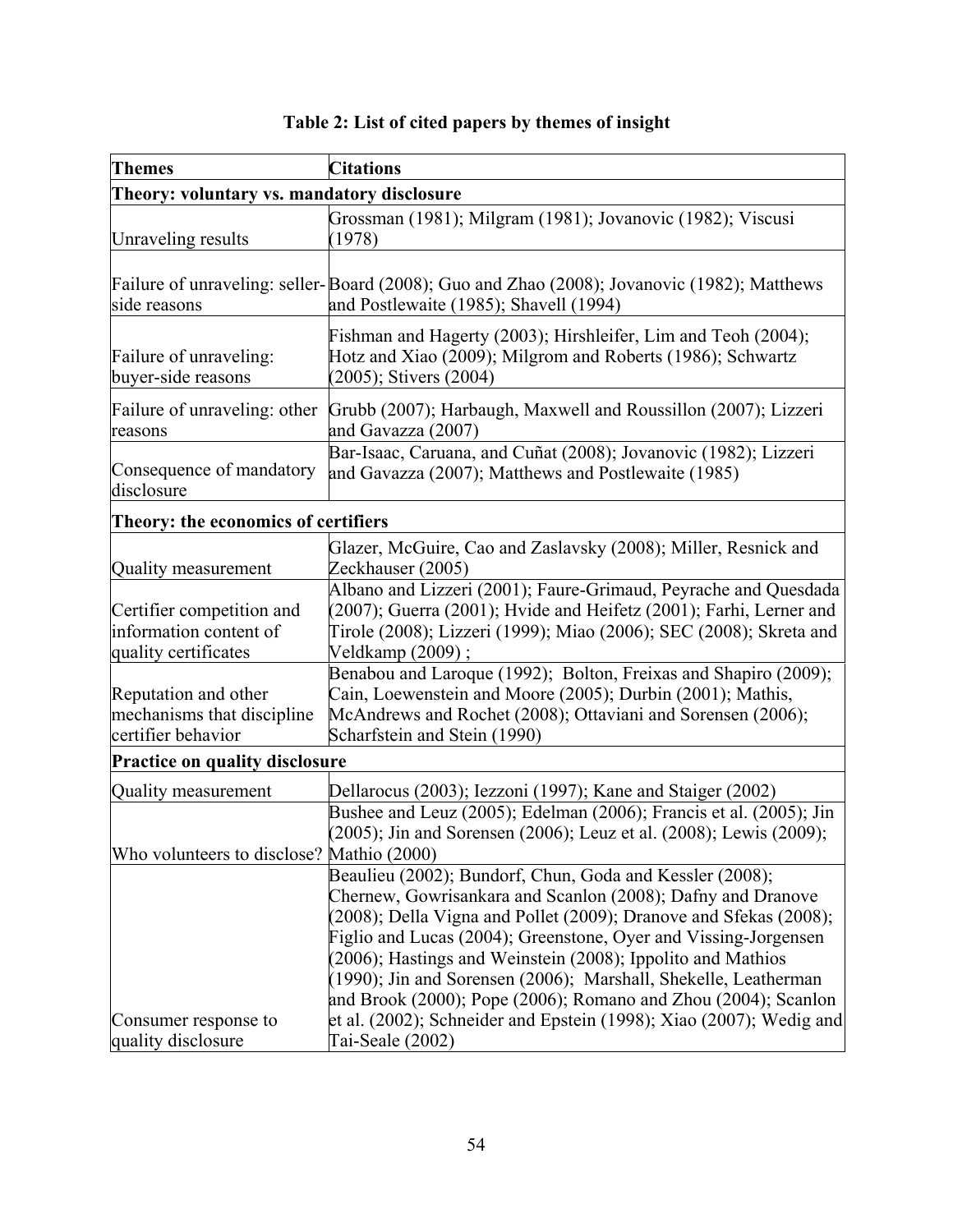|                            | Bennear and Olmstead (2007); Carnoy and Loeb (2002); Chen<br>$(2008)$ ; Cullen and Reback $(2006)$ ; Deere and Strayer $(2001)$ ; |
|----------------------------|-----------------------------------------------------------------------------------------------------------------------------------|
|                            | Dranove et al (2003); Figlio and Getzler (2006); Haney (2000);                                                                    |
|                            | Hanushek and Raymond (2004); Hanushek and Raymond (2005);                                                                         |
|                            | Jacob (2005); Jacob and Levitt (2003); Jin and Leslie (2003);                                                                     |
| Seller response to quality | Peterson and West (2003); Powers et al (2008); Lu (2009); Werner                                                                  |
| disclosure                 | et al. (2005)                                                                                                                     |
|                            | Beaver, Shakespeare and Soliman (2006); Becker and Milbourn                                                                       |
|                            | (2008); Berger, Davies and Flannery (2000); Cantor, Packer and                                                                    |
|                            | Cole (1997); Cantor and Packer (1997); Doherty, Kartasheva and                                                                    |
|                            | Phillips (2009); Feinstein (1989); Friedman (1990); Hong and Kubik                                                                |
|                            | $(2003)$ ; Hubbard (1998); Hubbard (2002); ); Jin, Kato and List                                                                  |
|                            | (2008); Kliger and Sarig (2000); Lim (2001); Loffler (2005);                                                                      |
|                            | Macher, Mayo and Nickerson (2008); Michaely and Womack                                                                            |
|                            | Certifier bias, heterogeneity (1999); Pike (2004); Scanlon, Chernew, Sheffler, and Fendrick                                       |
| and competition            | $(1998)$ ; Tan and Wang $(2008)$ ; Thompson and Vaz $(1990)$                                                                      |
| Political forces behind    |                                                                                                                                   |
| quality disclosure         | Wilson (1982); Graham (2002); Fung, Graham and Weil (2007)                                                                        |